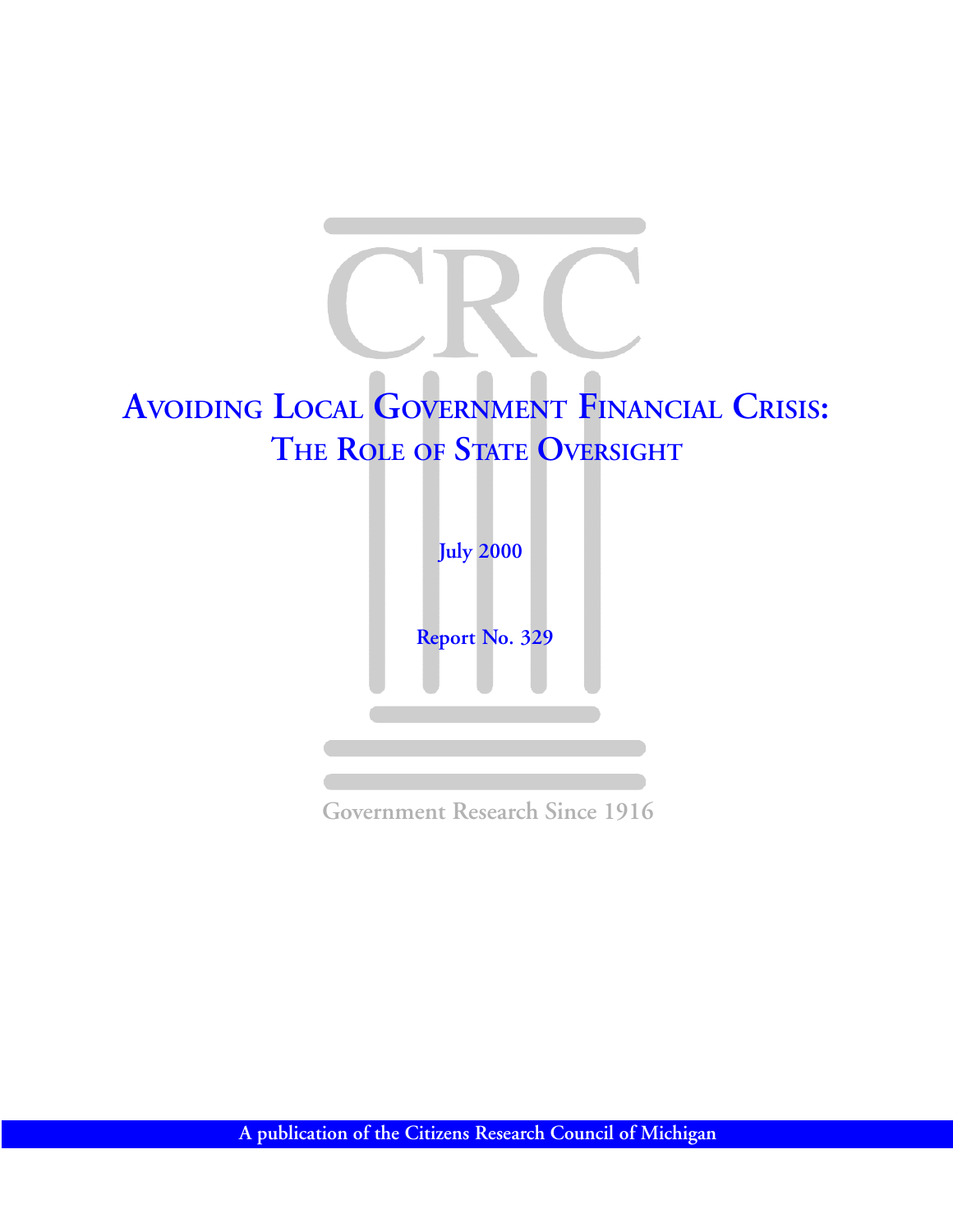**Vernice Davis Anthony** St. John Health System **Dale J. Apley, Jr.** Kmart Corporation **Ralph W. Babb, Jr.** Comerica Incorporated **J. Edward Berry** General Motors Corporation **John W. Clark** CMS Energy **Paul Clark** National City Bank of Michigan/Illinois **Gary L. Collins** ArvinMeritor, Inc. **Lee Dow** MCN Energy Group, Inc. **Randall W. Eberts** W. E. Upjohn Institute

**Terence E. Adderley** Kelly Services, Inc. **James A. Aliber Dennis R. Baltzley** Ernst & Young LLP **George N. Bashara, Jr.** Clark Hill P.L.C. **Siegfried Buschmann** The Budd Company **David J. Campbell** The Leadership Group **Beth Chappell** The Chappell Group, Inc. **Paul Clark** National City Bank of Michian/Illinois **Jeffrey A. Connelly** ANR Pipeline Company **Keith E. Crain** Crain Communications Inc. **George H. Cress** Ann Arbor Area Community Foundation **Stephen R. D'Arcy** PricewaterhouseCoopers LLP **James N. De Boer, Jr., Esq.** Varnum, Riddering, Schmidt & Howlett LLP **Richard DeVos** Amway Corporation **Robert J. Eaton** DaimlerChrysler Corporation **Douglas E. Ebert** Michigan National Bank **David O. Egner** Hudson-Webber Foundation **James V. Finkbeiner** Harvey Randall Wickes Foundation **Charles T. Fisher III Danny R. Gaydou** Grand Rapids Press **Ralph J. Gerson** Guardian Industries Corporation

### **Chairman Amanda Van Dusen Vice Chairman President Treasurer**

#### **BOARD OF DIRECTORS**

**W. Frank Fountain** DaimlerChrysler Corporation **Eugene A. Gargaro, Jr.** Masco Corporation **Susan L. Kelly** Hudson's **Harold Krivan** J. D. Power & Associates **Patrick J. Ledwidge** Dickinson Wright P.L.L.C. **Timothy D. Leuliette** Heartland Industrial Partners **Daniel T. Lis Ann E. Raden** ANR Pipeline Company **Irving Rose** Edward Rose & Sons

#### **ADVISORY DIRECTORS**

#### **BOARD OF TRUSTEES**

Daniel J. Kelly

**Roderick D. Gillum** General Motors Corporation **Alfred R. Glancy III** MCN Energy Group Inc. **Alice Gustafson** Hubert Distributors Inc. **David Handleman** Handleman Company **William S. Hann** KeyBank, N.A. **Earl I. Heenan, Jr.** National Baltimore Company **Frank M. Hennessey** MascoTech Incorporated **Todd W. Herrick** Tecumseh Products Company **John J. Holton** Yojna, Inc. **Joseph L. Hudson, Jr.** Hudson-Webber Foundation **Thomas H. Jeffs II F. Martin Johnson** JSJ Corporation **Daniel J. Kelly** Deloitte & Touche **David B. Kennedy** Earhart Foundation **Timothy D. Leuliette** Heartland Industrial Partners **Edward C. Levy, Jr.** Edw. C. Levy Co. **John E. Lobbia Harry A. Lomason II John S. Lore** Sisters of St. Joseph Health System **Alphonse S. Lucarelli** Decision Consultants, Inc. **Robert F. Magill** Detroit Executive Service Corps **William T. McCormick, Jr.** CMS Energy Corporation **Paul W. McCracken** The University of Michigan

**W. Frank Fountain Earl M. Ryan Jeffrey K. Willemain**

#### Howard F. Sims

 Sims-Varner & Associates S. Martin Taylor Detroit Edison Company John E. Utley, Jr. Amanda Van Dusen Miller, Canfield, Paddock & Stone PLC Robert J. Vitito Citizens Banking Corporation Gail L. Warden Henry Ford Health System Richard C. Webb Michigan National Bank Jeffrey K. Willemain Deloitte & Touche Martin B. Zimmerman Ford Motor Company

**Louis Betanzos Robert F. Magill Will Scott Norman B. Weston**

**Chairman Vice Chairman**

**Heath J Meriwether** Detroit Free Press **Eugene A. Miller** Comerica Incorporated **Jerome P. Montopoli** Arthur Andersen LLP **Richard D. O'Connor** DOD Enterprises **Donald R. Parfet** PARFCO **Dean E. Richardson Lloyd A. Semple** Dykema Gossett PLLC **Mark Silverman** The Detroit News **Anthony V. Sisto** First Federal of Michigan **Peter W. Stroh** The Stroh Companies Inc. **Robert M. Surdam S. Martin Taylor** Detroit Edison Company **Anthony R. Tersigni, Ed.D.** St. John Health System **John E. Utley, Jr. Amanda Van Dusen** Miller, Canfield, Paddock & Stone PLC **Robert J. Vitito** Citizens Banking Corporation **Gail L. Warden** Henry Ford Health System **James W. Webb** Aon Risk Services **Richard E. Whitmer** Blue Cross & Blue Shield of Michigan **Jeffrey K. Willemain** Deloitte & Touche **Larry D. Yost** Meritor Automotive Inc.

Citizens Research Council of Michigan is a tax deductible 501(c)(3) organization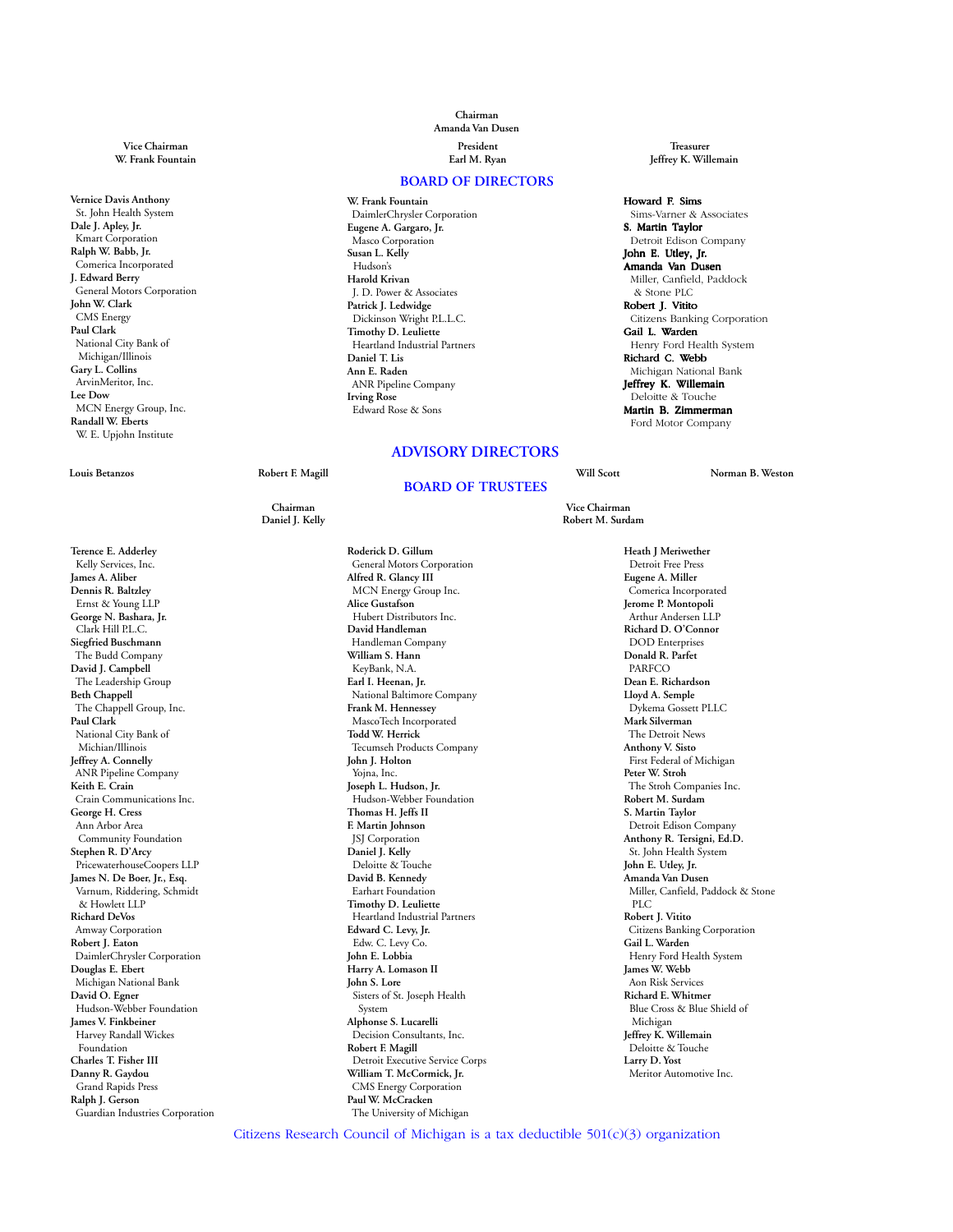# **AVOIDING LOCAL GOVERNMENT FINANCIAL CRISIS: THE ROLE OF STATE OVERSIGHT**

**July 2000**

**Report No. 329**

Citizens Research Council of Michigan

38777 Six Mile Road \* Suite 201A \* Livonia, Michigan \* 48152-2660 \* (734) 542-8001 \* Fax (734) 542-8004 \* E-Mail crcmich@mich.com 1502 Michigan National Tower \* Lansing, Michigan \* 48933-1738 \* (517) 485-9444 \* Fax (517) 485-0423 \* E-Mail crcmich2@mich.com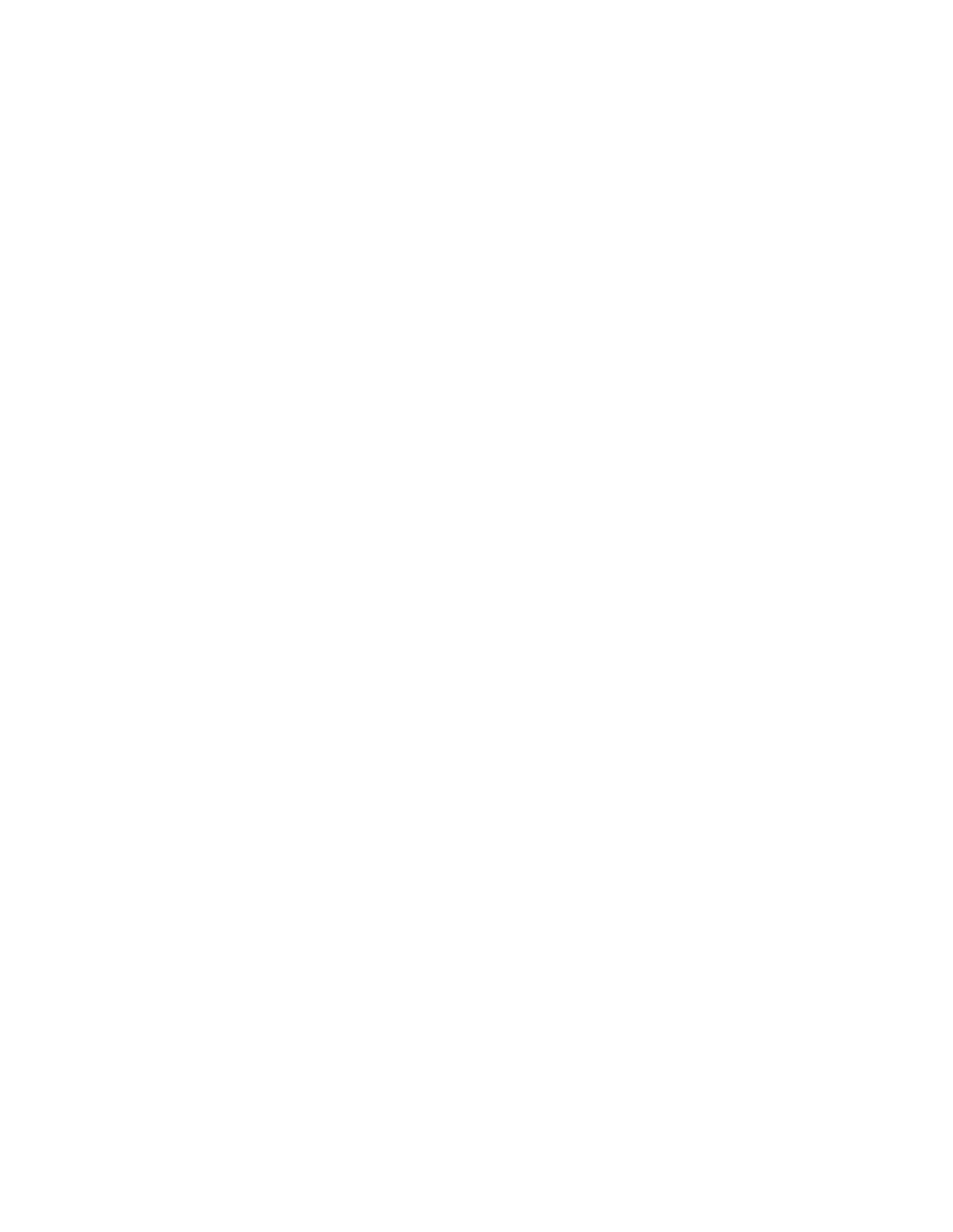# AVOIDING LOCAL GOVERNMENT FINANCIAL CRISIS: THE ROLE OF STATE OVERSIGHT

# Table of Contents

| В.<br>D. Develop an educational program for local government officials<br>Е.<br>F. |  |
|------------------------------------------------------------------------------------|--|
|                                                                                    |  |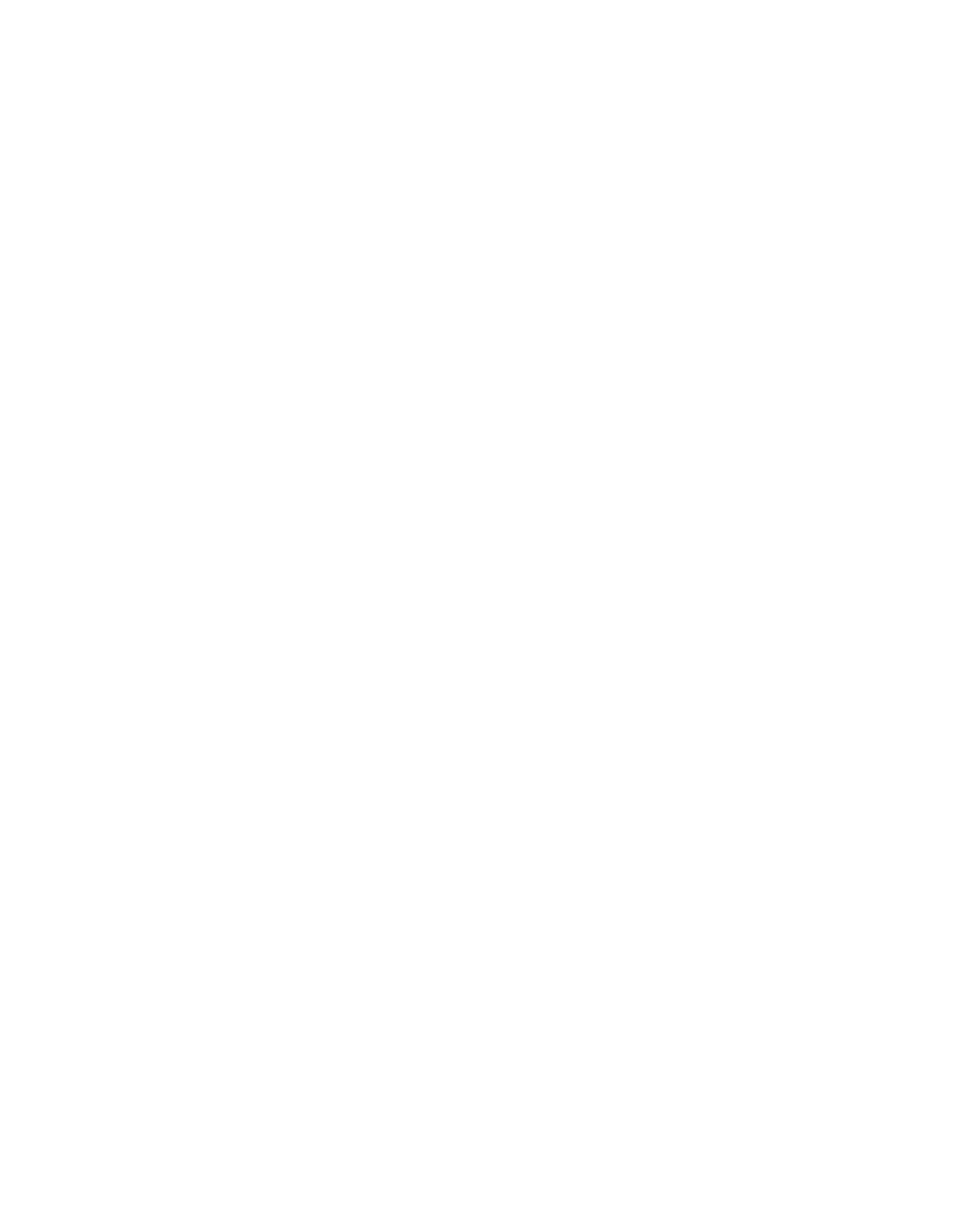# **AVOIDING LOCAL GOVERNMENT FINANCIAL CRISIS: THE ROLE OF STATE OVERSIGHT**

# **I. Introduction**

Over the years, Michigan has had a handful of local<br>governmental units that, from time to time, have experienced serious fiscal distress. Consisting of 10 to 15 units out of about 2,800 local units (not including charter schools) of all types in Michigan, this handful has hardly constituted a crisis of local government finance. But the attention demanded to address the problems of these units makes this a subject of state and local government relations worthy of policy consideration.

Attempts to give this subject attention are complicated by the need to find the right balance between the powers of the state over local governments and the local discretion afforded local governments through their home rule powers. Local governments are created by, and derive their authority from, the state, creating an implied supervisory relationship between the state and its subdivisions. That is, the state is, in a general way, interested in what its subdivisions do. This interest derives from the state's need to protect its own credit and the credit of its subdivisions, to assure the performance of contractual obligations by local units, and to assure the continuation of necessary public services. These necessary services include providing for the health and safety of residents not only in that community but in neighboring communities, property assessment and taxation, and conducting and certifying elections.

Set against this interest is local home rule, which implies wide latitude for local governments to set their own courses. Various sections of Article VII of the 1963 Michigan Constitution specify the rights of citizens in cities, villages, and counties to adopt charters that define their preferred form of local government. The state's critical interest in the financial condition of local units of government must be balanced with the powers inherent in the concept of home rule.

Over the years, the state has developed a number of policies to deal with local fiscal matters, including:

- Constitutional provisions for the removal or suspension of local government officers;
- Authority for local units to file for bankruptcy under the Federal Bankruptcy Act;
- The Fire and/or Police Department Pension and Re-

tirement Act, which provides for separate police and fire pension systems and funding;

- The Uniform Budgeting and Accounting Act, which defines budgeting and accounting standards;
- State revenue sharing, which provides state financial assistance to general-purpose local units;
- The Municipal Finance Act, which allows local units to borrow against future revenues;
- The Emergency Municipal Loan Act, which provides for loans to units in fiscal emergencies;
- The Fiscal Stabilization Act of 1981, which allows local units of government to issue general obligation bonds to fund operating deficits;
- The Municipal Employees' Retirement Act of 1984, which provides for a municipal employees' retirement system to administer pension systems; and finally,
- The Local Government Fiscal Responsibility Act of 1990, which serves as a means to intervene in the affairs of local units of government which incur a fiscal emergency.

While each of these policies was at least partially intended to prevent or alleviate fiscal emergencies, these policies individually or collectively, have not been effective in preventing all fiscal problems. Several Michigan local units of government have encountered fiscal distress in recent times despite these existing policies, including the cities of Benton Harbor, Detroit, Ecorse, River Rouge, and Highland Park, Royal Oak Township, the Kalkaska school district, and Wayne County.

This paper considers the causes of local government fiscal distress and the state interest in addressing those problems. It considers the range of state responses available and how current Michigan laws fit into that range. It considers the proper state response relative to current Michigan laws and relative to the experience of other states. Finally, it makes a number of recommendations for how the state could redirect its efforts to positively affect the finances of Michigan local governments and strive to prevent the occurrence of fiscal distress.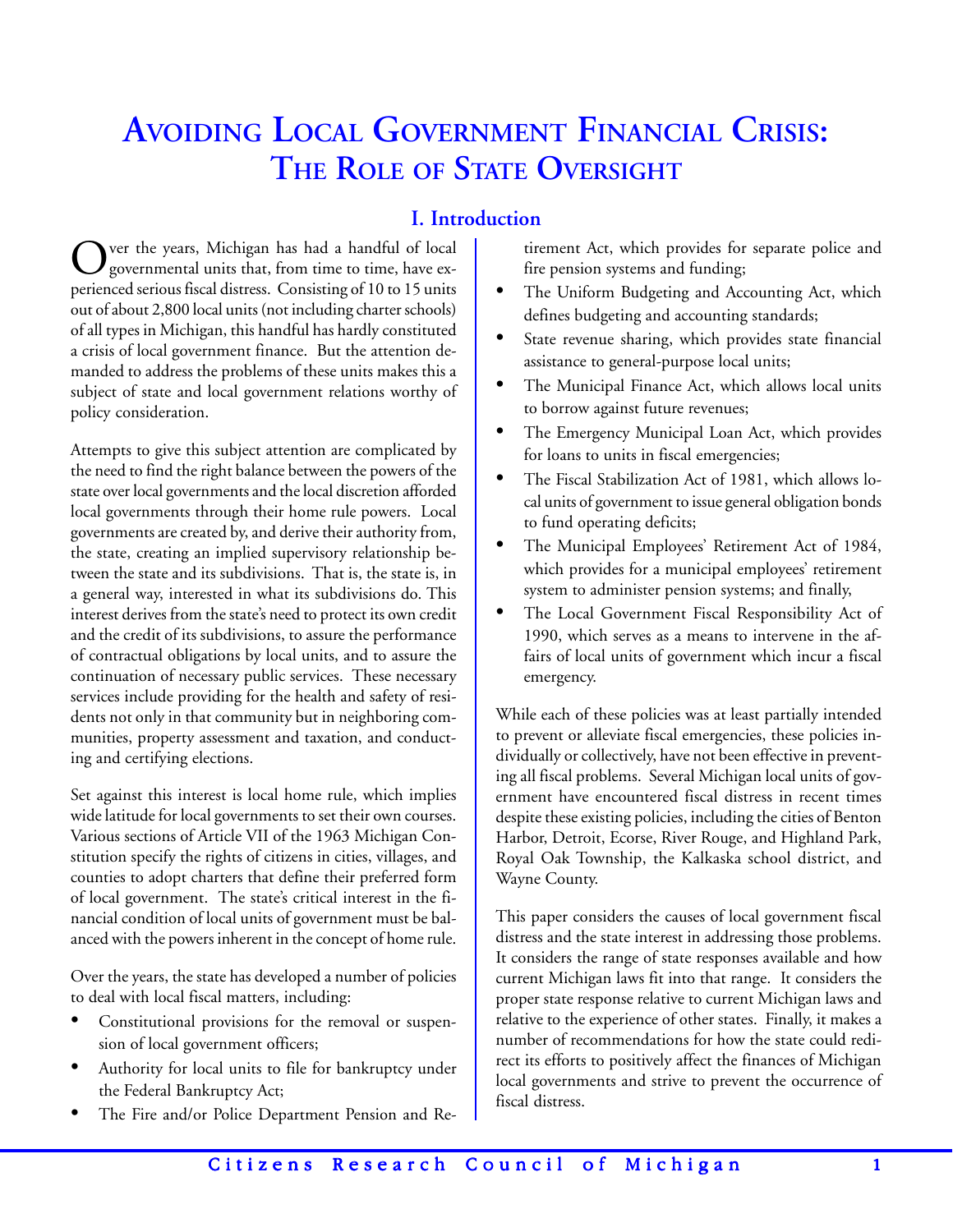# **II. Origins of Local Government Fiscal Distress**

ocal government fiscal distress can be categorized as either structural or managerial. Structural distress results from an inequality of revenues and expenditures from: (1) failures in the supply of resources, e.g., slowing of economic growth; (2) higher than expected public expenditures, whether the demands for those expenditures are generated

### **A. Erosion of Economic Base**

Erosion of the economic base can occur when there is a net loss of taxpaying property owners and tax generating activity from an entity. High taxes, crime, poor school systems, and deteriorated infrastructure have dissuaded people and businesses from moving into some central cities. As a result, several cities have experienced an eroded economic base, which translates into an eroded tax base – either in absolute terms or relative to the growth rate of expenditures.

At its extreme, a ghost town is an example of a former community whose economic base has eroded to the point that the economic basis for existence has become questionable. Less extreme are mining towns in the Upper Peninsula, communities built up around military bases, or manufacturing towns from which the major employer has departed. The circumstances of these communities make self-sufficiency a problem. With little prospect for long-term employment, many of the youth have left these communities for job opportunities elsewhere. The role of the state and any longterm prospects for continuance as a municipality must be analyzed differently for these communities than it should for others that have suffered from poor decisions or a series of unforeseen circumstances.

Erosion of the economic base need not be, in and of itself, a cause of fiscal distress. If expenditures are kept in balance with declining revenues, the result is a smaller government; smaller in terms of the number and level of services offered, but smaller at a level that is supportable with incoming revenues.

The problem for many entities with eroding economic bases is that opportunities to reduce expenditures are not always apparent. Urban sprawl leaves the entities with fewer people, but the geographic sizes of the communities are not reduced. by the public or within the political system itself; or (3) a combination of expanded expenditures at a time when restricted resources can least support it. Managerial distress results from inadequate, poor, or corrupt management practices, whether those practices are a result of intentional or unintentional actions.

They may not have fewer properties to serve in terms of garbage pickup or police patrols. They do not have fewer roads and bridges to maintain.

Usually, those leaving the distressed community are those with the greatest financial resources. In some cases, not all, those remaining in the community are low-income residents, persons that have the greatest demand for government services due to higher crime rates, greater social service needs, and more health care needs. Thus, government officials in the urban core are faced with fewer tax dollars from negative or stagnant growth in the economic base and an unchanged or increased demand for government services.

Events such as the sudden loss of a major taxpayer can put a unit of government into fiscal distress. As an example, the Chrysler Corporation ended operations in the City of Highland Park and moved to the City of Auburn Hills in 1995. With a Fortune 500 company headquarters in a city of three square miles, a large part of Highland Park's revenues centered on having the company in the city. Its departure meant lost revenues for the city. On the other hand, the departure of the company did not reduce the demand for services in other parts of the city. The same number of houses required garbage collection. The police and fire departments had to protect the same number of residents. The recreation department had to provide parks and recreation opportunities for the same number of people. Highland Park was faced with basically the same demand for services, with a tax base almost one-third the size it was with Chrysler still in the city. While Chrysler provided a \$30 million contribution to the city to ease the transition, the long-term need to fund the same level of services without a major taxpayer remained unchanged.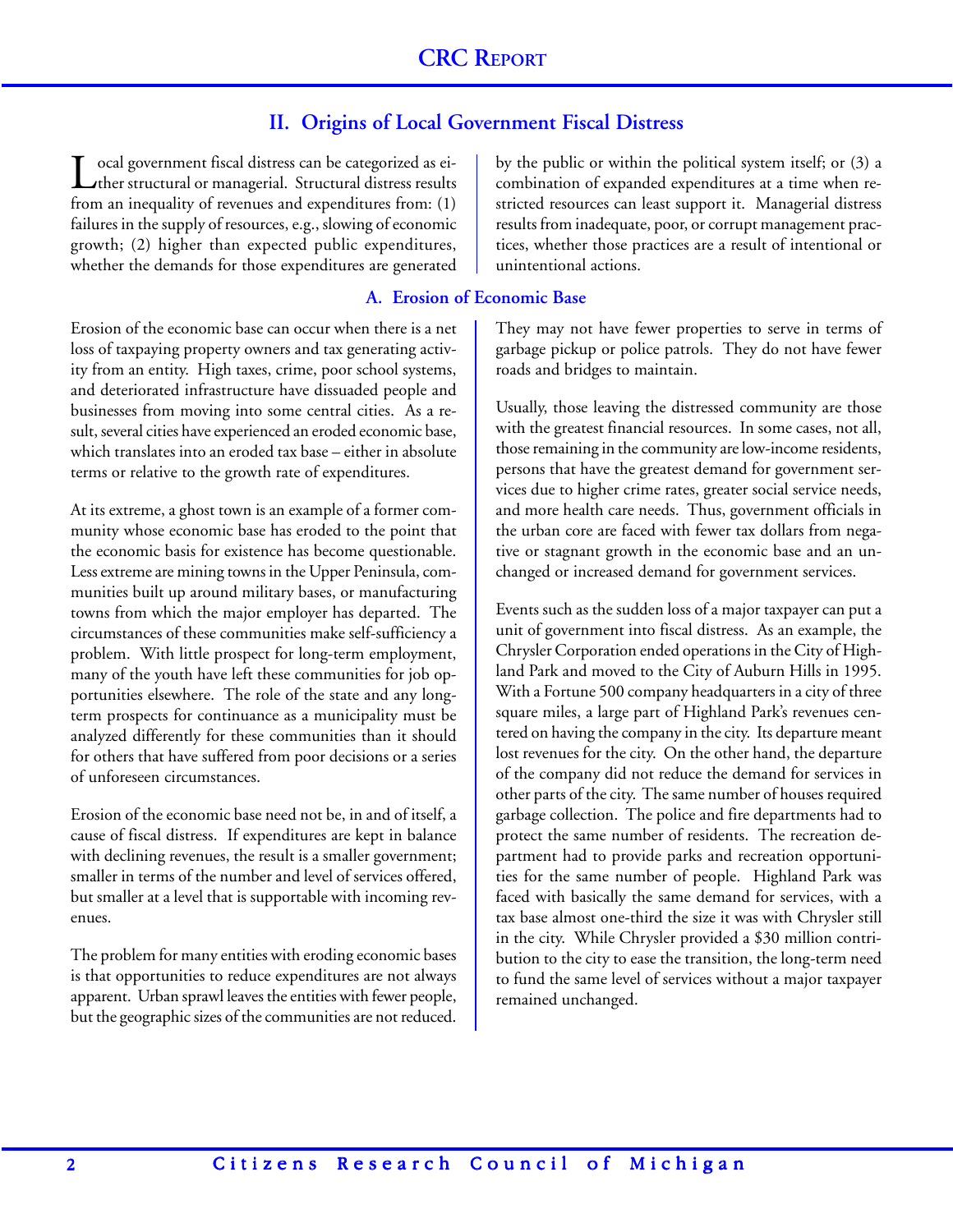### **B. Artifact of Incorporations**

Michigan has had a few instances where a large proportion of a township was incorporated as a city or cities. The original 36 square miles of Royal Oak Township were divided into nine separate cities, with two isolated fragments of unincorporated territory totaling less than one square mile constituting what is now the Charter Township of Royal Oak. Similarly, the majority of Dearborn Township was included as part of the City of Dearborn. Residents of the unincorporated territory attempted on two different occasions during the 1950s to annex to Dearborn, only to be turned down by city voters who did not want to spread

Even when local officials recognize that expenditures must decrease to meet revenues, they often are constrained by the earmarked taxes, organizational structure, charter requirements, building maintenance restrictions, personnel administration restrictions, and labor contract restrictions.

While it is common practice to levy a single millage for general operating purposes, some local units have dedicated millages for public safety, roads, libraries, and other local government functions. While this practice increases citizen understanding of the use of their tax dollars, it restricts the ability of the elected officials to respond to budget demands by shifting funding between functions.

The organizational structure of a local unit of government might not delegate clear decision-making authority to a single position for budgeting purposes. Everyone blames another for the responsibility of a fiscal crisis, with the result that no one is accountable to make the difficult decisions.

Fiscal distress can be caused by unforeseen events that severely hamper available tax revenues or place unusually high demands on expenditures. For instance, an unforeseen decision in a law suit not covered by the municipal insurer may hold a unit liable for payment of a large sum of money that would not be anticipated in an annual budget and would restrict the ability of the unit to fund other activities.

In theory, events such as a natural disaster could not only decimate the property tax base, but also could create additheir relatively high tax base over a larger area. The remaining U-shaped territory that wrapped around the west end of Dearborn incorporated individually as the City of Dearborn Heights. In both examples, the most significant properties in the tax base of the community were included in the new city(s), and the remaining territory was left with little tax base to support the services expected of it. Whether the artifacts of incorporation become cities or remain townships, it is a challenge to support local government services from their tax revenues garnered from the local economic base.

#### **C. Management Restrictions**

Building maintenance problems have occurred when municipalities have simply over-extended themselves or failed to budget for building and infrastructure maintenance. Funds become earmarked for maintenance of ice rinks, libraries, maintenance garages, and the like, even when they can no longer afford to support those functions.

Personnel administration problems occur in dealing with union and civil service restrictions, which may bind the ability to move or eliminate personnel as financing warrants.

Finally, charter requirements have dictated that specific functions be delivered, that "excess" pension earnings be returned to current employees, and have otherwise confined the choices available in making budget decisions.

Each of these restrictions leaves local government policy makers hamstrung to control finances without making politically sensitive changes or offering charter amendments.

#### **D. Unforeseen Events**

tional demands for government services until circumstances are returned to normal. Realistically, the Federal Emergency Management Administration (FEMA) has taken such an active role in recent times at providing financial assistance following a natural disaster that local units of government are not left to bear the brunt of the financial burden in handling additional services. This does not take away from the fact that a natural disaster can decimate the properties in a small community, wiping out the municipality's tax base.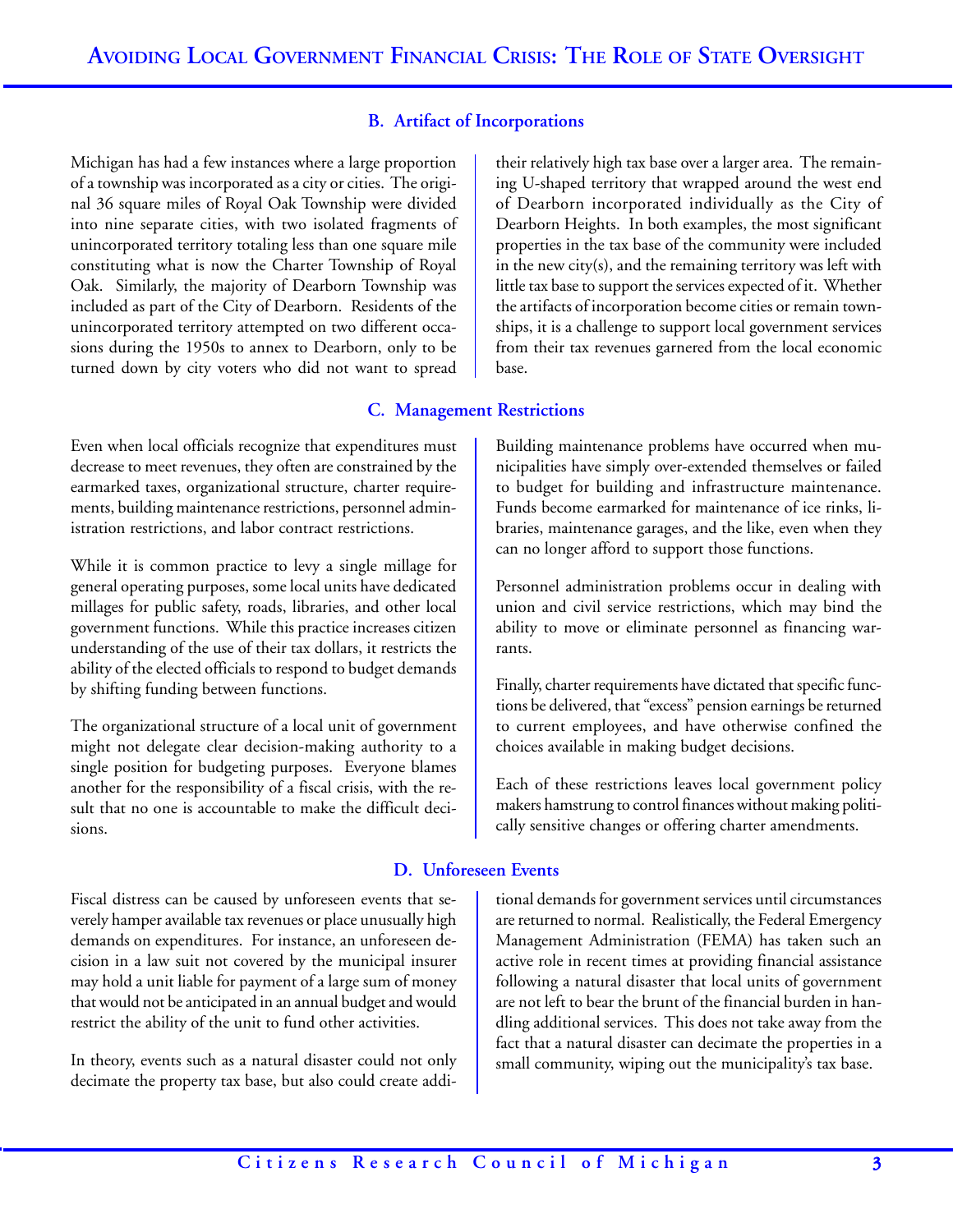#### **E. Mismanagement**

Mismanagement involves action or inaction by city officials that run contrary to good management practices. Mismanagement can be borne of negligence, or by officials that simply don't have the background or knowledge base to make the best decisions. Such actions also can be the result of intended decisions that improperly take chances with the tax dollars of the city residents. The experiences of New York City and Orange County illustrate the dangers that can be caused by allowing mismanagement to go unchecked.

**New York City.** In the mid-1970s, New York City experienced a fiscal crisis in which the banks refused to lend the city any more money. The city had been accumulating vast quantities of floating debt that was financed by rolling over short-term notes. As a result, the city found itself in a fiscal crisis when the banks refused to lend the city any more money. It ultimately became necessary for the state government to become an active participant in solving the city's fiscal problems.

**Orange County, California.** In 1979, the Orange County,

California treasurer championed state legislation that allowed county treasurers to invest with borrowed money, a technique known as leveraging. The expectation for such investments is that the interest rate charged for loans will be lower than the earnings made on the money earned from the investments. The difference is profit.

In 1991, the treasurer began buying derivatives with the county's cash assets. Derivatives are securities whose value depends on the underlying value of another asset, which could be another security, a reference rate, or an index. In essence, the county treasurer was betting on the direction of interest rates. As long as they stayed low, the investments earned a healthy rate of return. When they increased, the county investments lost money. Indications of financial mismanagement appeared as early as 1993, when money began to be diverted to other funds in violation of state law. Finally, on December 6, 1994, it was reported that Orange county lost \$1.64 billion on investments when the bond market soured in late 1994.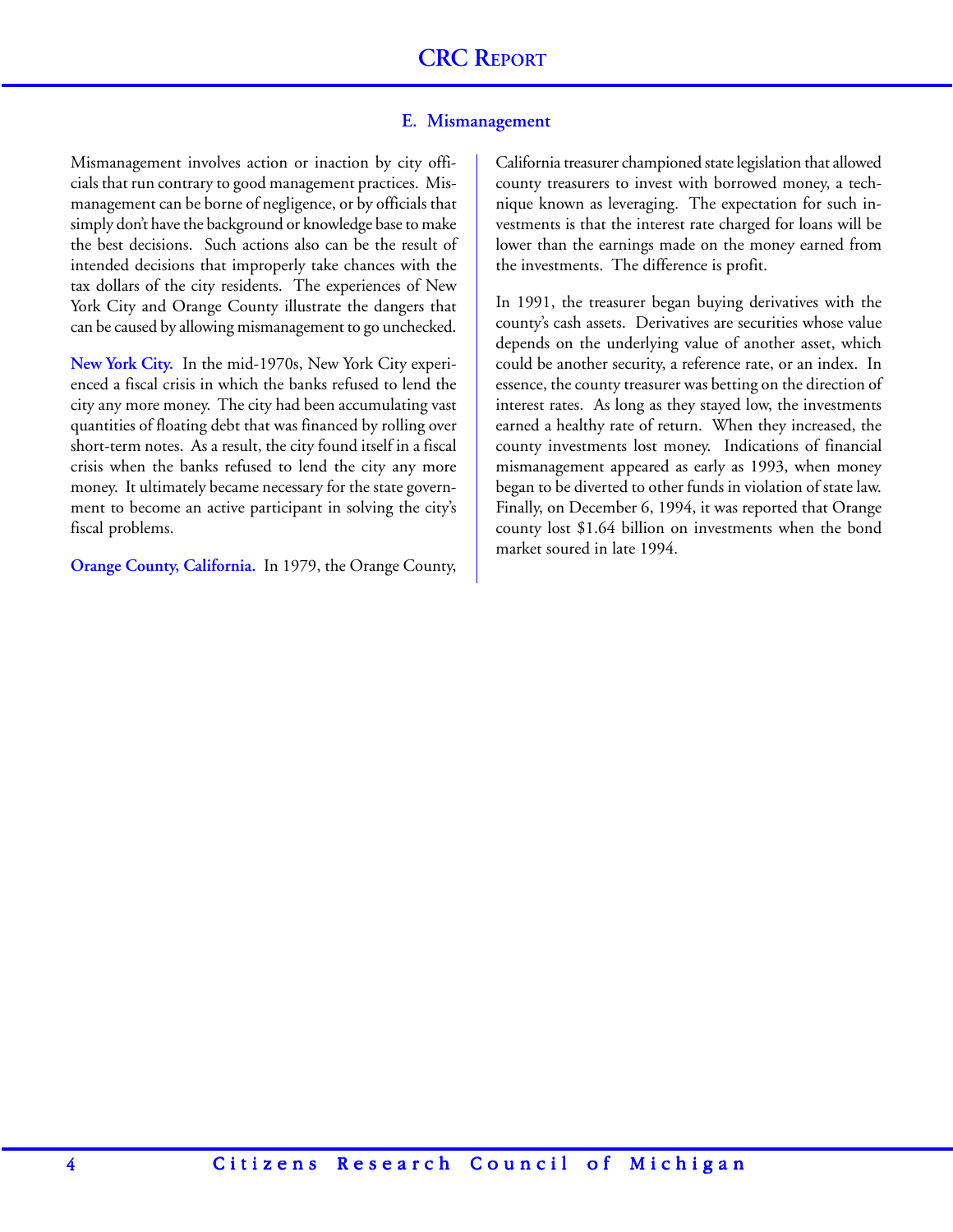# **III. The Implications of Local Government Fiscal Distress**

In the private sector, bankruptcy laws are in place to deal<br>with fiscally distressed entities. These laws allow debtors, In the private sector, bankruptcy laws are in place to deal persons or businesses, to voluntarily or involuntarily be adjudged and obtain relief by reorganization and readjustment. These laws provide the debtors a breathing spell from debt collection efforts to allow the debtors and creditors to work out a repayment plan.<sup>1</sup>

Businesses are launched and fail in the private sector according to the laws of supply and demand and effective management. If a business fails, it is either due to a lack of demand for a good or service, or because a competitor can produce that good or service, or a suitable alternative, at a better price. Those most directly affected by a business facing fiscal distress and going out of business are the employees and investors in that business. Consumers that formerly purchased goods or services from that business usually can find alternatives to purchase that are identical or similar to that produced by the failed business.

Unlike businesses, governments are defined geographically. Rarely is there an alternative source of local government services that residents of a community can turn to should their local government fail and "go out of business." Cities and townships can, and have, transferred individual functions to the county, but the failure of local units of government would create voids where no entities exist to provide local government services. Other types of local governments do not have an overlapping governmental unit that could serve as a suitable alternative service provider. Schools, single

purpose authorities, and community college districts are the sole provider of their public service. Should they fail, a neighboring unit would have to expand to assume service delivery to that geographical territory.

Local governments compete for residents and businesses and many residents are able to vote with their feet, moving to communities where there are lower taxes, better services, or both. But not all residents or businesses are able to use this option. There will always be some residents or businesses who cannot, or will not, move away from a distressed community. Actions must be taken to continue the provision of local government services to those persons.

The election of municipal officials remains the strongest weapon for residents to control the policies of their local unit of government if a pattern of mismanagement can be detected. However, the vote can be an ineffective weapon in cases of fiscal distress in the short term. The election of municipal officials takes place no more often than once every two years, more commonly once every four years. Additionally, it is common in cases of fiscal distress that the severity of the fiscal problems is not made clear until it reaches crisis proportions. Choosing to elect different officials would do little to change those circumstances.

Thus, a few local units of government may face fiscal distress from time to time. Because essential services must be provided, the state must determine a policy for preventing or alleviating these fiscal emergencies.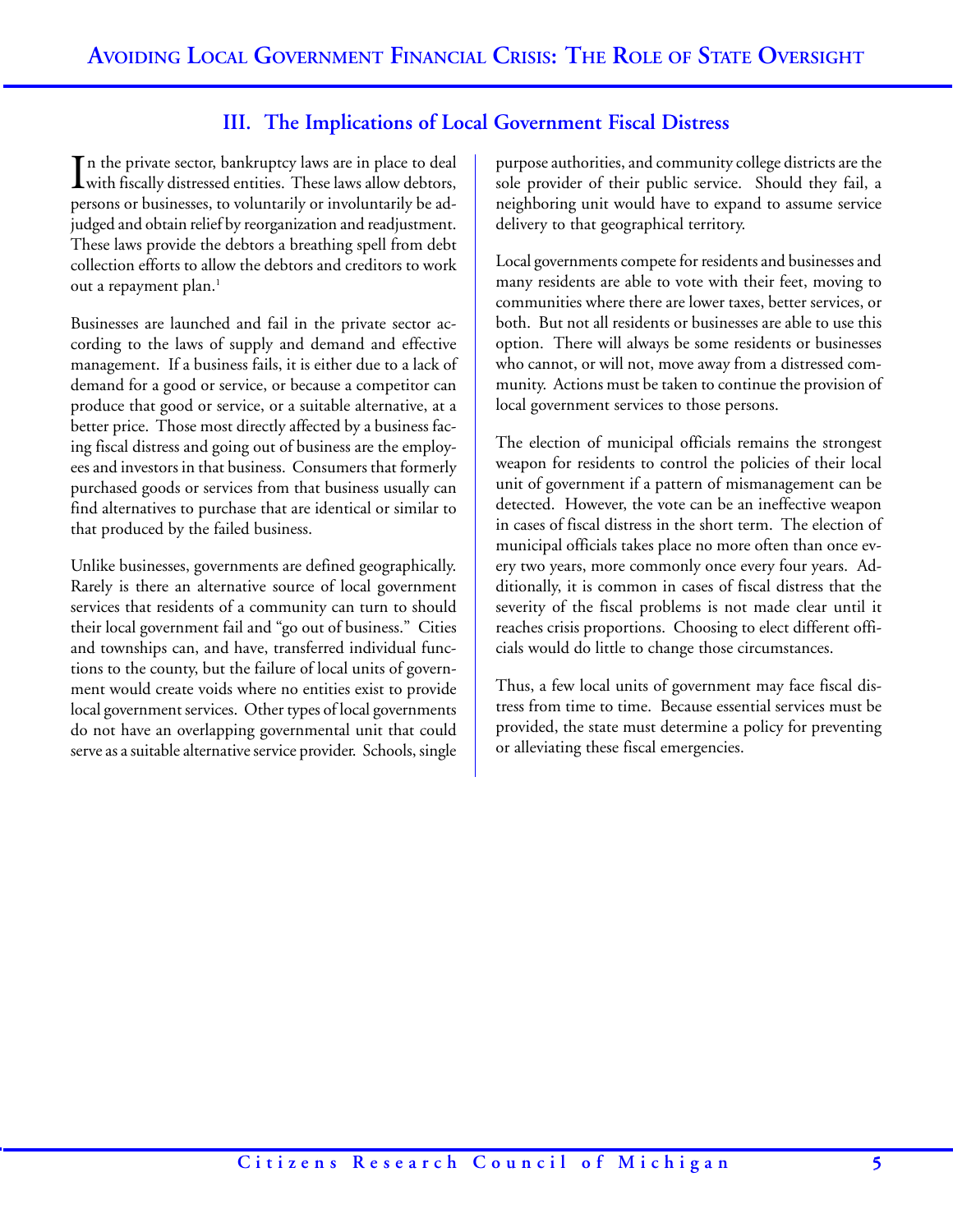#### **Bankruptcy for Local Governments**

In the private sector, one response to fiscal distress is bankruptcy. The fundamental justification for such intervention is the protection of the interests of all creditors. The intervention of law creates a binding procedure providing for an orderly liquidation of the assets of an insolvent corporation that maximizes value and the equitable distribution of the proceeds in a manner that fairly protects the interests of all creditors.<sup>2</sup>

The underlying policy justification for Chapter 9 of the federal Bankruptcy Code: Adjustment of Debts of a Municipality is different than the justification for bankruptcy laws regulating corporations due to the fundamental differences between corporations and municipalities. While a corporation is organized for the purpose of making a profit, a municipality is a governmental unit organized to provide essential public services. While it is sometimes necessary, if not desirable, to liquidate an insolvent corporation, liquidation is not an option for municipalities. They must continue to operate to provide essential services to the public.<sup>3</sup>

Chapter 9 of the Bankruptcy Code is not a bankruptcy in the usual sense. It is most comparable to Chapter 11 of the Bankruptcy Code, which sets forth the bankruptcy law pertaining to the reorganization of corporations. The power to establish laws on the subject of bankruptcy is one of the enumerated powers of the federal government under Article I, Section 8 of the U.S. Constitution, and is consequently the exclusive province of Congress. On the other hand, the Tenth Amendment reserves to the states respectively, or to the people, all powers not delegated to the federal government.

Any municipal bankruptcy laws that are mandatory in nature were felt to threaten the independence of the states. As a result, application for bankruptcy under Chapter 9 is a voluntary step for adjusting the debts of insolvent municipalities. Application must be filed by the municipality itself. It cannot be filed by creditors. Unlike other chapters of the federal Bankruptcy Code, the municipality cannot be forced to sell its assets to meet debts; the municipality is required only to list its creditors. The court may not interfere with general operations of the municipality. In fact, provisions were explicitly included to recognize the power of states to control their municipalities. Chapter 9 of the Bankruptcy Code is an attempt to provide relief for municipalities without overstepping states' powers. The fundamental policy goal underlying municipal bankruptcy law is to provide a legal context for distressed municipalities to be able to address their financial problems in a manner which enables them to continue to provide essential services rather than to collapse into social and financial chaos.<sup>4</sup>

Under Chapter 9, an entity is eligible for relief if it

- is a municipality, meaning a "political subdivision or public agency or instrumentality of a state;"
- is permitted by state law to be a debtor under Chapter 9;
- is insolvent or unable to meet its debts as such debts mature;
- desires to effect a plan to adjust its debts; and
- has met certain requirements with respect to pre-filing negotiations with creditors.

States have tended to intervene before municipalities have felt the need to file for Chapter 9 relief for several reasons. Chief among these is the potential damage to future credit. A second reason may have been the difficulty of filing. Until the Code was amended in 1976 in response to the fiscal crisis in New York City, the law required that 51 percent of all creditors (in dollar amount) accept a plan for adjusting the municipality's debts prior to filing for relief. For a large city to identify and successfully negotiate with its major creditors would have been nearly impossible. Current law requires only that a municipality attempt to negotiate in good faith with its creditors<sup>5</sup>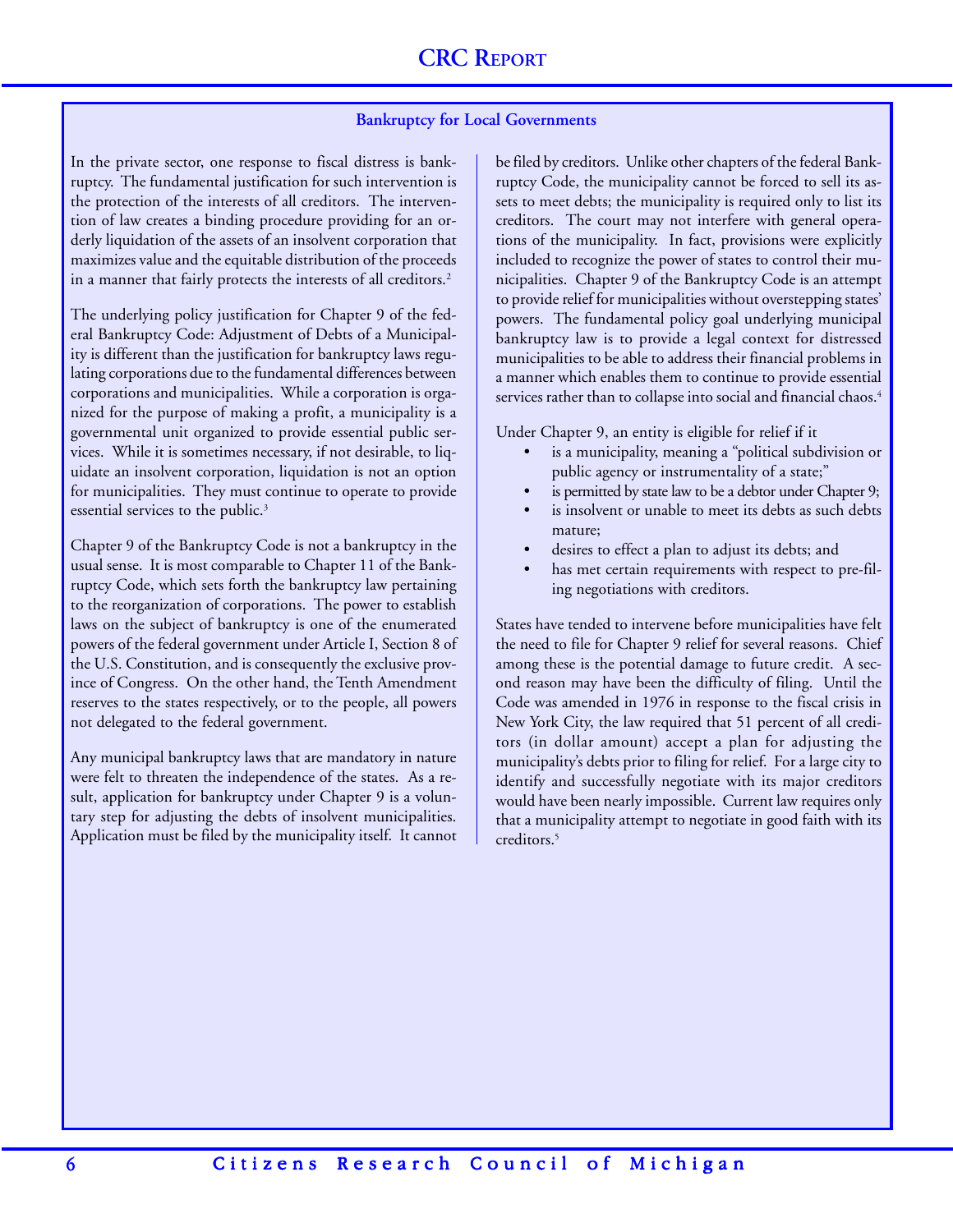# **IV. State Interest in Local Governments' Fiscal Health**

Michigan has a strong tradition of municipal home rule<br>reinforced by numerous constitutional and statutory provisions. Home rule is predicated on the notion that the state will take a hands-off position relative to the structure and operation of that unit as long as certain fundamental processes (conduct of elections, assessment of property, and collection of property taxes) are carried out. The corollary of this notion is that the consequences, bad as well as good, that flow from local decisions will accrue to the residents of that unit and that if problems result, the state will allow the local unit to find its own solutions.

On the other hand, the state has an interest in preventing fiscal problems of a local unit from terminating basic public services in that unit or from creating difficulties for other

A unit of local government that finds itself in fiscal distress may attempt to meet the problem by reducing its level of services. This usually begins with reductions in the amounts of "non-essential" services. Depending on the situation, financial problems may simply force the unit to make decisions that it should have made previously. Many units have reduced maintenance, as a low visibility service that is often not seen as essential. At some point, however, reductions in expenditures can begin to compromise the ability of the unit to provide basic services.

The state assumes a certain level of services from different types of local government. Cities and townships are expected to assess property for taxation and collect taxes for all overlapping units of government. They are expected to conduct and certify elections. Likewise, counties are considered an extension of state government, providing many human service functions funded by the state government. Although the county has assumed the role of provider of local services in many instances, its roots are in its role as an arm of state government. Many county functions, including maintaining property records, vital statistics, courts, and law enforcement, began as extensions of state government units. Public health and safety should not be jeopardized in the name of home rule nor should the residents of other communities be expected to absorb the negative results of policies pursued by a unit of government that finds itself in fiscal distress.

With respect to local fiscal problems, the state has six reasons to be interested in the operations of a home rule unit of government. The state might take actions to:

- 1. Assure a minimal level of services;
- 2. Protect contractual obligations;
- 3. Prevent collateral damage to credit rating;
- 4. Protect the finances of overlapping local units;
- 5. Assure efficient use of state revenue sharing; and,
- 6. Assure success of local home rule.

# **A. Assure a Minimal Level of Services**

at the local level. The state continues to have a particular interest in the delivery of those county services that had their origin as the local manifestation of state authority.

Should fiscal distress affect any of these functions, it indirectly would affect all taxpayers and residents of the state. Additionally, the state relies on local governments to provide for the health and safety of its residents. If a municipality cannot finance the provision of public safety, sanitation, or other health and safety services, the state may be required to act to assure that the citizens receive at least basic levels of these services.

Abandonment by those able to flee worsens the financial health of a distressed unit. Not everyone has the financial wherewithal to leave a financially distressed unit – "vote with their feet," so those remaining must be provided local government services. If not the failing unit, then absorption by a neighboring unit remains an option. Allowing the tax base to deteriorate lessens the potential attractiveness of consolidation for any neighboring units, so it is in the state's interest to address fiscal distress before there is an incentive for everyone to leave.

# **B. Protect Contractual Obligations**

It has long been recognized that if the carrying out of contractual obligations could not be relied upon, commerce would cease. Moreover, private enforcement of contracts can result in disorder. For this reason, a strong consensus exists that enforcing contracts is on the short list of functions that government must perform. It would, therefore, be ironic if governments failed to honor their own contractual obligations. Local units of government enter into nu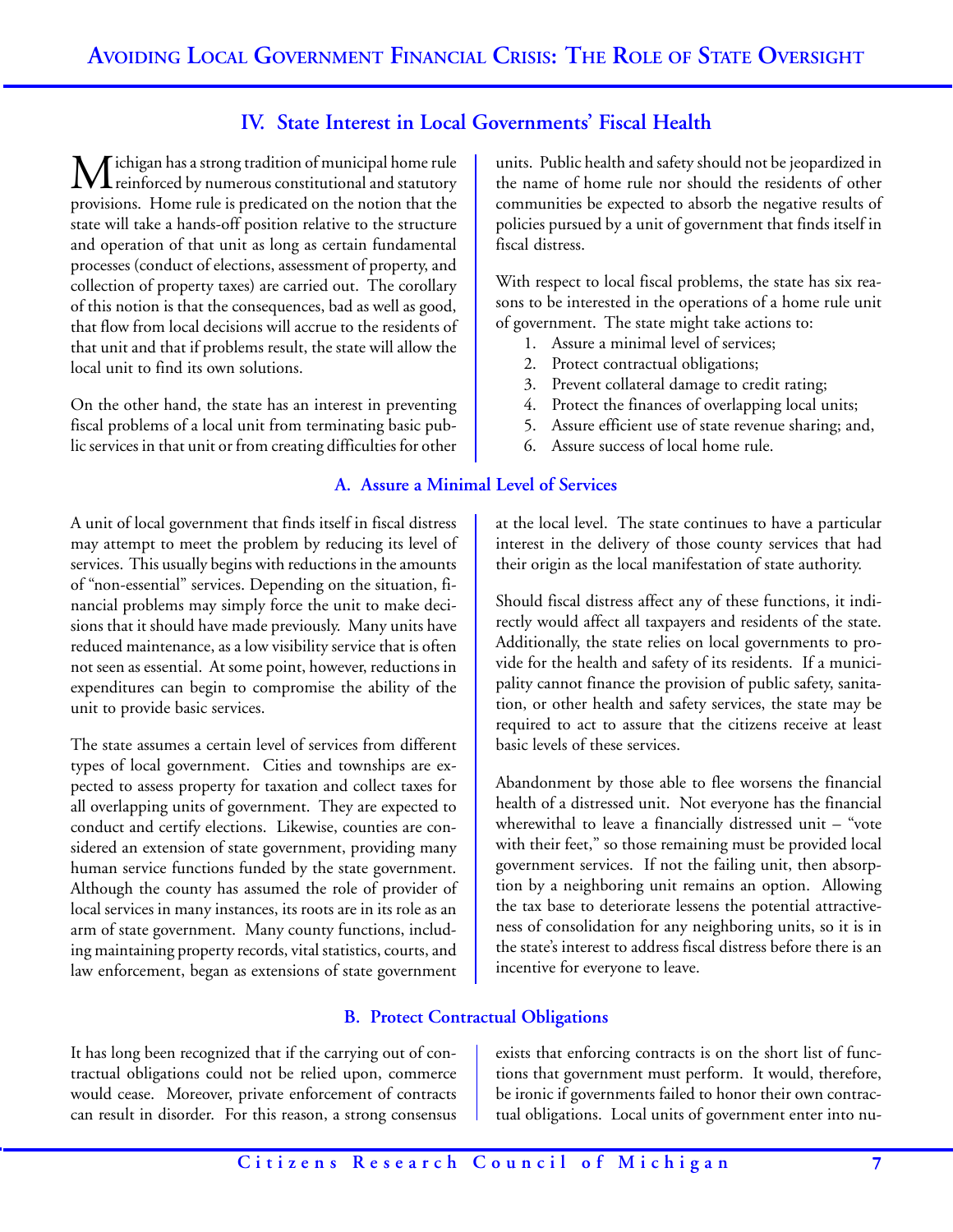merous contracts, including those with suppliers of goods and services and with their own employees. Even though the state may not have directly participated in the creation of the contractual obligations of a local unit, it may be in the interest of the state to assure that those obligations are honored.

rule, local units of government continue to be perceived as creatures of the state. By ignoring the financial problems of one of its local units of government, the state may be perceived as unwilling to step in to assist any of its local governments. Bond markets may react to such a perception with less favorable interest rates, which could result in higher costs to the state and its local units. Costs incurred by the state in assuring that debt service payments are made may be more than offset by the savings from protecting the state

# **C. Prevent Collateral Damage to Credit Rating**

As creatures of the state, the financial performance of local units of government reflects not only on those units, but also on the state as a whole. Although failure to meet payrolls, pension payments, or debt service payments by a local government does not necessarily mean that the state or other local units of government thereby constitute a greater credit risk, the financial community may not see it that way. Whether justified or not, financial failure by a local unit of government, especially if it is large, can result in difficulties in marketing bonds and possibly higher borrowing costs for other units, principally the state. With or without home

# **D. Protect the Finances of Overlapping Local Units**

credit rating.

Michigan local government is characterized by a large number of units of local government with overlapping geographical boundaries and often overlapping service responsibilities and taxing authority. Counties, local school districts, intermediate school districts, and community college districts and special authorities in some cases, overlap cities, villages, and townships. A resident of one of these types of local government also is a resident of each overlapping type

# **E. Assure Efficient Use of State Resources**

State government in Michigan has assumed a role as a funding source for local government. Nearly 70 percent of stateraised revenues are paid to other units of government that ultimately deliver services. In being accountable for the taxes it collects, the state, therefore, has a strong interest in how local governments perform financially. Whether transfers are made in the form of unrestricted revenue sharing payments, or restricted funding, local governments are spending money raised from state tax sources. General purpose

Inasmuch as Michigan is committed to a policy of home rule, at least with respect to cities and villages, the delivery of local services depends to a significant extent on the health of that policy. Individual local units may, for any of several reasons, not achieve the kind of fully functioning self-govof local government. The financial health of any one unit will affect the overlapping units. If the tax base of a city deteriorates, the tax base of the county, the overlapping school district, the community college district, and any other overlapping local governments may deteriorate also. By choosing not to deal with a single unit of government in fiscal distress, the state could be allowing several overlapping units to deteriorate into fiscal distress.

units of government receive unrestricted state revenue sharing payments that can be spent for any legitimate local government purpose. Restricted funding takes the form of School Aid Fund payments to local school districts, Act 51 payments of transportation funding to cities, villages, and counties, or a number of other forms of state assistance programs. The local tax dollars paid to a fiscally distressed unit are at stake, but so are the tax dollars of all state taxpayers.

ernment that is possible under home rule. To the extent that some local units are unable to provide adequate governmental services independently, the state may be forced to take actions designed to assure that those failures do not diminish home rule in the remaining jurisdictions.

# **F. Assure Success of Local Home Rule**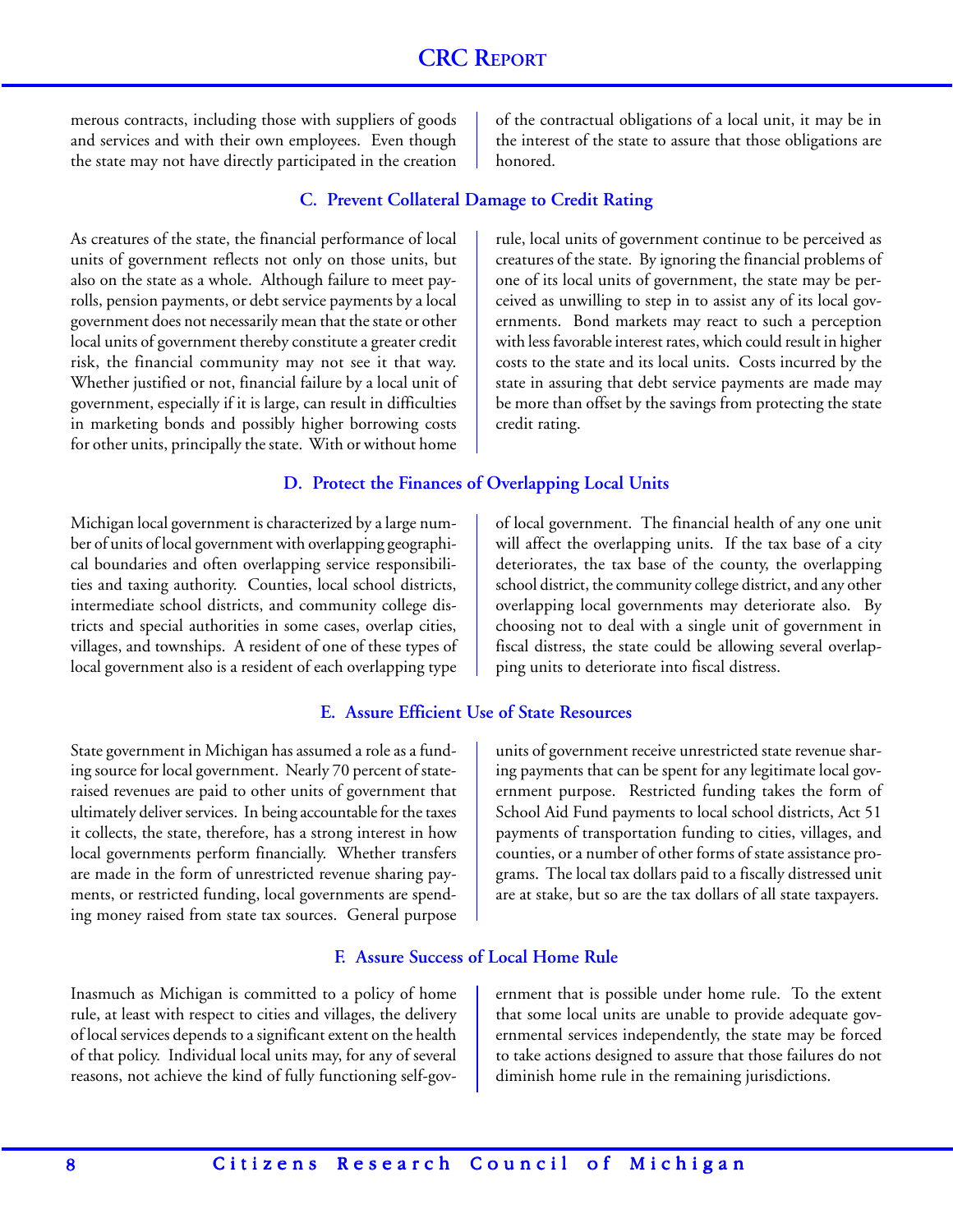# **V. Nature of State Response**

The state, therefore, can cite adequate justification for intervening in the affairs of local governments. The trick is to do so in a fashion that solves the problem that called forth the intervention without at the same time eroding or destroying the capacity for self-government in the affected local unit – or in others.

Current Michigan laws attempt to achieve several goals. They attempt to provide wide latitude to local units consistent with the strong home rule tradition enjoyed by local units in the state. They attempt to treat all units equitably. They have avoided options such as bankruptcy or state bailouts that unfairly penalize state taxpayers through extra taxes and do not encourage the changes needed to avoid future fiscal distress. Providing enhanced taxing authority to distressed communities has been used on occasion, but this has proved to further erode the economic base, rather than

State policy regarding units in fiscal distress incorporates a range of responses. Thus, the state response can be commensurate with the circumstances placing the unit in fiscal distress. A disaster or unforeseen loss of a significant part of the tax base does not warrant the same response as evidence of mismanagement. Similarly, fiscal distress that results from artifacts of incorporation are not equivalent to distress resulting from tax base erosion.

#### **1. Home Rule Considerations**

Michigan is one of 37 states with constitutions that provide for home rule for cities and villages and one of 23 state constitutions that give home rule powers to counties. A longstanding, perhaps inherent, tension between state control and local self-governance exists under these home rule provisions. The state constitutional and statutory provisions which have sought to reconcile this tension place both legal and practical limitations upon the extent to which state government can effectively intervene in the affairs of local units of government to resolve fiscal difficulties.

The competing views regarding state oversight on the one hand and local self-government on the other were expressed in Michigan by two opposing legal precedents, referred to generally as Dillon's Rule and the Cooley Doctrine. The former, set forth in *Clinton v Cedar Rapids and the Missouri River Railroad,* (24 Iowa 455, \_\_\_; 1868), held that

providing a long-term solution. The state has attempted to provide a structure within which local units of government must operate financially, it has provided broad financial oversight, and it has attempted to provide a structure for assisting local officials to address problems that have led to fiscal distress.

Despite its efforts, the state has not been able to devise a system that prevents local governments from becoming fiscally distressed. This section will analyze the theoretical range of responses available to a state government, assess the current Michigan laws, and explore the experience of other states in dealing with local government fiscal distress. The following section will make several recommendations suggesting ways in which these laws could be more effectively utilized to provide the needed state oversight to avoid future local government fiscal distress.

# **A. Choosing the Appropriate Response**

"[m]uncipal corporations owe their origin to, and derive their powers and rights wholly from, the legislature. It breathes into them the breath of life, without which they cannot exist. As it creates, so may it destroy. If it may destroy, it may abridge and control." In direct contrast to Dillon's Rule is the Cooley Doctrine, which stands for an inherent right to local governance. That doctrine, as enunciated by Michigan Supreme Court Justice Thomas M. Cooley in *People v Hurlbut,* (24 Mich 44, 95; 1871), held that "[l]ocal government is a matter of absolute right, and the state cannot take it away."

The delegates who drafted the Michigan Constitution addressed the opposing views represented by Dillon's Rule and the Cooley Doctrine in a manner that gave complete ascendancy to neither. Under the constitutional provisions, counties, cities, and villages (but not townships and school districts) are accorded broad home rule powers. However, these provisions are not self-executing; they require statutory implementation. The fact that such implementation requires enactment of *general* law precludes the legislature from directly adopting special legislation aimed at particular home rule local units of government.

# **2. Significant Constitutional Provisions**

The Local Government Article of the Michigan Constitution, Article VII, consists of 34 Sections, of which four are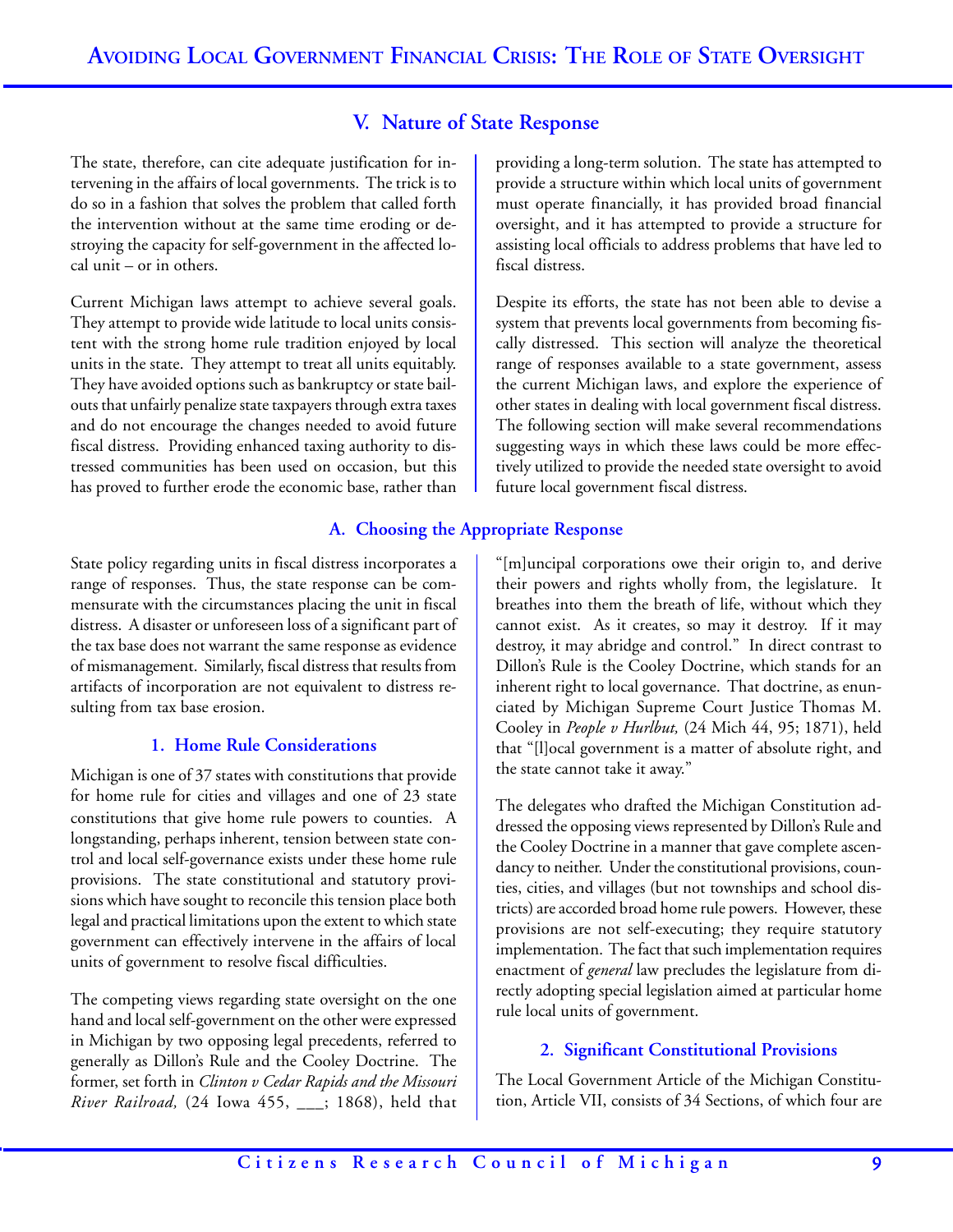directly relevant to local home rule.

**County Charters.** Section 2 provides as follows:

Any county may frame, adopt, amend or repeal a county charter in a manner and with powers and limitations to be provided by general law, which shall among other things provide for the election of a charter commission. The law may permit the organization of county government in form different from that set forth in this constitution and shall limit the rate of ad valorem property taxation for county purposes, and restrict the powers of charter counties to borrow money and contract debts. Each charter county is hereby granted power to levy other taxes for county purposes subject to limitations and prohibitions set forth in this constitution or law. Subject to law, a county charter may authorize the county through its regularly constituted authority to adopt resolutions and ordinances relating to its concerns.

**Cities and Villages; Incorporation, Taxes, Indebtedness.** Section 21 provides as follows:

The legislature shall provide by general laws for the incorporation of cities and villages. Such laws shall limit their rate of ad valorem property taxation for municipal purposes, and restrict the powers of cities and villages to borrow money and contract debts. Each city and village is granted power to levy other taxes for public purposes, subject to limitations and prohibitions provided by this constitution or by law.

# **Charters, Resolutions, Ordinances; Enumeration of Powers.** Section 22 provides as follows:

Under general laws the electors of each city and village shall have the power and authority to frame, adopt and amend its charter, and to amend an existing charter of the city or village heretofore granted or enacted by the legislature for the government of the city or village. Each such city and village shall have power to adopt resolu-

The range of options at the disposal of state government for addressing local government fiscal distress fall into five broad themes:

- 1. a hands-off, nonintervention approach;
- 2. intervention for the purpose of dissolving such local units of government;
- 3. intervention for the purpose of restoring such local units of government to some degree of fiscal vitality; and

tions and ordinances relating to its municipal concerns, property and government, subject to the constitution and law. No enumeration of powers granted to cities and villages in this constitution shall limit or restrict the general grant of authority conferred by this section.

**Construction of Constitution and Law Concerning Counties, Townships, Cities, Villages.** Section 34 provides as follows:

The provisions of this constitution and law concerning counties, townships, cities and villages shall be liberally construed in their favor. Powers granted to counties and townships by this constitution and by law shall include those fairly implied and not prohibited by this constitution.

Current application of Michigan law puts state government in a position of not responding to local government financial distress until it is a full-fledged emergency. To borrow from a cliché, this last-resort philosophy puts the state in the position of not acting until the horse has left the barn. The local government officials, with guidance from state officials and/or a state appointed review team, are then put into a position of trying to get the horse back into the barn without more damage occurring in the meantime.

This need not be the case. Even though local governments are afforded a high degree of autonomy under local home rule, state government has absolute legal rights to regulate local budgeting and finance:

State governments supervise the financial activities of their municipalities. States determine where cities get their money, how cities borrow money, how cities spend money, and how cities manage their financial affairs. States have the legal power to regulate municipal finance by virtue of their superior constitutional position…. Because municipalities are legally "creatures of the state," state governments regulate their taxing, borrowing, spending, and financial administration.<sup>6</sup>

# **B. Range of Responses**

4. intervention to give local officials the technical or policy skills necessary to alleviate fiscal distress and avoid future distress.

The fifth option, continuous monitoring of local government finances, attempts to keep governments from falling into financial distress, rather than addressing their needs after they enter financial distress.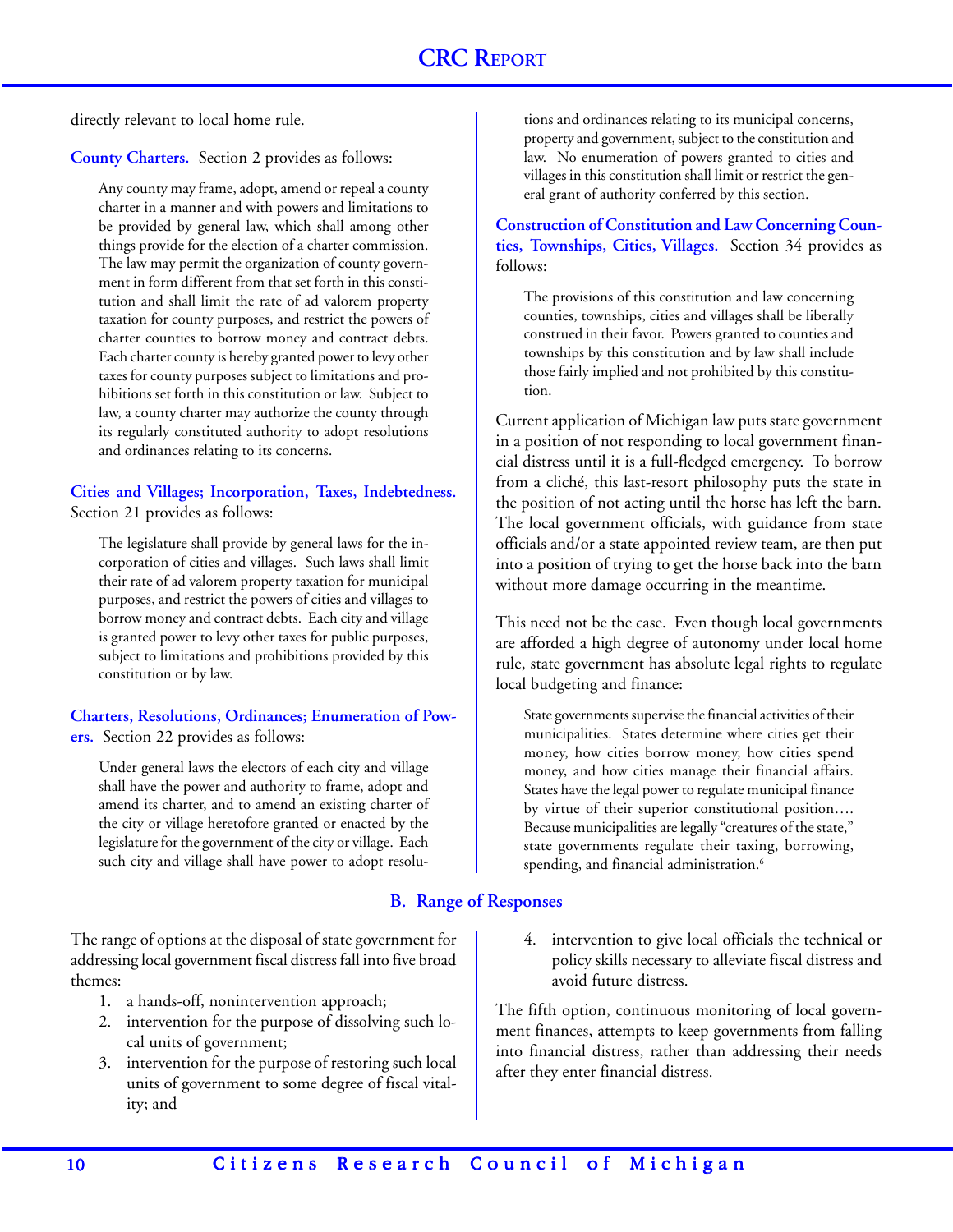### **1. Non-Intervention**

The state could choose to do nothing. As long as the cause of the fiscal distress was not a state policy, state interest in the way the unit resolves its problems may be limited. However, consideration of this policy must take into account outstanding obligations that might not be met, the health and safety of citizens, how such a solution would affect other local units of government, and the implications for future responses to fiscal crisis.

#### **a. Home Rule Entails Responsibilities as Well as Rights**

The rationale in support of non-intervention flows directly from the concept of home rule. Notwithstanding the axiom that local units of government are creatures of the state, the home rule provisions of the state Constitution, implementing statutes, and case law make clear that home rule local units of government are to enjoy broad latitude with respect to self governance, insofar as that latitude does not contravene the Constitution or general laws of the state.

Home rule may be viewed not only as a set of rights that local units of government enjoy, but also as a set of responsibilities that local units of government accept. While it is generally assumed that the state must "do something" when a unit of local government experiences financial difficulty, the basis for such an assumption is not readily apparent. Assuming that the state did nothing directly or indirectly to contribute to the fiscal plight of the unit of local government, a persuasive argument could be made that the state should have no direct interest in, or involvement with, the way that financial difficulty is resolved. However, such an argument would be subject to two qualifications: (1) it would be necessary to assure that contractual obligations are satisfied; and (2) it might be that a policy of non-intervention could apply only to smaller units.

#### *i. Satisfaction of Contractual Obligations*

First, some orderly, in all likelihood statutory, process would have to exist to ensure that any contractual obligations of failing local units of government were satisfied. Such obligations would include pension benefits of former employees and any outstanding full faith and credit bonded indebtedness. The basis of this qualification is that while the state might not have a direct interest in the continued existence of any given unit of local government, it would have an interest in ensuring that contractual obligations not be impaired.

#### *ii. Might Apply Only to Smaller Units*

The second qualification has to do with what might be referred to as the "too big to fail" doctrine of the private sector. For example, the Federal Reserve Board has long adhered to the position that a bank which confronts self-inflicted financial collapse should be allowed to fail. However, such a position has been tempered by the unspoken reality that it would be far easier to maintain if, for example, the Bank of Poughkeepsie rather than Chase Manhattan, was on the verge of insolvency. In the same vein, a nonintervention approach on the part of the state might work reasonably well with respect to the Village of Mineral Hills, or another similarly-sized unit of government, but not at all with respect to cities the size of Detroit or Grand Rapids.

### **b. State Would Permit Unit to Solve its Own Problems or Cease Operation**

If a local unit experienced a number of financial crises, citizens presumably would vote to replace the officials that allowed those circumstances to arise or would vote with their feet by moving to communities where such circumstances do not arise. If the problems persisted, state and local policymakers eventually would have to decide whether the local governmental unit was sustainable as an independent unit of government. If not, the state could choose to intervene – either by facilitating a merger with another unit of government or by forcing the entity to revert to township status – or not to intervene, thus allowing the unit to file for bankruptcy.

#### **2. Intervention**

The first consideration in providing technical or policy assistance should be the origins of the fiscal problem. The level of assistance or suggested solution should recognize the conditions that resulted in fiscal distress and the actions the local unit has initiated on its own to address the fiscal distress. Just as fiscal distress is not caused by one factor, the state should not take a one-size-fits-all approach to dealing with local government fiscal distress.

A second consideration in providing this assistance should be the long-term prospect of viability for the local unit. As was mentioned above in the discussion of erosion of the economic base, the long-term viability of some local units of government has disappeared with the economic base around which the community was established. Whether as a result of changing markets, military base closure, or closed mines, these bleak economic outlooks have led to the de-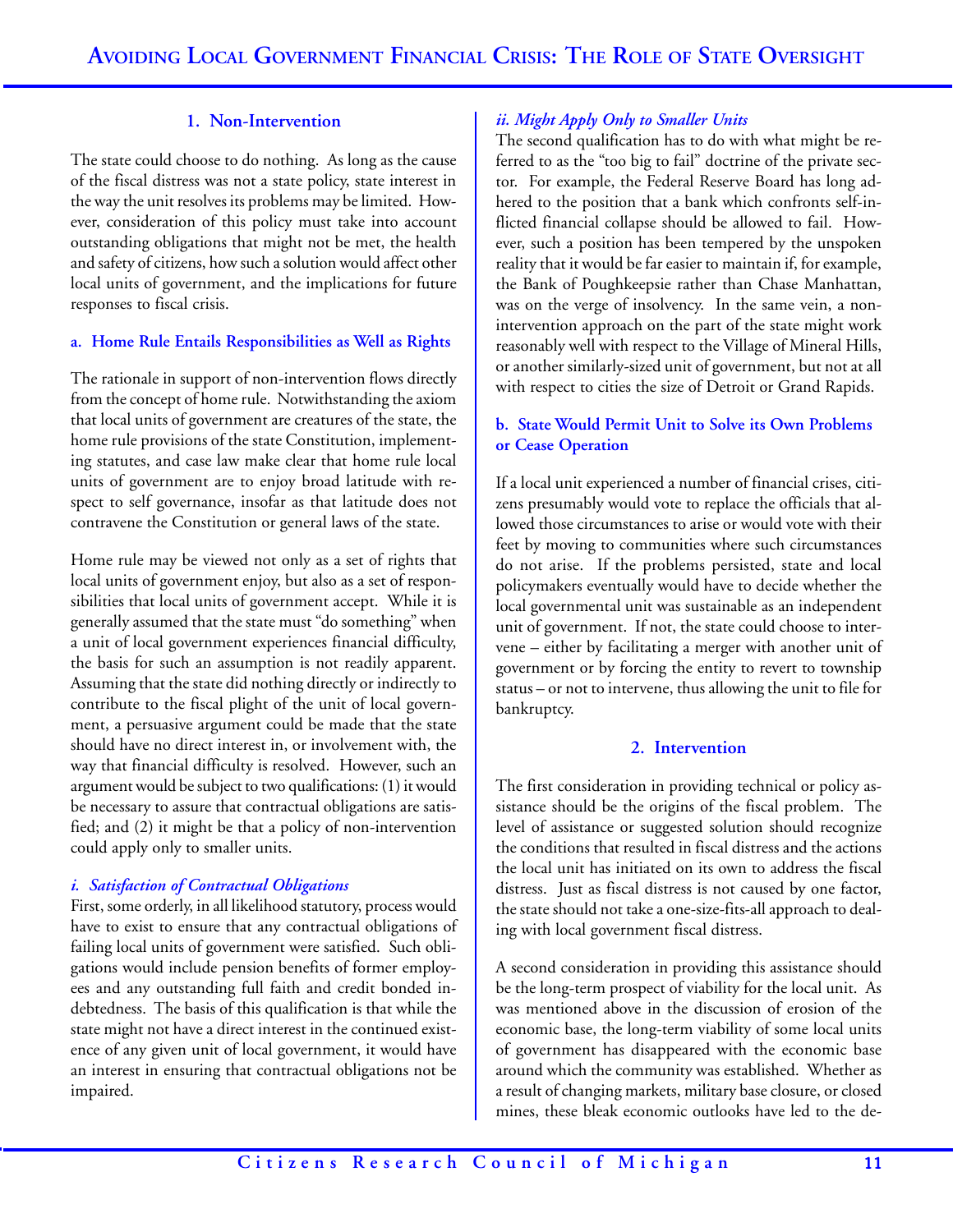# **Three Case Studies of State Responses to Local Government Fiscal Distress**

Local units of government in Michigan have experienced fiscal distress for a number of reasons, and the state has adopted varied responses to those conditions. The following are descriptions of three local units of government, exploring how they became fis-

Benton Harbor, a 4.1 square mile city with a 1990 population of 12,818, provides an example of how direct financial intervention has not solved the root problems causing fiscal distress. During the early 1900s, Benton Harbor established a strong base of manufacturing and metal fabricating plants. By 1920, the city was also a strong tourist destination and distribution center for fruit. In 1930, 54 industries were employing 4,500 city and area residents prompting a 20-year building boom, and by 1950, Benton Harbor was the area's leading center for manufacturing, retail, and wholesale trade. The population had reached an all time high of 18,769.

By 1960, Benton Harbor's economic decline had begun. Commercial businesses began to leave for malls in outlying townships. Relocation activities emptied the city of many retail outlets. Redevelopment projects were quickly started to save some of the city's commercial base, but by that time the city had lost its fruit market and many retail outlets.

The employment base was hurt by an out migration of industry. Manufacturers began leaving in search of cheaper labor and material costs. Technological changes for the manufacturers allowed those businesses to produce more while employing fewer, but more highly skilled, workers. Lost job opportunities, combined with the severe economic cycles of the 1970s and 1980s resulted in a large net outmigration of jobs and population from the city.

Initial government efforts to make the city attractive once again, in the form of urban renewal, cleared many abandoned commercial and marginal residential areas to make room for redevelopment, but new businesses never came, leaving some of those sites vacant today.

Benton Harbor became trapped in a downward spiral. The net out-migration of employers and residential housing left little demand for property in the city, causing severe tax base erosion. The city had fewer tax dollars to provide the same services it had always provided. At the same time, the city was in a position where any programs that might attract new businesses or people required higher cally distressed, what actions were taken to address that fiscal distress, and how those changes have affected the long-term fiscal condition of the local unit.

#### **Benton Harbor**

levels of services. The only seemingly viable option was to increase property tax rates so the city could provide the same level of service to a dwindling population. Instead of stabilizing the city or its finances, higher tax rates just made the situation worse.

It was in this economic setting that the state opted to go beyond the legislation that was on the books. In 1986, the Michigan Enterprise Zone Authority designated the City of Benton Harbor, in its entirety, an enterprise zone.

As an economic development tool, the Enterprise Zone Act went far beyond other tools available at the time, which only provided for the abatement or capture of local property taxes. Most significantly, it offered exemptions from state taxes, including the following ten-year tax abatements:

- 1. Exemption from the Single Business Tax.
- 2. Exemption from the Sales and Use Taxes for purchases of tangible real and personal property.
- 3. A 60 percent reduction in local property taxes.

The Enterprise Zone Act also provided for additional funding for local government services. The state allowed the city to capture school operating millage paid by qualified firms for its own use. To compensate for this, the state School Aid Fund paid approximately \$2 million more than it would have under normal circumstances.

The incentives in this act created a form of financial intervention that was more direct than it seemed. In many ways, the state aid resulting from the Enterprise Zone Act became more significant than it would have been if the state aid provided a bailout or another financial package. However, Benton Harbor remains one of the Michigan municipalities bordering on financial distress, with a taxable value per capita that is less than half that of the next lowest unit in the state. Direct aid to the city government, financial incentives to companies locating or expanding in the city, and hiring incentives all have failed to reverse the declining tax base.

#### **Ecorse**

Ecorse provides an example of an outside party forcing severe changes in a municipality's finances to bring expenditures in line with revenues. A small city, with a 1990 population of 12,180, bordering the City of Detroit, Ecorse grew up around the automotive industry and the fate of the steel industry. On December

3, 1986, severe fiscal stress resulted in appointment of a financial receiver to the City of Ecorse by a Wayne County circuit judge.

Ecorse had a history as a once-thriving community that suffered from tax base erosion. A tax base that once supported good schools,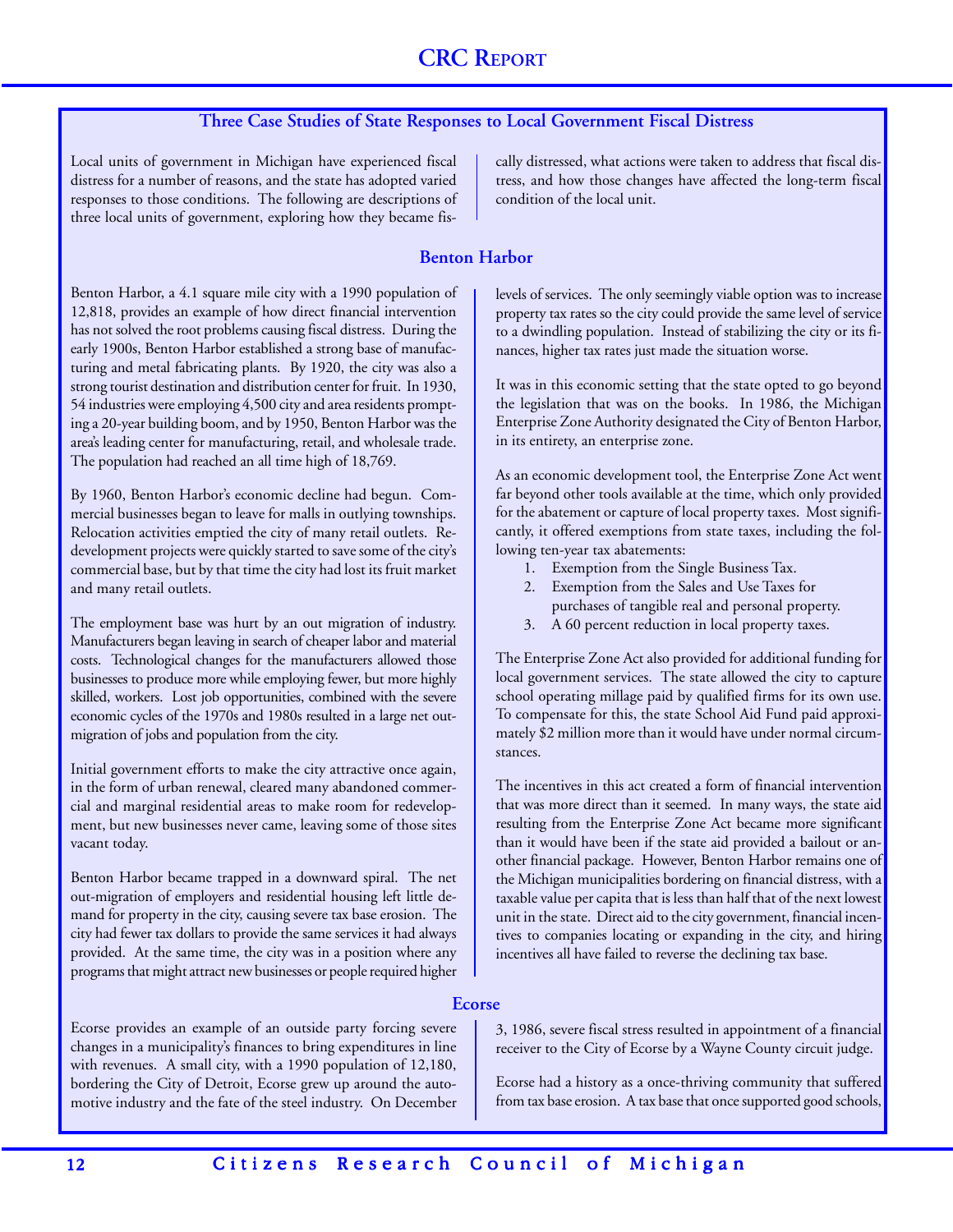parks, youth sports teams, annual community events such as fireworks displays, became incapable of supporting these amenities. Rather than scaling back to a level of services that could be supported by the declining tax base, the same level of services was continued by incurring deficits and mounting debt.

The City eventually began to collapse upon itself. With the books in a shambles, the City was not sure what assets it held or what liabilities were owed. In 1984, the City failed to pay its Police and Fire Pension Plan contribution, utility bills, and other vendors. These costs were ultimately paid through the issuance of judgment bonds totaling \$4 million. In 1986, the City had \$6 million in debts with little short-term possibility of repayment. In addition, the City failed to operate under a deficit elimination plan as required by its home rule charter and state law. In connection with this requirement, the Wayne County Circuit Court appointed a receiver to develop and implement a fund-balance deficit reduction program and do whatever else was necessary to improve the City's overall financial condition.

With this backing, the receiver began making the severe changes necessary to reduce the deficit and bring expenditures in line with revenues. Settlements were negotiated to save the City money on numerous lawsuits. Surplus buildings and land were sold, including the public library, and most of the park property. New computers, phones, radios, and copy equipment were purchased to allow remaining staff to perform their duties more efficiently.

While the City did not declare bankruptcy, the financial receivership took on many aspects of a bankruptcy. Assets were liquidated. Non-essential services were terminated. Every effort was made to treat all debtors and remaining employees equitably, so that while they might not have gotten what they originally felt they had coming, they did receive something.

Unnecessary services and appointed positions were eliminated, cutting the City payroll by more than half. The City Police and Fire Pension Fund was frozen with all new employees placed in the Michigan Municipal Employees Retirement System (MMERS). New contracts were negotiated with existing police and fire employees.

The public works department was eliminated and a private firm was contracted to provide the service previously provided by that department. Also privatized were operation of the boat launching facility, animal control services, ambulance billing, and city hall building maintenance.

August 1, 1999, marked the final loan repayments to the state for the borrowing. Since the receiver made the changes, the City has continued to operate with a leaner workforce. The City is paying its bills and remains solvent. Services such as the public library and some youth sports programs have been restored. It appears that the hard lessons have been learned and the City will continue to operate as a much leaner municipality than it once was.

# **Wayne County**

and operating problems.

That structure required that the elected board of auditors prepare the proposed county budget and submit that proposal to the county board of commissioners. The board of auditors did not audit and had no control over spending by county departments. The road commission budget was separately prepared and adopted by the road commission itself. The county budget omitted most of the expenditures of the drain commissioner, the road commission, and all grants. Court decisions rendered the budget meaningless: elected officials sued to obtain the resources they felt were necessary to meet their constitutional responsibilities.

In 1976, the Michigan Municipal Finance Commission issued an order to Wayne County directing the county to balance its budget. In spite of that order, the county deficit continued to grow. In 1979, the Michigan Municipal Finance Commission made a Wayne County sale of tax anticipation notes conditional on county submission of a plan to eliminate the deficit; county officials were unable to produce such a plan. Later, in August 1979, Wayne County's request to issue \$22 million of tax anticipation notes was denied, and in October 1979, Wayne County was unable to pay its employees, the first county since the great depression to default on a payroll.

Wayne County, the state's oldest and most urbanized county, provides an example of how it is sometimes necessary to change the operating structure to bring about desired financial reforms.

It had been recognized for several decades that reorganization of Wayne County was necessary, but it was not until the late 1970s that the staggering problems of the county came to a head. The county's records were unauditable; a letter from the deputy state treasurer to the board of auditors cited 22 significant variances from generally accepted accounting practices which prevented the state treasurer's office from auditing county financial operations. The state auditor general asked a prominent CPA firm for suggestions and assistance, but the CPA firm declined, citing an insufficient commitment by the county to make an audit engagement worthwhile.

In addition, county employee costs were extravagant. There were too many elected officials, too much cronyism, and too many semiautonomous departments. Wayne County was facing ever more critical problems, but no one was in charge. The role of the county commission was too broad, encompassing both legislative and executive functions, and at the same time too narrow, rendering it powerless to prevent excesses in operations headed by elected, or even appointed, officials. The commission structure was recognized as causing some, and inhibiting resolution of other, fiscal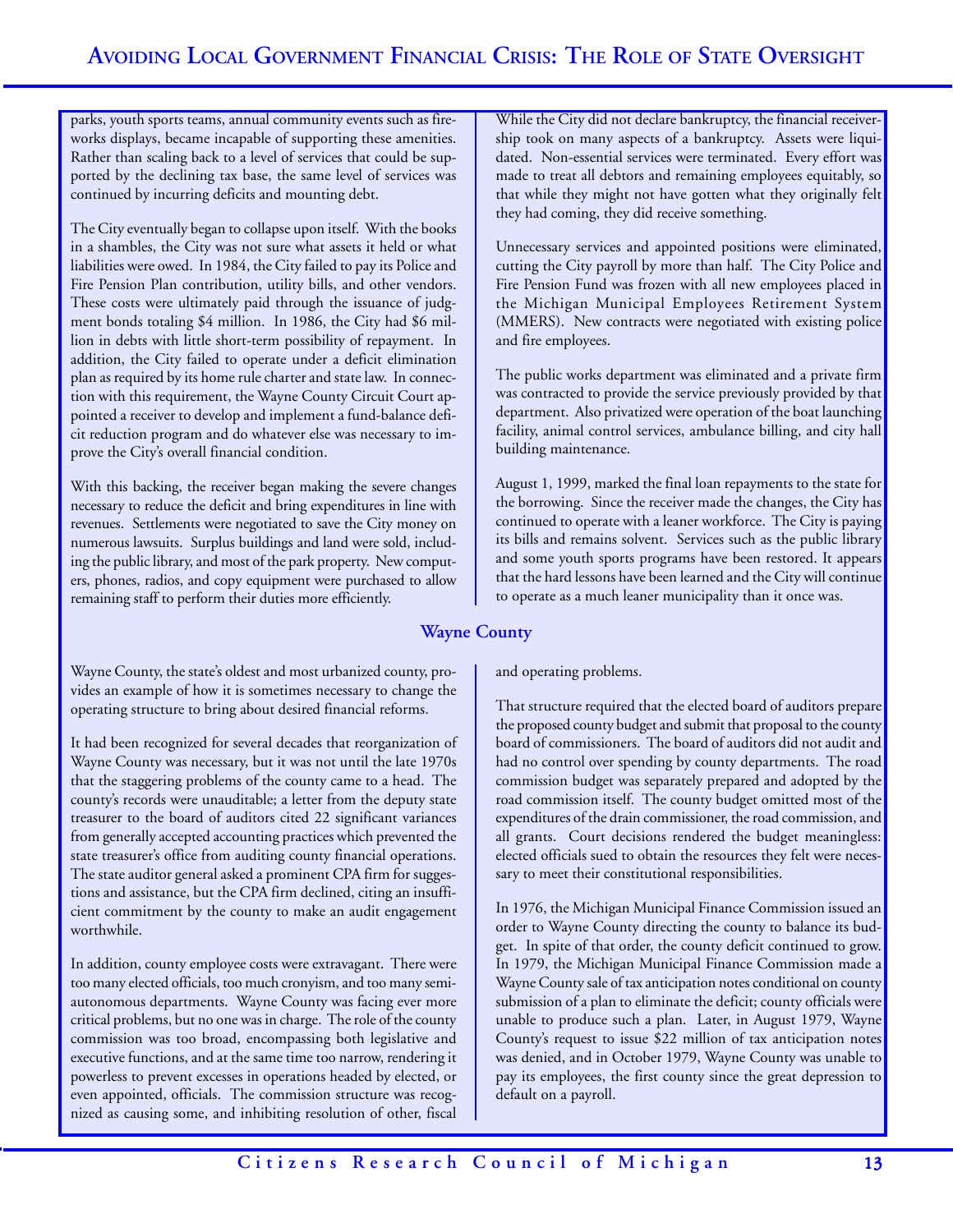It was only after passage of Public Act 7 of 1980, which addressed many of the objections raised by local and state officials against the original charter county enabling legislation, that a Wayne County charter commission was approved by the electors. In November 1981, Wayne County voters adopted a charter "for the purpose of providing more efficient, responsive, and accountable government."

The most important effect of the charter was the restructuring of responsibilities and separation of powers between the legislative and executive branches. Empowered by these charter provisions, the new county executive reorganized all functions not under the domain of independently elected officials under his control.

With a new organizational structure, the county was able to tackle its financial problems. A Ten-Point Fiscal Integrity Plan was drafted to turn around the county's finances and deal with the 1982 budget deficit of \$117 million. Nine of those ten points were achieved to varying degrees.

parture of those able to leave. The state should be equipped with suitable responses to such conditions differently than it might treat a unit suffering from corruption or mismanagement or a unit that has suffered the loss of a few taxpayers that has greater prospects of rebuilding its tax base.

#### **a. Dissolve Local Unit of Government**

The state may choose intervention for the express purpose of dissolving a local unit of government as an autonomous entity. The rationale in support of this approach is similar to that mentioned in regard to non-intervention, namely that home rule consists not just of rights, but responsibilities. Indeed, the very notion of home rule presupposes some minimum ability on the part of the residents to govern themselves. However, when a local unit of government reveals by its conduct over an extended period of time that it is incapable of responsible self government, the state would seem justified in concluding that home rule was not appropriate for that particular unit.

#### *i. Presupposes that Chronic Fiscal Problems Reflect Deeper Problems*

A recommendation for dissolution presupposes that something about a unit precludes it from operating in a fiscally stable manner. The tax base may be insufficient to generate adequate revenues to provide minimal services. Dissolving the unit under such circumstances takes the decision out of the hands of the residents, placing it in the hands of state policy makers.

A home rule charter could have committed the government

The county's deficit was eliminated over time. A clear understanding of the county's revenues and expenditures has developed, and the county has consistently maintained a balanced budget. Annual audits have improved to the point that the Government Finance Officers Association of the United States and Canada (GFOA) awarded a Certificate of Achievement for Excellence in Financial Reporting to the County for its 1998 comprehensive annual financial report, recognizing conformance with the highest standards for preparation of a state and local government financial report.

By addressing the problems presented by an organizational structure that did not provide a clear level of responsibility or accountability, state and county officials were able to create a structure within which fiscal distress could be confronted and future distress avoided.

to payments that create a structural deficit indefinitely into the future, precluded actions that would allow a deficit situation to be rectified, or maintained a governance structure that does not support a strong decision-making structure. The people of the community should be given the opportunity to rectify the situation themselves with a charter amendment or adoption of a new charter. However, failing such actions, consideration could be given to revoking the home rule charter.

#### *ii. Satisfaction of Contractual Obligations*

Any options that would eliminate a unit of government must consider outstanding obligations. Arrangements must be made to fund any outstanding indebtedness and pension benefits of former employees into the future. Options for ensuring the future payments of these obligations could involve their assumption by the local unit of government that becomes the service provider to that community; a dedicated millage, with the tax levied only at that rate needed to pay the obligations; or, these obligations could be assumed by the state. While state assumption of the obligations is not equitable to taxpayers in the state outside that community, the obligations could be considered one-time costs necessary to eliminate an ongoing problem.

#### *iii. Merger/Consolidation*

One means of dissolving a local unit of government is to encourage consolidation with one or more of the surrounding, stronger local units of government. This option would address the need to continue service delivery, and create a larger pool of potential residents from which to draw elected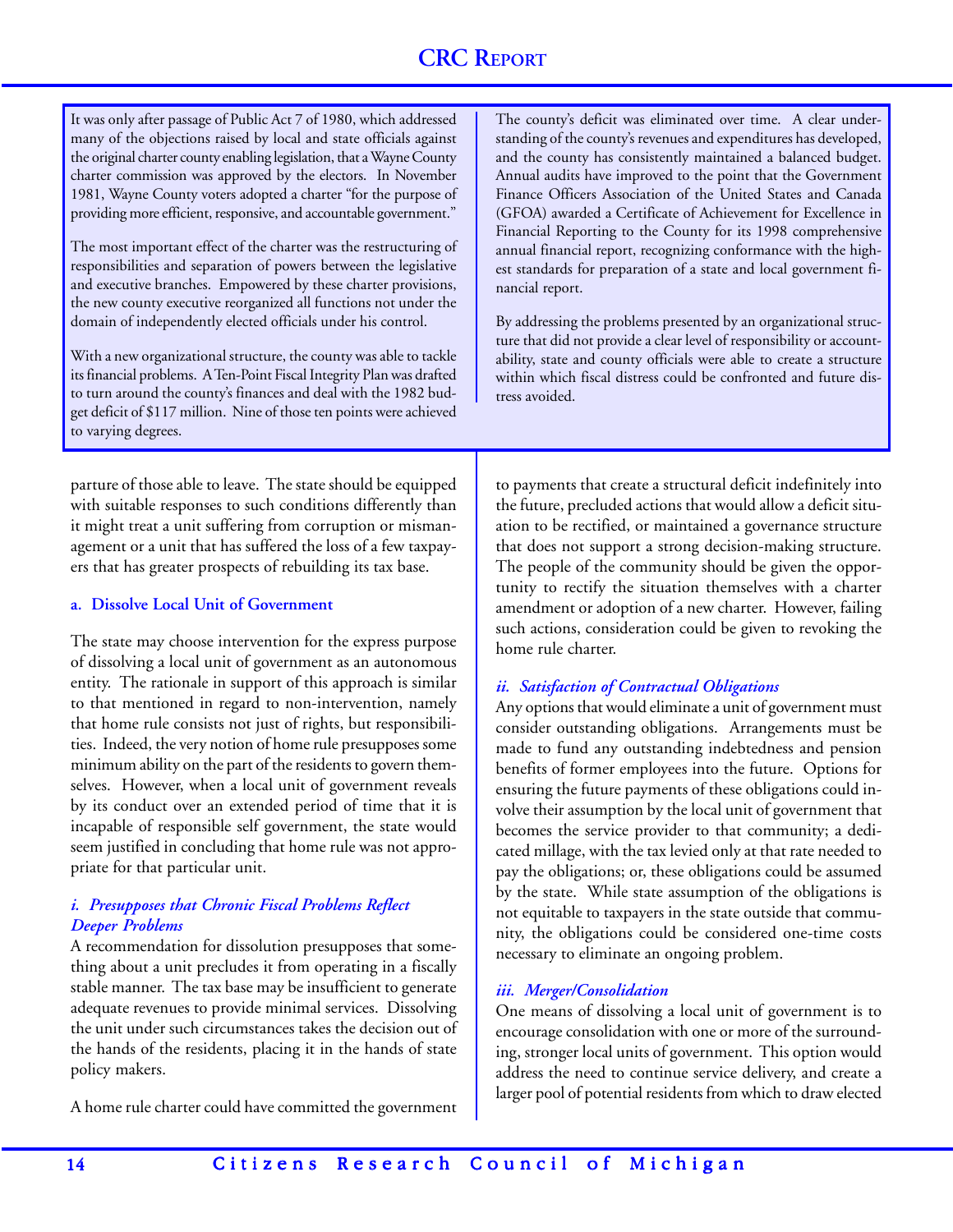and non-elected officials. In many cases, it would create greater economies of scale to reduce the unit cost of delivering government services.

However, it is worth noting that mergers and consolidations do not take place regularly, even when economic conditions seem to indicate that all involved would benefit from such actions. Mergers threaten the identity communities develop. Most recently, four Upper Peninsula municipalities – Mineral Hills, Caspian, Iron River, and Stambaugh – asked their residents to consider consolidation. Collectively, these municipalities suffered from declining population, loss of economic activity, slow growth in property tax base, high millage rates, and duplication of services. While consolidation would not alleviate all of these problems, it would have eliminated some of the duplication and strengthened the overall tax base. Ultimately, in November of 1998, voters in Caspian voted against consolidation – approval was required in each of the communities individually. Issues identified as concerns leading to defeat included differences in municipal services, cross-subsidization of services among the geographic areas, and worries over creating a new municipal identity. While there were strong economic reasons for consolidation, ultimately the political reasons not to consolidate were stronger. Later, at the November 1999 election, voters of Mineral Hills, Iron River, and Stambaugh voted to proceed with consolidation without the community of Caspian.7

With only one of the units considering merger in fiscal distress, merger might be more attractive to residents of the distressed community than it is for residents of the other. In most cases of fiscal distress, the area has been experiencing erosion of its economic base for some time. Flight from these problems has led the most able taxpayers, those with the lowest levels of service demands, to move away. Thus, the healthier unit is faced with absorbing an area with little economic base and fairly high service demands from the residents and businesses that are left.

Under these conditions, the state must attempt to influence decisions that would not otherwise take place. The options are either to force merger or create incentives that make merger attractive. In 1982, the Kellogg Company concluded that the financially depressed City of Battle Creek would be better served by merging with neighboring Battle Creek Township. Kellogg was having trouble attracting executive personnel to a city that was experiencing urban flight and an eroding economic tax base. On the brink of a decision on where to construct a new corporate headquarters, the

company looked to other metropolitan areas that had coalesced to achieve major growth – Toronto, Nashville, Jacksonville, Minneapolis-St. Paul, Indianapolis, and Columbus. Kellogg told the city and neighboring township to merge or it was going to find another place to locate its headquarters. The two units merged and Kellogg remained an anchor for the community.

Ultimately, the state cannot force communities to merge, as happened with the City of Battle Creek and Battle Creek Township. Voters in both communities must vote for it to happen. To this end, incentives could be formulated to take away some of the negatives of consolidation or to sweeten the pot. Policy makers must keep in mind the issues that determined the fate of the Upper Peninsula communities when formulating any incentives to promote consolidation. It is not clear that any level of incentives that rewarded the municipal government would have changed the voting pattern of the residents of Caspian. It might be the case that incentives would be more effective if they are targeted to the individuals that reside in the communities considering consolidation.

# *iv. Elimination of All but Basic Services*

Alternatively, the state could dissolve the unit completely. City or village status would be completely ended. In doing so, the unit could revert to township status, with a lesser level of powers, responsibilities, and taxing authority. The unit would be responsible for property assessment, tax collection, elections, and some minimal level of services. Since some services would be eliminated, employees could be laid off. Property not used to provide the reduced level of services could be sold.

If at some point down the road, the community decided that township status was not adequate to meet their governmental needs, the community could go through the process of drafting a charter, gaining approval of the attorney general and the governor, and adopting a new charter through a vote of the people. Such a charter should be flagged coming through the offices of the attorney general and the governor to denote any provisions in the previous charter that contributed to fiscal distress, if any, and the state actions that were necessary as a result. Home rule could remain an option to the residents of this community, but not at the expense of more state assistance and oversight.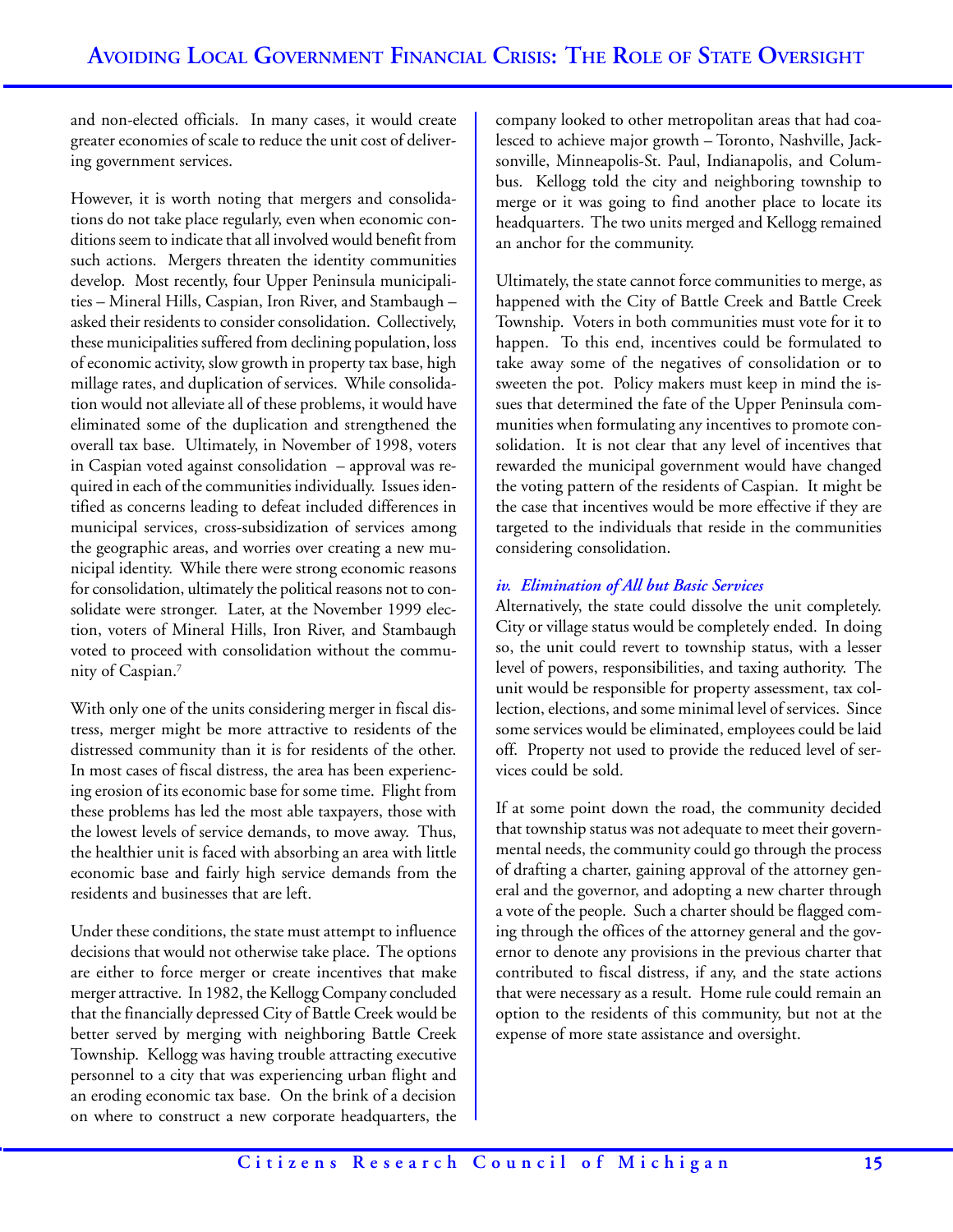### **b. Financial Intervention**

Financial intervention might include direct intervention into the financial affairs of a local unit, increased or decreased state aid, or the use of state aid on the unit's behalf.

### *i. Direct Intervention*

This option would allow the state to intervene directly into the revenue raising and spending affairs of the local unit. If local government officials cannot manage their finances on their own, the state could do it on their behalf. In other states, direct intervention has involved the ability to increase local tax rates and make spending decisions on the units behalf.

However, any state efforts to raise local taxes sufficient to meet needs must consider the Headlee Amendment restrictions on local taxation. At the November 1978 general election, voters ratified a state constitutional amendment that limited state and local government revenues and required voter approval of new taxes. The "Headlee Amendment," added Sections 25 through 33 to Article IX of the state Constitution and amended Section 6 of Article IX. Section 31 of Article IX provides in part as follows:

Local units of government are hereby prohibited from levying any tax not authorized by law or charter when this section is ratified or from increasing the rate of an existing tax above that rate authorized by law or charter when this section is ratified, without the approval of a majority of the qualified electors of that unit of Local Government voting thereon.

If a local unit of government at its statutory or charter limit got into a financial crisis, the only option available without a vote of the people would be to cut expenditures. This approach effectively defines the powers of the emergency financial manager currently provided for under the Local Government Fiscal Responsibility Act.

# *ii. Increase or Decrease State Aid*

A second level of financial intervention would be to adjust the amount of money distributed to the local unit from the state. The state could attempt to solve the financial problems of a financially distressed unit by providing more money to make revenues equal to expenditures. This approach would offer a carrot – in the form of more money – for some level of changes, assuming the financial problem could, in fact, be solved by making those changes, but it would reward irresponsible behavior and risk having the unit in the same condition a few years down the road.

The state also could use a stick. Money that otherwise would be paid to the local unit in state aid could be withheld unless changes are made. This approach likely would only serve to make the financial situation a little worse. If the local unit budgets for a certain level of state aid, providing less aid would only give that unit fewer resources with which to meet obligations when it did not have enough to begin with.

# *iii. Use State Aid on the Unit's Behalf*

A third level of financial intervention has the state assume some control, but minimizes the level of intrusion into local home rule. State-shared revenues could be used to meet obligations on a municipality's behalf. School districts receive about 70 percent of their funding from state revenue sources. Every city, village, and township in the state receives unrestricted state revenue sharing based on population and a complicated formula that accounts for variation in taxable value, type of government, and tax capacity. State revenues also are shared for restricted purposes, such as highway construction and maintenance and the courts. If a local unit began experiencing pension problems, unpaid employee paydays, revenue shortfalls, or if other situations arose where others stood to suffer because of the financial dealings of a single unit, the state could direct that unit's share of state aid to those purposes.

# **3. Technical and Policy Intervention**

Intervention that provides technical assistance and policy direction to local units of government falls between nonintervention and full intervention. While the state government does not make financial decisions for the local unit of government – such as dictating tax rates or budgetary choices, or managing the books – this type of intervention allows the state to assist in restoring the unit to financial health and keeping it out of financial distress. In 1976, the Committee for Economic Development argued that this is the proper role for state governments to avoid treading on local autonomy:

… the state governments should play a central role in providing leadership, incentives, and technical assistance for improving the productivity of their local governments and further should work toward removing state-imposed impediments to productivity, which in many states are numerous. This does not imply a diminution of local prerogatives; on the contrary, it suggests a need for state to update their traditional responsibility for providing foundations of local government that will permit cities and counties to manage their affairs more efficiently. 8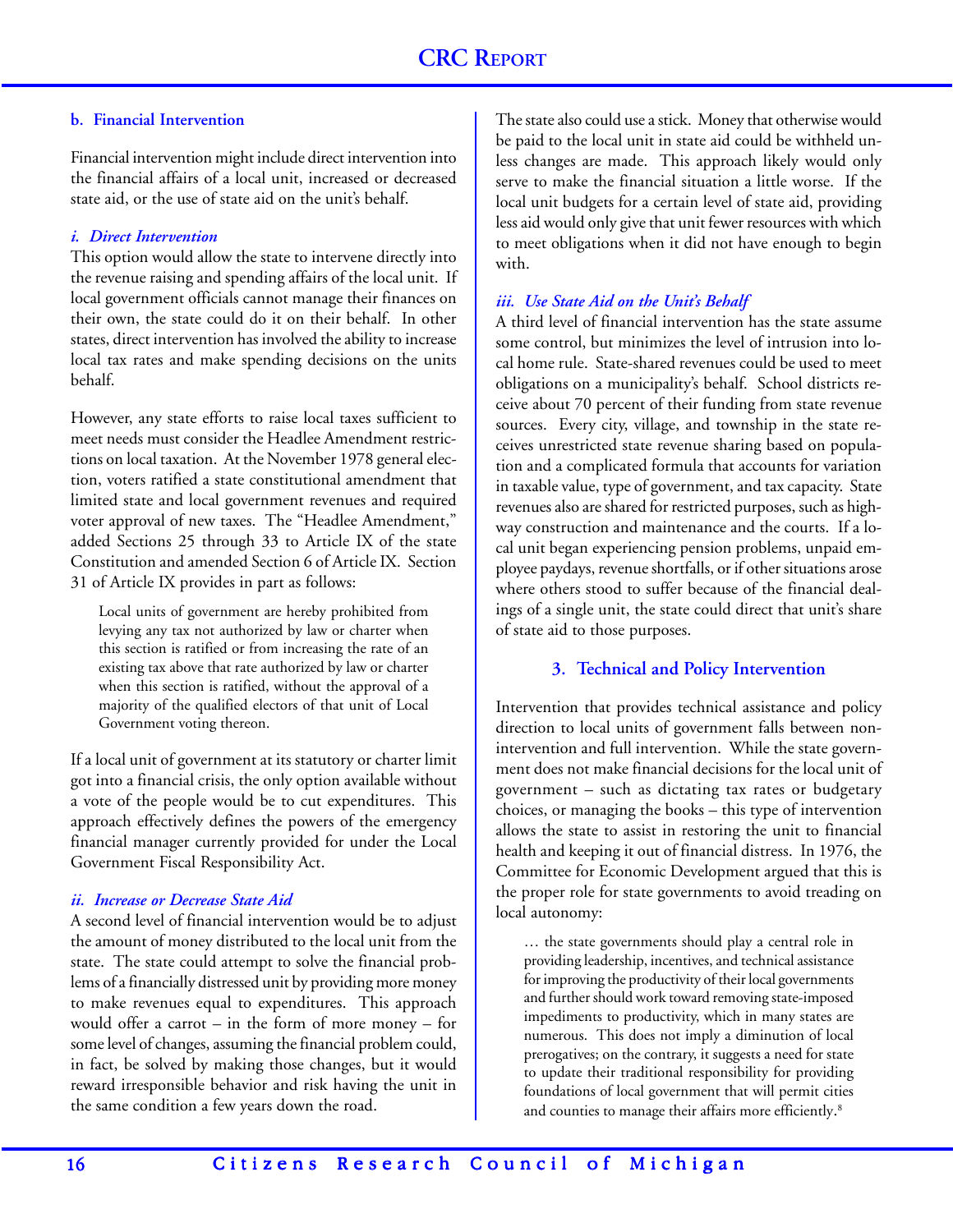To a great extent, Michigan has adopted this approach with enactment of the laws that currently provide for state oversight of local government finances. That the process provided by Public Act 72 of 1990, the Local Government Fiscal Responsibility Act, was intended to be an intermediate step between non-intervention on the one hand and intervention for the sake of dissolving local units of government on the other, is suggested by Section 2 of the Act which provides in part that

The legislature hereby determines that the public health and welfare of the citizens of this state would be adversely affected by the insolvency of local units of government, including certain school districts, and that the survival of local units of government is vitally necessary to the interests of the people of this state to provide necessary governmental services. The legislature further determines that it is vitally necessary to protect the credit of the state and its political subdivisions and that it is a valid public purpose for the state to take action and to assist a unit of local government in a fiscal emergency situation to remedy this emergency situation by requiring the prudent fiscal management...

### **a. Current Michigan Law**

The Constitution and statutes provide the state government with authority to monitor and supervise the financial affairs of local governments. Most of the statutory authority to perform this supervision rests with the state treasurer. The statutes attempt to provide a framework within which local governments must operate, and to provide tools for dealing with fiscal distress should it occur.

# *i. Misconduct or Willful Neglect of Duties*

It is the duty of state officials to monitor the actions of local government officials and hold them accountable for neglect of duty or misfeasance in the conduct of their duty. Section 10 of Article V of the state constitution states:

The governor shall have the power and it shall be his duty to inquire into the condition and administration of any public office and the acts of any public officer, elective or appointive. He may remove or suspend from office for gross neglect of duty or for corrupt conduct in office, or for any other misfeasance or malfeasance therein, any elective or appointive state officer, except legislative or judicial, and shall report the reasons for such removal or suspension to the legislature.

Chapter 15 of the Michigan Election Law provides the governor with authority to remove local officials who are guilty of official misconduct or willful neglect of duty.<sup>9</sup> This option has not been invoked in the most recent cases involving the state and a local unit.

# *ii. Uniform Budgeting and Accounting Act*

The Uniform Budgeting and Accounting Act<sup>10</sup> requires local units to maintain uniform charts of accounts and enables the state treasurer to provide assistance to establish or maintain the uniform chart of accounts for those local units which require assistance. If the local unit fails to establish and maintain a uniform chart of accounts, the law empowers the state treasurer to perform the necessary services to adequately establish or maintain the uniform chart of accounts. Local units are required to make and file with the state treasurer an annual financial report containing summaries of all revenues and expenditures, indebtedness, and fund balances.

All local units of more than 2,000 people, except the City of Detroit, must have an annual audit of their financial records, accounts, and procedures. The audit is required for local units of less than 2,000 population at least once every two years. The law specifies that if the City of Detroit establishes internal auditing procedures for all public monies and submits a copy of the annual internal audit, then an independent audit is required at least once every five years. One copy of every audit and the audit report must be filed with the state treasurer. The state treasurer may examine those audits and conduct investigations and report violations of statutes to the attorney general, who may pursue criminal or civil actions if any audit or investigation discloses statutory violations on the part of any officer, employee, or board of any local unit.

The Uniform Budgeting and Accounting Act also requires that budgets must be balanced and that deviations from the appropriations act may not be made without amending the appropriations act. Local governments may not authorize or participate in the expenditure of funds except as authorized by a general appropriations act. If it appears that actual revenues will be less than anticipated, the chief administrative or fiscal officer must present to the legislative body recommendations that, if adopted, would prevent expenditures from exceeding revenues. Officials and employees of a unit are prohibited from creating debt or incurring obligations on behalf of the unit unless permitted by law, and from incurring expenditures in an account in excess of appropriations.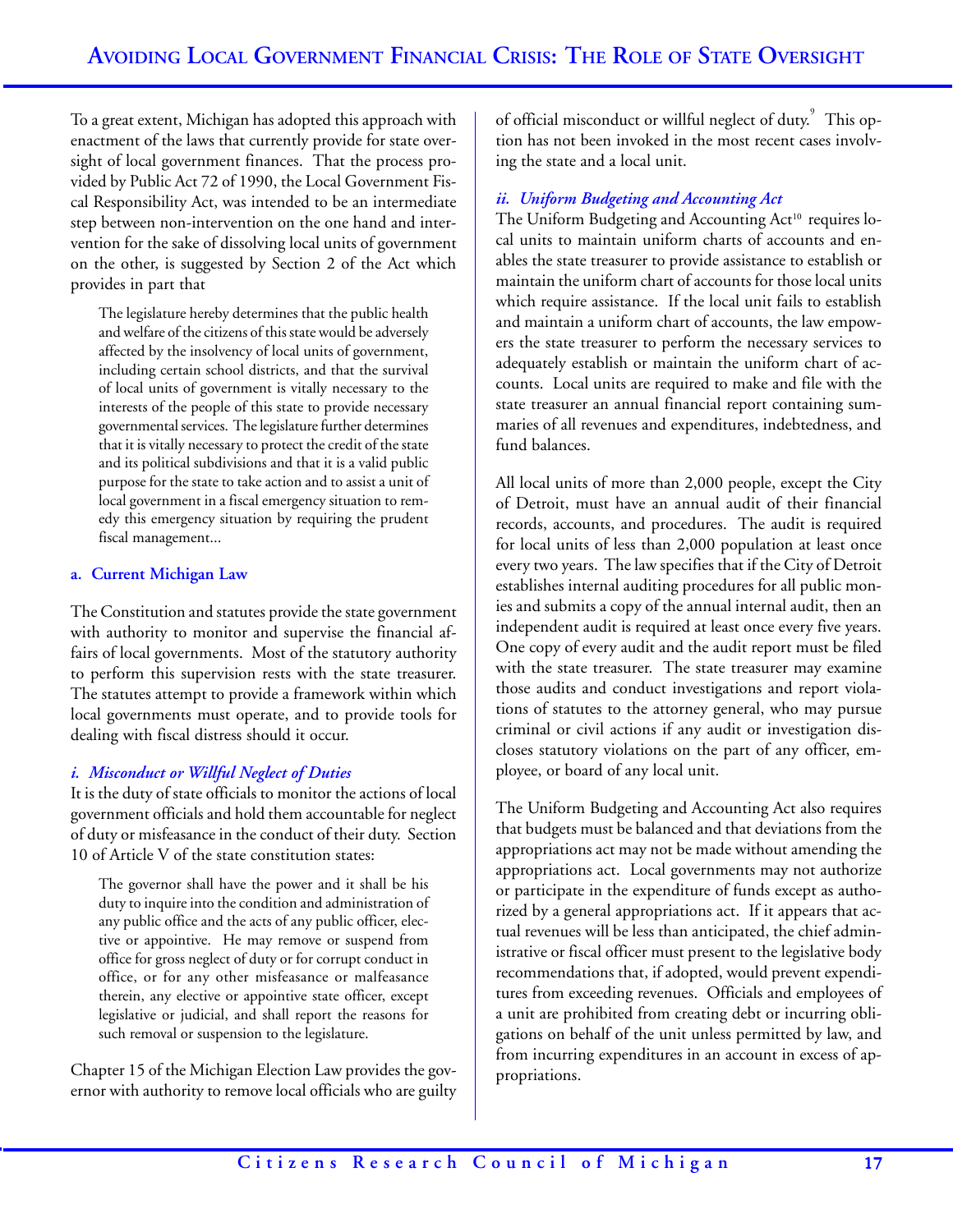### *iii. Uniform System of Accounting Act*

The Uniform System of Accounting Act<sup>11</sup> provides for the formulation and establishment of a uniform system of accounting and reporting in state government and county offices. Counties are required to make annual financial reports in the prescribed form, one copy to be filed with the state treasurer and one copy with the governor. The state treasurer is directed to examine county financial reports at least once each year or as often as the public good requires and county officials are required to produce records and truthfully answer questions. The treasurer must make a report of the examination, and if criminal malfeasance, misfeasance, nonfeasance, or gross neglect of duty is discovered, must file a copy with the attorney general who must institute, or direct the county prosecuting attorney to institute, criminal proceedings and civil action for recovery. The governor is authorized to remove county officers for failure to comply with the act.

#### *iv. State Revenue Sharing Act of 1971*

The State Revenue Sharing Act<sup>12</sup> provides authority to the state to withhold revenue sharing payments if a local unit fails to provide an adequate financial report or audit. The State Revenue Sharing Act also requires local units that experience a deficit to formulate and file financial recovery plans with the Department of Treasury within 90 days after the beginning of their next fiscal year. The state Department of Treasury may help to develop the plan, and must evaluate the plan and certify that it ensures correction of the deficit. After certification by Treasury, the local unit "shall institute the plan." An amount equal to 25 percent of state revenue sharing payments may be withheld from any unit until requirements of the subsection are met.

#### *v. Municipal Finance Act*

The Municipal Finance  $Act<sup>13</sup>$  permits local units to issue tax anticipation notes. If the loans anticipate tax collections for the next succeeding year and the borrowing is for the payment of operating expenses, the money can be used only for expenses

- "which could not reasonably have been foreseen and adequately provided for in the tax levy for the then current fiscal year;
- for the payment of an expense in the then current fiscal year which cannot be funded because of a delay in or failure of receipt of budgeted revenue; or
- for the payment of budgeted expenses in the then current fiscal year that precede budgeted revenues."

If a local unit defaults on an outstanding obligation, the state treasurer may investigate the municipality's fiscal affairs, may assist the municipality in developing a financing plan, and may withhold state revenue sharing payments and use those payments to satisfy unpaid or subsequently due amounts. If the governing body of the municipality refuses to implement a financing plan that the state Department of Treasury has found to be fair and equitable, "the department shall be vested with all powers of the municipality, its governing body, and its officers that are necessary to implement the plan." The state treasurer may institute court action to force implementation of the plan, and, when a plan has been put into effect, may require any periodic reports that the department considers necessary, may approve or reject the municipality's general appropriation act or budget and any amendments thereto before adoption. The municipality is required to make any modifications in the budget recommended by the state treasury department.

#### *vi. Emergency Municipal Loan Act*

The Emergency Municipal Loan Act<sup>14</sup> establishes the local emergency financial assistance loan board in the department of treasury, consisting of the state treasurer, director of commerce, and director of management and budget. The board is empowered to make and renegotiate loans to municipalities, and to examine the books and records of municipalities that apply for or receive a loan to ascertain whether the municipality is complying with the requirements of the board, state law, and local charter, ordinances, and resolutions. The board may require sworn statements from officers or employees of a municipality and may require a statement of financial condition. The local emergency financial assistance board may issue orders to a recipient municipality and may enforce compliance with its orders, the terms of a loan, state law, or local charter, ordinance, or resolution. In order to be eligible for an emergency loan, a unit must

- have a current year deficit;
- have applied to the municipal finance division within six months for approval to issue tax anticipation notes (TANS) or revenue anticipation notes (RANs);
- have an income tax revenue growth rate of 90 percent or less from year to year, local tax base growth rate of 75 percent or less of the state rate, or have state equalized value (SEV) less than in the preceding year; and
- submit a long-range plan outlining actions to be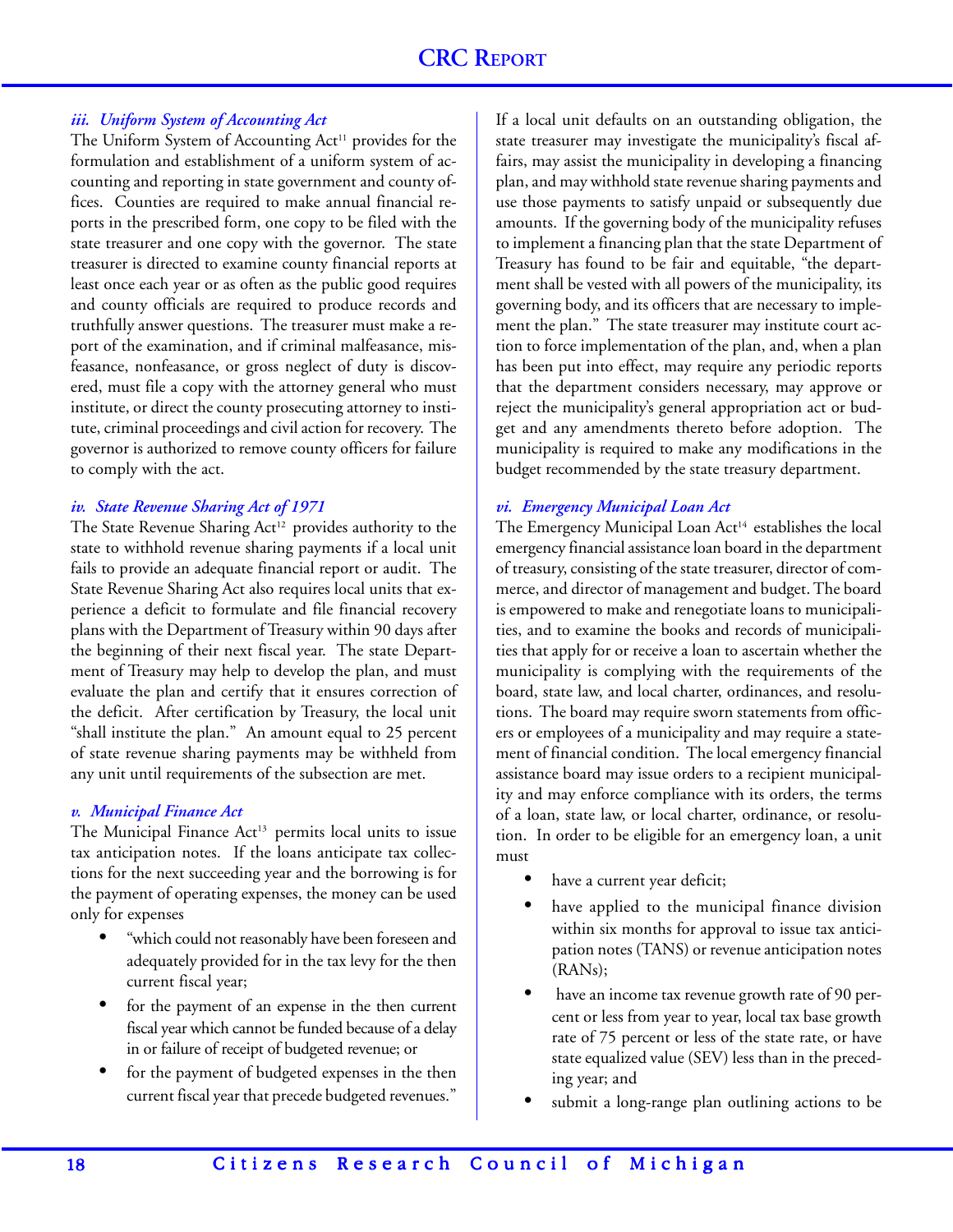taken to balance expenditures with revenues.

In receiving loans, local units of government commit themselves to certain requirements. Units which receive loans

- must employ a full-time professional administrator;
- submit semiannual evaluations of actual performance compared to the long-range plan;
- submit quarterly statements of actual revenues received in the last quarter and in the current fiscal year to date, total estimated current year revenues, actual expenditures and encumbrances in the last quarter and the current year to date, estimated revenues and expenditures for the current year and through the end of the last quarter, and a balance sheet indicating whether total estimated expenditures for the current fiscal year and for the last quarter have exceeded the total estimated revenues for the current fiscal year and the last quarter, respectively;
- submit the general appropriations act and amendments, budget changes before adoption, and proposed budget; and
- certify use of the uniform chart of accounts.

The Emergency Municipal Loan Act states that a local unit may receive an emergency loan of up to \$1 million in any one year, and in five years of any ten year period. Interest is due annually one year after the loan is made; principal is due in not less than ten equal annual installments beginning ten years after the loan is issued. If the unit is delinquent in repaying interest or principal, the state treasurer may withhold the delinquent amount from state revenue sharing payments.

# *vii. Fiscal Stabilization Act of 1981*

The Fiscal Stabilization Act<sup>15</sup> allows a local unit to issue general obligation bonds to fund an operating deficit. Three conditions must be met in order for a local unit to obtain the necessary approval from the state administrative board.

- 1. The unit must have an accumulated operating deficit in the preceding year or a projected current year deficit.
- 2. The amount of the deficit must exceed the amount available from the emergency municipal loan fund.
- 3. The amount of the deficit must be more than can be raised by issuing tax anticipation notes.

The unit must also provide a statement outlining how it

intends to avoid future deficits. The sale is limited to the lesser of three percent of state equalized value (SEV) or \$125 million, and a maximum term of ten years. If voter approval is obtained, the debt service may be met by an unlimited tax; if voters reject or are not offered the opportunity to vote, repayment must be accomplished within general tax limits.

# *viii. Pensions*

Local units are obliged to pay retirants the full amounts owed, and to set aside in pension accounts amounts that are earned by active employees in each fiscal year. Retirants are protected by Section 24 of Article IX, of the state Constitution, which states:

The accrued financial benefits of each pension plan and retirement system of the state and its political subdivisions shall be a contractual obligation thereof which shall not be diminished or impaired thereby. Financial benefits arising on account of service rendered in each fiscal year shall be funded during that year and such funding shall not be used for financing accrued liabilities.

One very common indicator of fiscal distress, and one that often precipitates financial crisis, is the failure to fund local pension systems on an actuarially sound basis. Because unfunded accrued liabilities are not part of a local unit's deficit, underfunding pension costs can postpone the necessity of dealing with the local units financial problems. Local units experiencing fiscal distress are tempted to "borrow" from their pension funds with the expectation that they will spread that cost over the longer term. Unfortunately, persistent underfunding compounds operating problems as required pension contributions grow ever larger.

Should there be insufficient assets in the pension fund to pay retired workers, those retirees' payments must be made directly from current accounts. Either retirants or active employees, usually through the pension board, may seek protection through the courts. In Michigan, courts have on occasion used the device of judgment bonds and judgment levies to allow local units to increase property taxes beyond normal limits to meet pension obligations.

# *ix. Municipal Employees' Retirement Act of 1984*

The Municipal Employees' Retirement Act<sup>16</sup> provides for a municipal employees' retirement system to which any Michigan municipality may elect, either by a majority vote of its governing body or an affirmative vote of its electorate, to belong. The system is administered by a board composed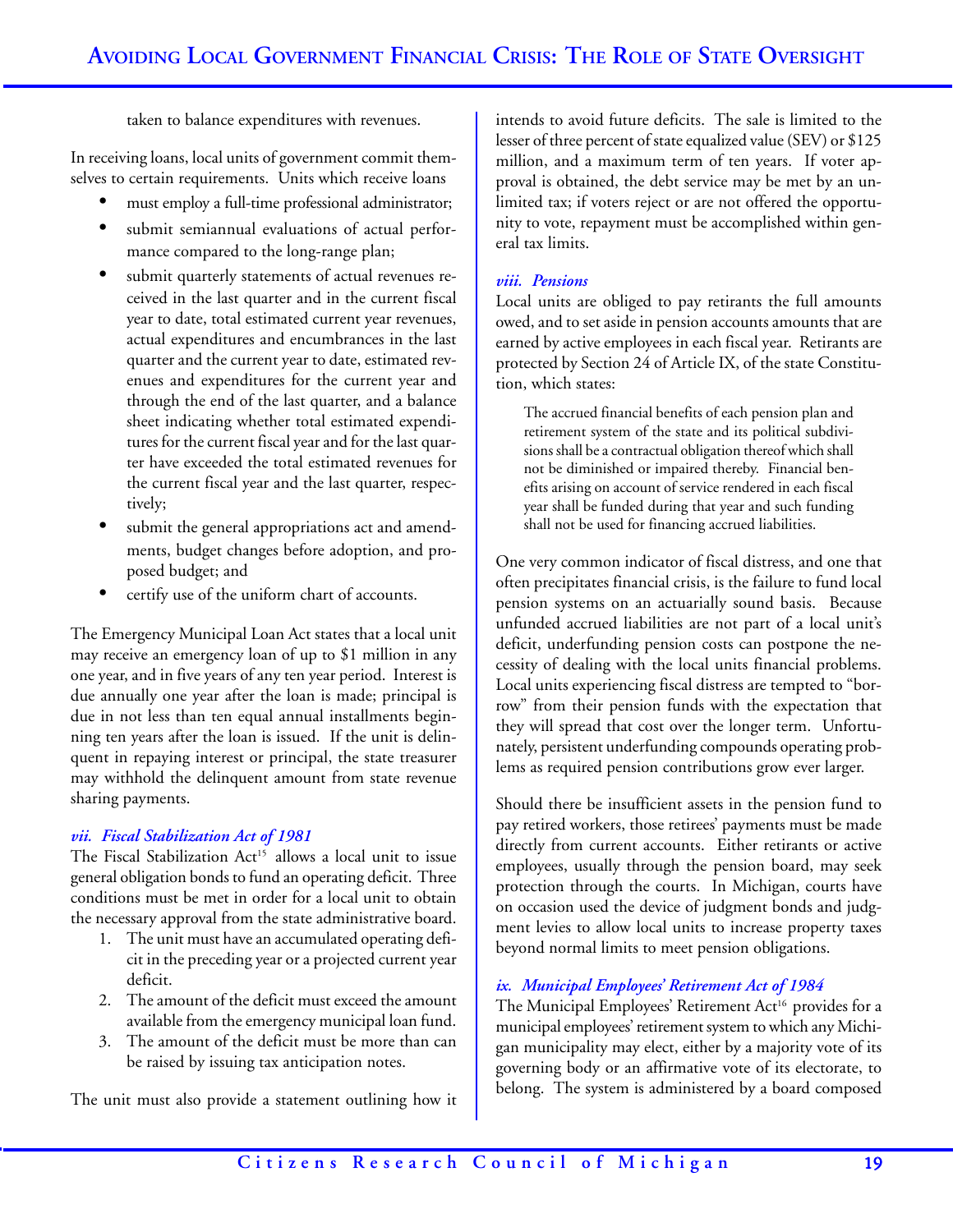of the state treasurer or his/her designee, three officers of participating municipalities, and three municipal employees who are members of the system; the board appoints an actuary and a medical director. The state treasurer is treasurer of the system, the attorney general is legal advisor, and the director of the bureau of retirement systems, in the Department of Management and Budget, is executive secretary. Local units may select from a range of benefit programs. Participating municipalities are required to annually contribute an amount certified by the board, and may be charged interest and penalties for late payments. "Contribution requirements shall be actuarially determined using experience assumptions and level percent of payroll actuarial cost methods adopted by the retirement board." Membership in the state system guarantees that the pension system will be professionally managed, that assumptions and benefits are reasonable, and that funding is current.

#### *x. Fire and/or Police Department Pension and Retirement Act*

The Fire and/or Police Department Pension and Retirement Act<sup>17</sup> provides for the establishment and administration of local pension systems for uniformed police and fire personnel. The statute defines the authority of the retirement board as well as pension benefits, options, and member contributions. The municipality is required to appropriate "an amount sufficient to maintain actuarially determined reserves covering pensions payable or which might be payable on account of service performed and to be performed by active members, and pensions being paid retired members and beneficiaries." Annual appropriations must be sufficient to pay all pensions due and payable that year, and may not be less than ten percent of member payroll unless a lesser percentage contribution is actuarially determined. The amount required for annual pension contributions under the act is outside tax limitations imposed by charter limitations or state law, subject to Section 25 of Article IX of the state Constitution.

#### **b. Local Government Fiscal Responsibility Act**

The Local Government Fiscal Responsibility Act<sup>18</sup> provides a statutory mechanism for state intervention into the affairs of local units of government for the purpose of resolving fiscal distress.

#### *i. Origins of the Acts*

The Legislature had for some time debated the merits of having a statute that would define expected state actions when a unit became fiscally distressed. It was not until a

Wayne County circuit judge appointed a financial receiver to the City of Ecorse that this matter received some resolution. Apparently concluding that judicial fiat was not the preferred method for addressing local fiscal distress, the Legislature adopted Public Act 101 of 1988, the Local Government Fiscal Responsibility Act. Act 101 provided a statutory mechanism for state intervention into the affairs of local units of government, other than school districts, for the purpose of resolving fiscal emergencies. Subsequently, the Legislature adopted Public Act 72 of 1990, which incorporated the provisions of the predecessor act and extended them, with some modifications, to school districts.

#### *ii. Embodied in the Current Process*

The Local Government Fiscal Responsibility Act enumerates 14 conditions, the existence of one or more of which within a unit of local government triggers a preliminary review by the state treasurer:

- (a) The governing body or the chief administrative officer of a local government requests a preliminary review under this article [of the act]. The request shall be in writing and shall identify the existing financial condition that makes the request necessary.
- (b) The state treasurer receives a written request from a creditor with an undisputed claim that is unpaid six months after its due date against the local government that exceeds the greater of \$10,000 or one percent of the annual general fund budget of the local government, provided that the creditor notifies the local government in writing at least 30 days before his or her request to the state treasurer of the intention to invoke this provision.
- (c) The state treasurer receives a petition containing specific allegations of local government financial distress signed by a number of registered electors residing within the jurisdiction of the local government equal to not less than ten percent of the total vote cast for all candidates for governor within the jurisdiction of the local government at the last preceding election at which a governor was elected. Petitions shall not be filed under this subdivision within 60 days before any election of the local government.
- (d) The state treasurer receives written notification from the trustee, actuary, or at least ten percent of the beneficiaries of a local government pension fund alleging that a local government has not timely deposited its minimum obligation payment to the local government pension fund as required by law.
- (e) The state treasurer receives written notification that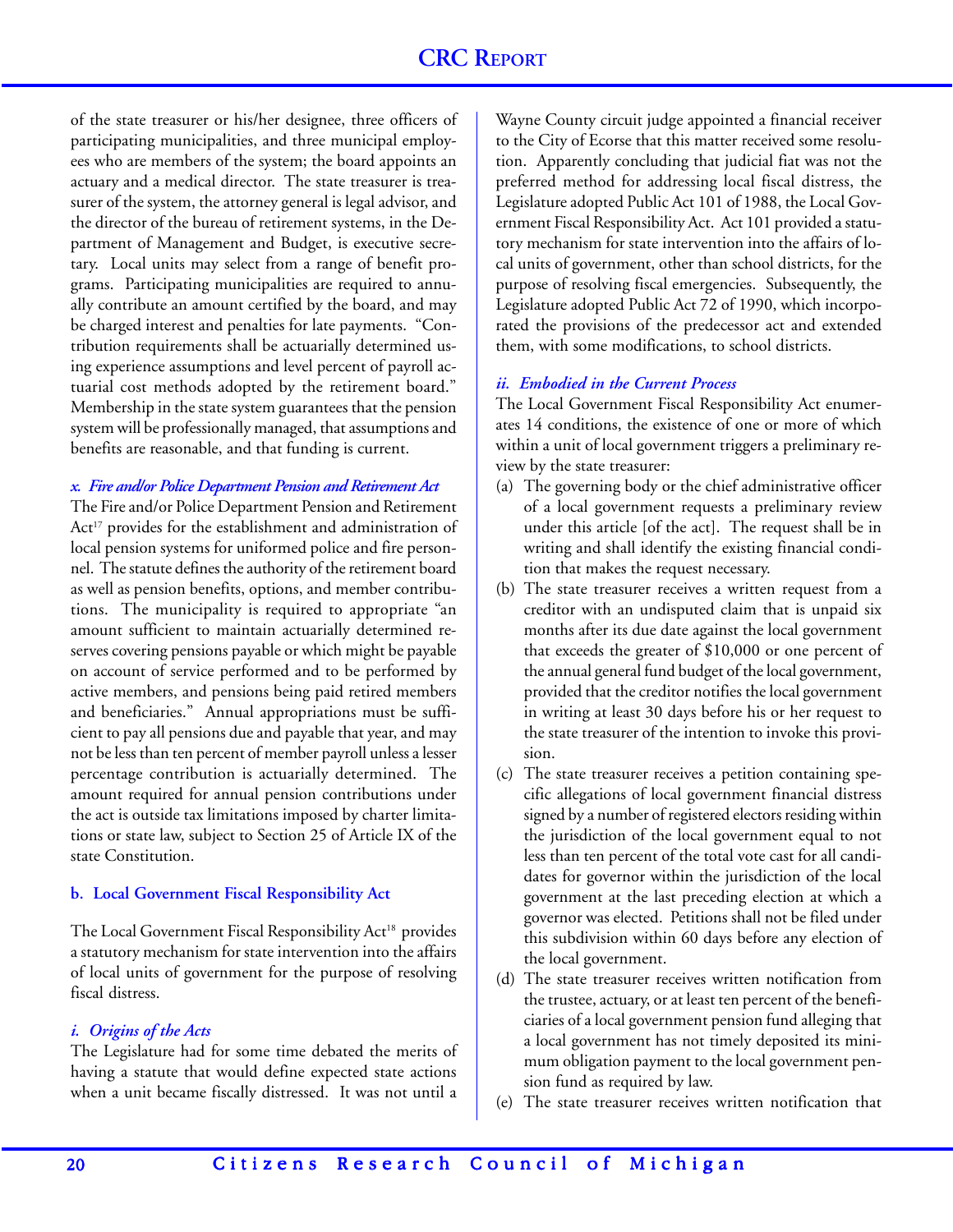employees of the local government have not been paid and it has been at least seven days after the scheduled date of payment.

- (f) The state treasurer receives written notification from a trustee, paying agent, or bondholder of a default in a bond payment or violation of one or more bond covenants.
- (g) The state treasurer receives a resolution from either the senate or the house of representatives requesting a preliminary review under this section.
- (h) The local government has violated the conditions of an order issued pursuant to, or of a requirement of, Public Act 202 of 1943, the Municipal Finance Act, or any other law governing the issuance of bonds or notes.
- (i) The local government has violated the conditions of an order issued in the effectuation of the purposes of the Emergency Municipal Loan Act by the local emergency financial assistance loan board created by Public Act 243 of 1980.
- (j) The local government has violated the requirements of sections 17 to 20 of Public Act 2 of 1968, the Uniform Budgeting and Accounting Act, and the state treasurer has forwarded a report of this violation to the attorney general.
- (k) The local government has failed to comply with section 21 of Public Act 140 of 1971, the State Revenue Sharing Act of 1971, for filing or instituting a deficit recovery plan.
- (l) The local government fails to provide an annual financial report or audit that conforms with the minimum procedures and standards of the state treasurer and is required under Public Act 2 of 1968, the Uniform Budgeting and Accounting Act.
- (m) The local government is delinquent in the distribution of tax revenues, as required by law, that it has collected for another taxing jurisdiction, and that taxing jurisdiction requests a preliminary review.
- (n) A court has ordered an additional tax levy without the prior approval of the governing body of the local government.

In an instance when the state treasurer reports to the governor that there exists within the unit of local government one or more of the preceding conditions indicative of a serious financial problem, the governor is required to appoint a review team to conduct a more extensive review of the financial condition of the unit of local government. The statute provides that a review team is to consist of the state treasurer, the state auditor general, a nominee of the Senate

majority leader, a nominee of the speaker of the House of Representatives, and, other state officials or individuals with relevant professional experience.

Upon completion of its review, a review team must transmit to the governor a report specifying whether the following conditions indicative of a serious financial problem exist, has occurred, or would be likely to occur if remedial action were not taken:

- (a) A default in the payment of principal or interest upon bonded obligations or notes for which no or insufficient funds are on hand and segregated in a special trust fund.
- (b) Failure for a period of 30 days or more beyond the due date to transfer one or more of the following to the appropriate agency:
	- (i) Taxes withheld on income of employees;
	- (ii) Taxes collected by the government as agent for another government unit, school district, or other entity or taxing authority;
	- (iii) Any contribution required by a pension, retirement, or benefit plan.
- (c) Failure for a period of 30 days or more to pay wages and salaries or other compensation owed to employees or retirees.
- (d) The total amount of accounts payable for the current fiscal year, as determined by the state treasurer's uniform chart of accounts, is in excess of ten percent of the total expenditures of the local government in that fiscal year.
- (e) Failure to eliminate an existing deficit in any fund of the local government within a two-year period preceding the end of the local government's fiscal year during which the review team report is received.
- (f) Projection of a deficit in the general fund of the local government, for the current fiscal year in excess of ten percent of the budgeted revenues for the general fund.

The review team, in its report to the governor, is required to reach one of the following conclusions:

- (a) That a serious financial problem does not exist within the unit of local government;
- (b) That a serious financial problem does exist within the unit of local government, but that the review team and the unit of local government have entered into a consent agreement containing a plan to resolve the financial problem; or
- (c) That a financial emergency exists within the unit of local government because no satisfactory plan could be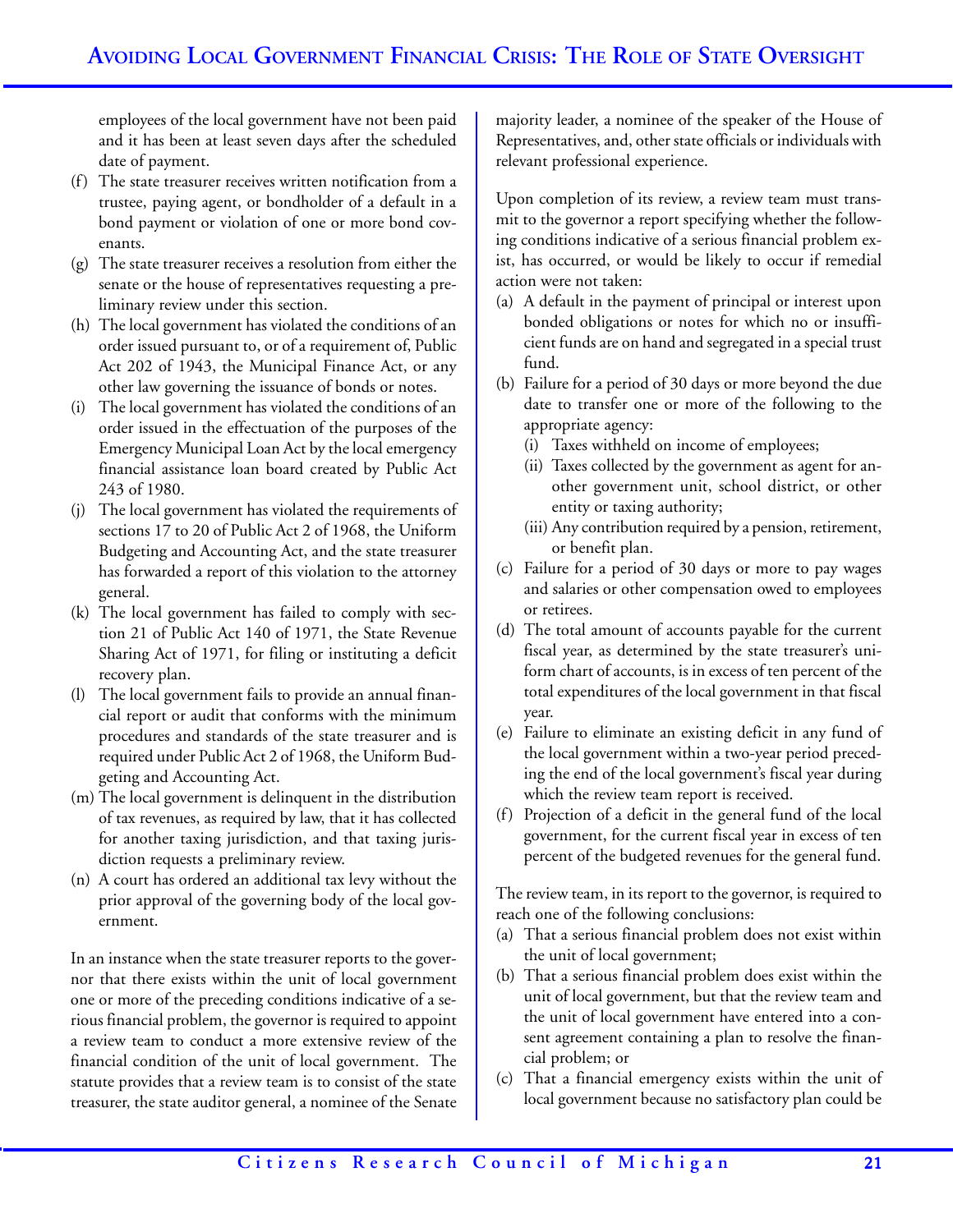entered into to resolve the serious financial problem.

It should be noted that the sections requiring the governor, and then a review team, determine the existence of a serious financial problem tend to be cumbersome. Equally cumbersome is the requirement that the governor, upon receipt of the report by the review team, make a conclusion of serious financial condition. Given the statutory requirement that appointment of a review team be preceded either by the governing body of a unit of local government requesting assistance in meeting the ordinary needs of government, or by the state treasurer determining the existence of one or more statutory conditions indicative of a serious financial problem, it is implausible that a review team subsequently would conclude that no serious financial emergency existed. It is equally implausible that a governor, after having received the written report of a review team, would conclude that no serious financial problem existed.

In an instance in which the governor determines the existence of a financial emergency within a unit of local government, or where the governor is informed by the state treasurer or a review team that a unit of local government which had entered into a consent agreement is not abiding by that agreement, the governor is required to assign responsibility for managing the financial emergency to the local emergency assistance loan board, which, in turn, is required to appoint an emergency financial manager*.*

#### *iii. Utilization of the Acts*

The provisions of Public Act 101 of 1988 were invoked on two occasions: involving the City of River Rouge and the Township of Royal Oak. In both instances, local officials negotiated consent agreements with review teams to avoid appointment of an emergency financial manager. In the case of River Rouge, the review team recommended the appointment of an emergency financial manager after the consent agreement was violated, but no action was taken regarding that recommendation. It is unclear to what extent the consent agreement signed with Royal Oak Township has been observed by the township. Actions initiated under Act 101 continued by operation of law under Act 72.

The provisions of Act 72 have been invoked on two occasions to date, with respect to the Kalkaska School District in the winter of 1993 and the City of Highland Park in the spring of 1996. The Kalkaska School District's financial problems were eventually addressed by the changes in school funding brought about under Proposal A of 1994. Like River Rouge and Royal Oak Township, the City of Highland Park and the review team entered into a consent agreement in August of 1996, under the terms of which the review team would continue to monitor the financial condition of the city until requirements specified in the consent agreement were satisfied. As of this writing, the City of Hamtramck is in the early stages of the Act 72 process, after the mayor of that city requested a preliminary review.

#### **C. Avoiding Fiscal Distress Through Monitoring**

State supervision has three components: (a) the establishment of standards of service and the goals to be achieved; (b) the guidance and instruction needed to assist local officials to comply with the standards; and (c) the authority to monitor local units and to improve their work if necessary. Michigan has established the standards and goals in state law. For most units, guidance and instruction are limited to state laws that set out uniform budgeting and accounting standards and define reporting requirements for units wishing to borrow or incur debt. For a small number of units, guidance and instruction has come through the Local Government Fiscal Responsibility Act, through which a review team provides oversight and instructs local officials on techniques for sound financial management to avoid future problems. State efforts to inspect local units have not gone beyond requirements that local units file financial statements with the state at the end of each fiscal year. Little is done with these financial statements.

A proactive approach to monitoring and early intervention could expand the current state role without crossing into state control. A state oversight approach based on monitoring and early intervention could use the tools developed for providing technical and policy intervention to continuously track local government finances. Such a role would not imply state control, where financial responsibility rests primarily with the state and the local units are mere agents. The aim would be to provide the guidance to keep local governments financially healthy and to identify potential problems before they become serious. By identifying indicators of potential future fiscal distress, the state could assist local government officials in making positive changes to avoid imposing the Local Government Fiscal Responsibility Act process or some other means of financial intervention at a later date. State supervision recognizes that the primary responsibility lies with the localities and that the state is responsible for aiding and improving local adminis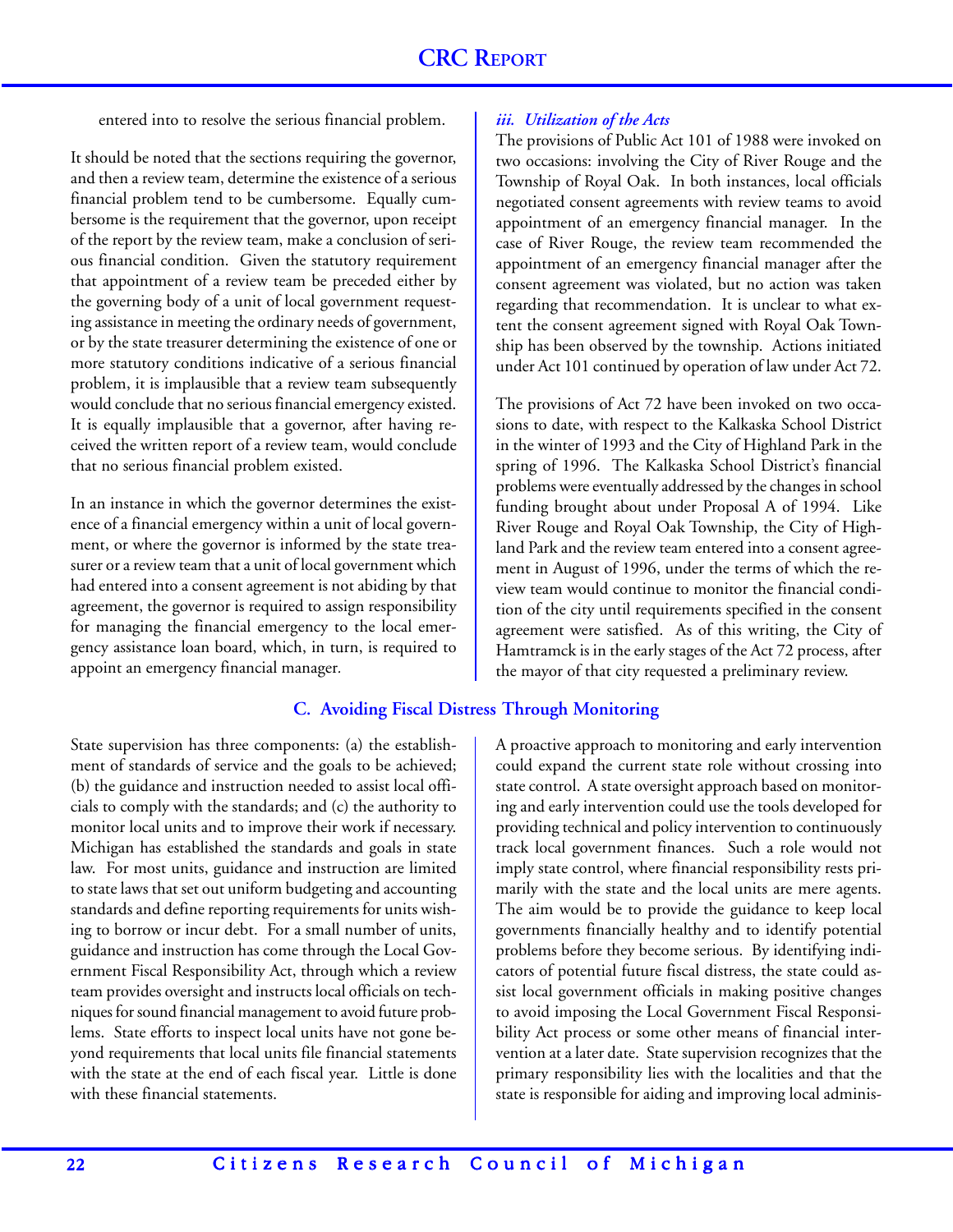tration, but not for the detailed acts of that administration.

Two issues complicate any state efforts to oversee local government finances: (1) the number of local units of government, and; (2) the measures to monitor as indicators of future fiscal distress.

# **1. Number of Units.**

Michigan has 1,859 general-purpose units of government and 555 local school districts that are covered by the Local Government Fiscal Responsibility Act. Additionally, 57 intermediate school districts, 28 community college districts, and over 250 special districts and authorities require some level of state oversight. Overseeing the finances of all of these units would require much higher levels of staffing than are currently assigned to such tasks.

A "triage" strategy would reduce the number of units requiring active state oversight as a beginning point. As will be explored below, the North Carolina Local Government Commission uses this methodology with some success. Other states also work under this same premise in developing lists of units under "fiscal watch" or some level of higher state oversight.

A "triage" strategy would reduce the number of units requiring active state oversight. A triage strategy for handling this number of local units would begin with an assumption that units do very well in managing their finances. Under this method, the forms of local government are clustered into three groups.

- 1. Units that are assumed to be financially healthy based on past experience, barring any misdeeds or catastrophic acts. This group should receive minimal attention. They should not be ignored, but staff will not have sufficient time or resources to analyze their finances closely.
- 2. Units that have consistently experienced fiscal distress. This group should receive the lion's share of the attention in the state oversight efforts.
- 3. The remaining units should receive a fair amount of attention, but unlike the second group, oversight efforts will begin with the assumption that they are healthy and will remain healthy.

As will be explored below, the North Carolina Local Government Commission uses this methodology with some success. Other states also work under this same premise in developing lists of units under "fiscal watch" or some level of higher state oversight.

### **2. Indicators of Fiscal Distress.**

The state already possesses some means to identify local units which are experiencing fiscal distress. Local units must adopt balanced budgets and file audit reports, file deficit recovery plans that must be approved and certified by the state treasurer, and implement those plans. Local units must obtain approval from the Department of Treasury to sell tax anticipation notes (TANs) or revenue anticipation notes (RANs), from the Local Emergency Financial Assistance Loan Board for emergency loans, and from the State Administrative Board to issue deficit-funding bonds.

The problem for the state is how to make these tools work to achieve a more proactive level of oversight, in order to identify units before it is necessary to take some of these emergency actions. It is difficult with an issue such as local government finance to establish a uniform definition for fiscal distress. Local units of government vary by tax base, service delivery, and demographic measures such as population. Uniformity differences are compounded by such analytical problems as:

- Very few standards against which local government finances can be measured with confidence;
- Fiscal difficulties emerge gradually and incrementally, making potential difficulties less obvious;
- A lack of "useable" and "understandable" dissemination vehicles and formats to assess financial condition

Some states use a system of fiscal benchmarking to track the financial condition of a number of local units. Benchmarking is, to put it simply, a system of comparing a number of units, (1) relative to themselves at another point in time, (2) to each other at that same point in time, and (3) to a standard measure that is considered critical, to identify strengths and weaknesses in their operations. Benchmarking is a widely accepted means of information gathering and analysis.

Fiscal benchmarking can address the lack of uniformity and the analytical difficulties of local governments. Ideally, fiscal benchmarking would create ratios from information about revenues, expenditures, operating policies, debt structure, the liability structure, condition of the capital plant, demographic data, and management and data-reporting practices.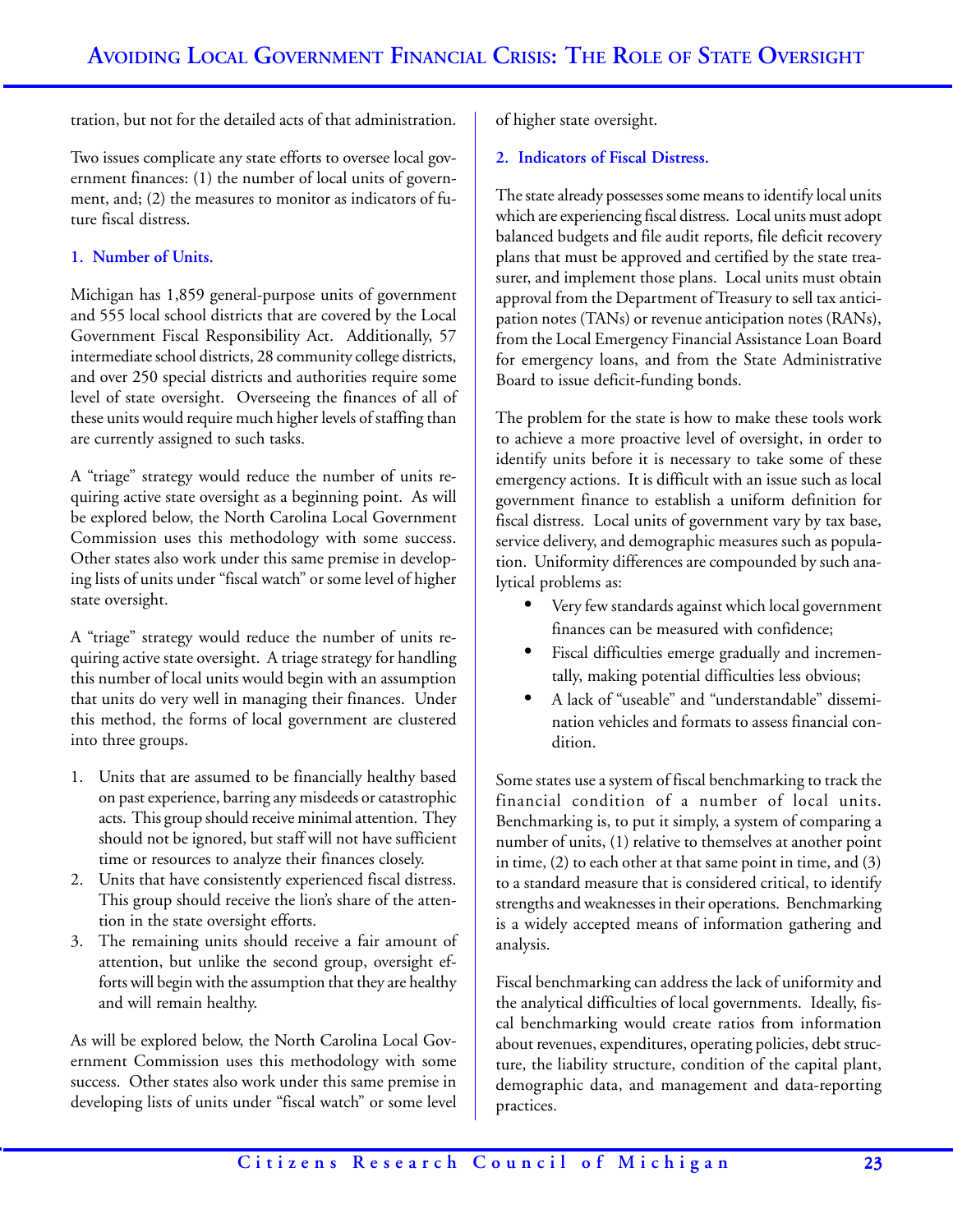# **a The Level of Solvency to be Measured**

The range of time, and thus the type of solvency a benchmarking system would hope to insure, must be decided before any indicators can be measured to determine relative fiscal health. Financial condition, the "solvency" of the governmental unit, can mean a number of things, based on the range of time used as a reference. For instance, the International City/County Management Association's *Evaluating Financial Condition: A Handbook for Local Government* describes these varying levels of solvency:

- *Cash solvency* refers to governments' ability to generate enough cash over 30 to 60 days to pay its bills.
- *Budgetary solvency* refers to governments' ability to generate enough revenues over its normal budgetary period to meet its expenditures and not incur deficits.
- *Long-run solvency* refers to governments' ability in the long run to pay all the costs of doing business, including expenditures that normally appear in each annual budget and those that appear in the years in which they must be paid.
- *Service-level solvency* refers to governments' ability to provide services at the level and quality that are required for the health, safety, and welfare of the community and that its citizens desire.

The range of time used as a reference is a significant factor that separates measuring the financial health of private entities from the financial health of public entities. Private enterprise can be measured in a number of ways revolving around the ability of the enterprise to turn a profit, but for the most part, investors in private enterprise are concerned about the long-term financial health of the enterprise, and the return on their investments over the long-run. Performing each task in the production of a final good as efficiently as possible is desirable, if not attainable.

Measuring the fiscal health of public entities is not as straight forward as it is for private entities. The nature of public entities precludes the measurement of financial health based on their ability to turn a profit. Financial health must be measured on their ability to raise sufficient revenues to fund the services provided. Additionally, short-term cash and budgetary solvency tend to be more significant in measuring the fiscal health of public bodies. Finally, in government, fund accounting has been regarded as more important than program cost accounting and the measurement of long-term financial health, although this will change with

the new Governmental Accounting Standards Board guidelines (See **Effects of GASB Guidelines Changes**).19

# **b. Data to be Collected**

The possibilities for ratios that could be compiled to provide a snapshot of the financial status of a unit of government at a point in time are extensive. A unique system could be created, or one of a number of models available for replication could be adopted. Standard and Poor's has developed "Public Finance Criteria." The International City/ County Management Association (ICMA) has developed "Financial Trends Monitoring System" (FTMS). The Governmental Finance Officers Association has developed a "Financial Indicators Database."

Following the methodology laid out by ICMA's Financial Trends Monitoring System, ratios that could be included in a system of fiscal benchmarking might include environmental, organizational, and financial factors.

**Environmental factors** would include measures of

- *community needs and resources*, such as changes in population or property value, and
- *intergovernmental constraints*, such as tax rates relative to charter or statutory tax rate limitations.

**Organizational factors** would include measures of

*• management practices and conformance with legislative policies*, such as use of generally accepted accounting principles and the timely filing of required reports.

**Financial factors** would include measures of

- *revenues*, such as revenues per capita, measures of expenditures, such as fixed costs as a percent of net operating expenditures,
- *• operating policies*, such as fund balances or liquidity as a percent of net operating revenues,
- *• debt structure*, such as current liabilities as a percent of net operating revenues,
- *• unfunded liabilities*, such as unfunded pension liabilities or accumulated employee leave, and
- *• capital plant*, such as the maintenance effort or the capital outlay as a percent of net operating expenditures.

**Appendix 1 – Potential Ratios for Fiscal Benchmarking** box, lists possible ratios and indicates what type of information might be gleaned from each.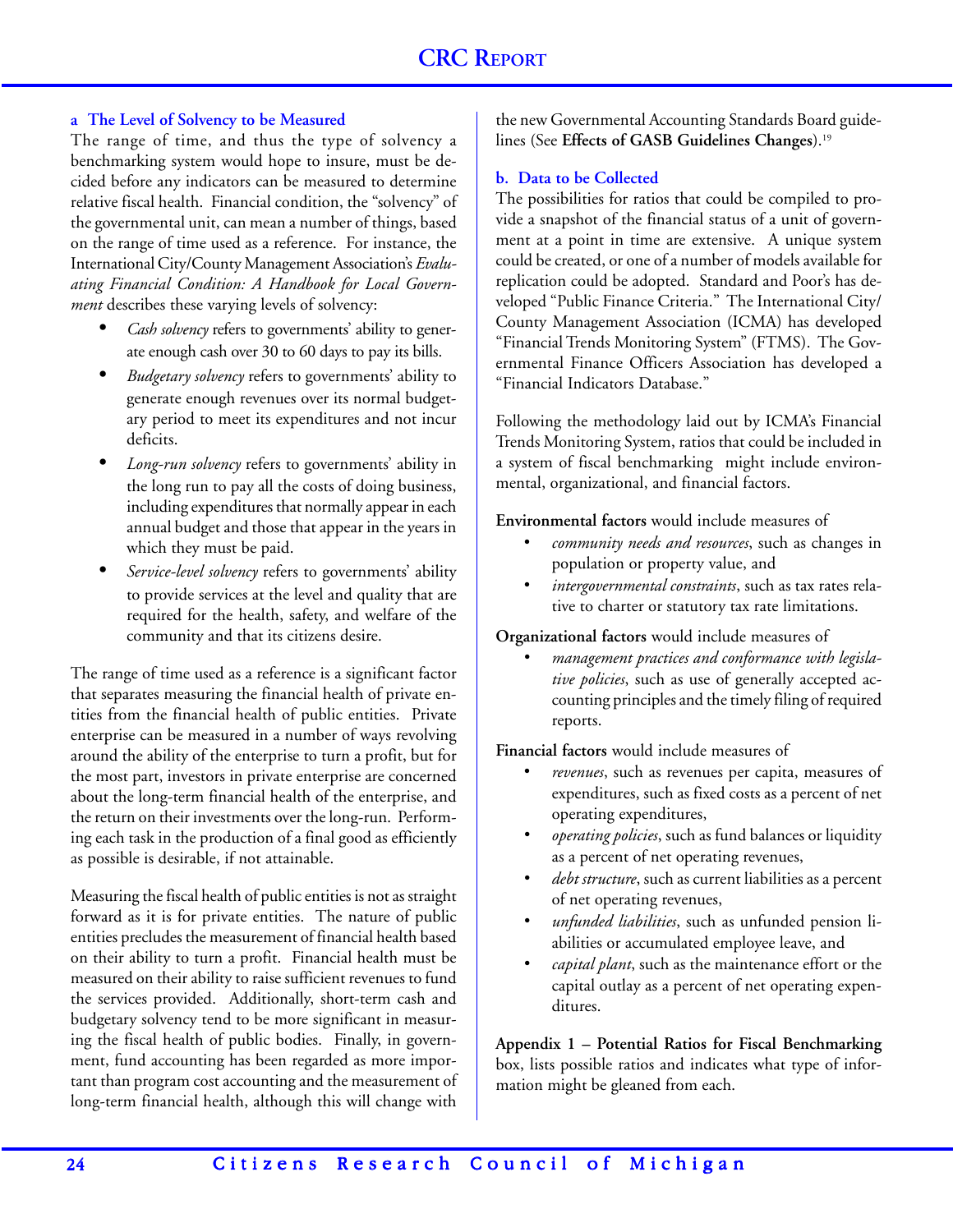# *Effects of GASB Guidelines Changes*

If it is to comply with generally accepted accounting principles, every governmental unit will have to incorporate new guidelines promulgated by the Governmental Accounting Standards Board (GASB) for preparing financial statements over a period of three years, beginning in 2002. Information required under current financial reporting guidelines is too disaggregated to provide a "big picture" overview of government finances, has a narrow shortterm focus, and is incomplete, lacking information about capital assets. The changes were promulgated to provide more, easier to understand, information to financial report users about their government. This information will describe how costs are being shifted from current to future generations, if a government's financial condition has improved or deteriorated, and how much is being spent on infrastructure costs.

#### **Better Tools to Judge Financial Health**

Annual financial statements will be more accessible and contain comprehensive information that can be used to assess the longterm, total financial condition of a government under this new format.

**The Old.** Using current fund-based government financial statements it is difficult to understand the "big picture" because fund accounting for general activities – like police protection – focuses on short-term resources such as cash and investments and shortterm liabilities. To track these services, governments employ modified accrual accounting, which reports only the revenues received and the cost attributable to services provided in the current year. While this method permits government officials to demonstrate how well they are managing public funds in the short-term, it does not allow users to understand a government's total financial condition in the long-term.

By contrast, governments use full accrual accounting – which recognizes transactions and events as revenues or expenses when they occur, regardless of hte timing of related cash flows – for businesstype activities (such as airports) that charge a fee for services and fiduciary activities (such as a pension fund) in which governments act as agents for outside parties. This is the accounting method used in the private sector.

Additionally, current financial statements fail to provide information about the cost of constructing and maintaining infrastructure assets, such as roads, bridges, buildings, and sewers. Private sector firms and nonprofit organizations, in sharp contrast, already include capital assets, and the cost of using them over time, in their financial statements.

**The New.** The new guidelines will address many of these shortcomings. Annual financial statements will be more accessible and contain comprehensive information that can be used to assess a government's long-term, total financial condition. Governments will continue to provide information for major funds, but they will also provide government-wide statements that are prepared using full accrual accounting.

The government-wide statements will consider government from an economic perspective, which views government as a single economic unit, not just a collection of separate funds. It will use a single basis of accounting – full accrual – so that all revenues and all expenses in a fiscal year are reported. That includes all measurable assets and liabilities, both short-term and long-term, financial and capital, whether they support governmental activities or fee-for service activities. For the first time, financial statements will report information about all capital assets, including infrastructure assets.

Financial managers will have their first opportunity to provide informed insights about their government's finances. Intended to be an objective, easily readable analysis of a government's overall financial condition, such an analysis should allow users to readily determine whether a government's finances have improved or deteriorated since the previous year. In doing so, it will be incumbent upon the financial managers to discuss the reasons for significant changes from the previous year.

#### **More Units May Appear Near Fiscal Crisis**

While the adoption of these new guidelines will provide a better long-term perspective on the financial outlook, it is likely that many units judged to be in strong financial condition using the current reporting methods will suddenly appear to be approaching financial distress. The primary cause for this change will be the introduction of infrastructure asset reporting. Governments must calculate the historical or original cost of existing major infrastructure assets that were constructed, purchased, or renovated since the first fiscal year ending after June 30, 1980. At a minimum, the government can assess the historical cost of their infrastructure over a 25-year period and then allocate those costs over the useful lives of the assets by reporting annual depreciation expenses. Governments that can provide documentation that they are maintaining and preserving their infrastructure at an established condition level may report their maintenance and preservation expenses in lieu of depreciation. While depreciation of assets has been common practice in private sector accounting, government accounting has never before included infrastructure depreciation. With infrastructure introduced on one side of the ledger, but nothing to offset that value on the other side of the ledger, the overall financial status of governmental units is likely to change, even though they are doing nothing different.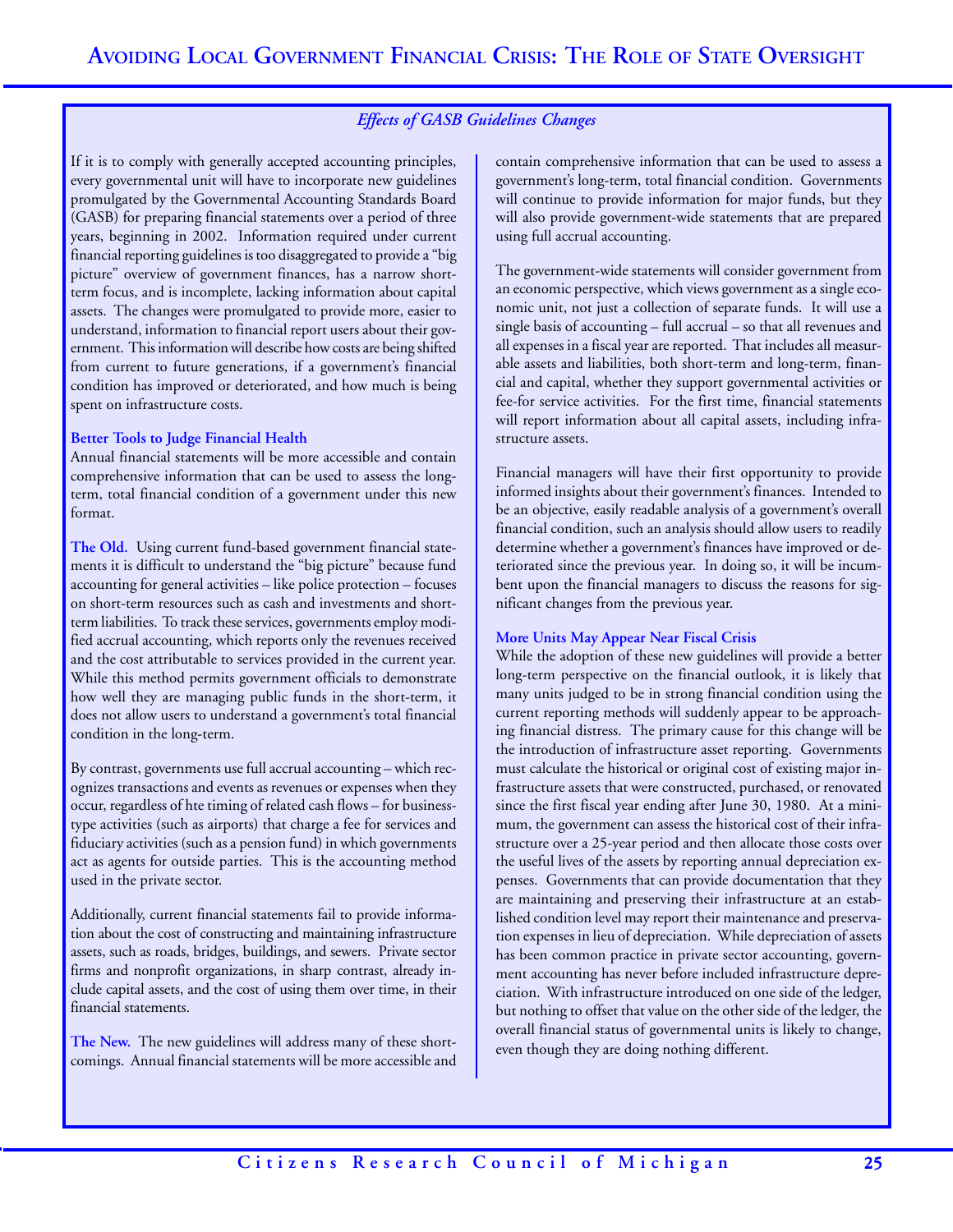It is vitally important for these ratios to be meaningful. By grouping local governmental units according to population and the type of government, they facilitate comparisons of units with roughly the same service provisions, demand levels, and operating costs. Because there will never be two units of government that are identical in their organization, the resources available to them, or the services demanded of them, the aim is to overcome these differences for purposes of comparison.

#### **c. Identifying Problems with the Data**

The ratios should be organized into reports and made available for public consumption. Besides the state oversight efforts, such information would be useful to elected and financial officials in the local units, citizens concerned with their government's finances, and state officials in understanding local government fiscal trends. By using a database for more than just internal state purposes, those comparing themselves against other units will be able to identify those falling far from the norm and point out any problems with the data.

One of the constituencies most likely to use such a database would be the finance and budget officials in each unit. The ability to benchmark themselves against other units of similar size and service demands can be a tool of considerable value to these officials. Being closest to the data, they also would be among the first to recognize any problems with the data. Thus, the very units that are measured in a database would be the ones auditing and cleaning up the data.

Auditing also becomes a function of use. When the state comes to a unit because a ratio or indicator identifies a potential problem, two possibilities present themselves:

- 1. that a problem exists that can be addressed with the proper attention; or
- 2. that the unit is not out of line, but there is a problem with the way the data is aggregated or reported.

In the case of the second possibility, addressing a reporting problem once should alleviate the problem for the following years.

Washington and Montana consulted with local government officials in developing their benchmarking systems. Instead of a top-down system where state officials told the local governments what was to be reported, the state became facilitators for a bottom-up system. The system ultimately was designed to meet both state and local management needs and thereby became fairly sophisticated. The end result was

a stronger system that was useful to a wider range of potential users than would have been the case if the states unilaterally developed their own systems.

#### **d. Pros and Cons of Fiscal Benchmarking**

Fiscal benchmarking can strengthen the state oversight role, but state officials should understand the pluses and minuses of benchmarking before they adopt it.

#### *i. External Benefits of Fiscal Benchmarking*

For the citizens, a database of this sort becomes a tool for monitoring the finances of their unit of government. Simple to understand, meaningful ratios could increase citizen involvement in local government.

Identification of best practices in neighboring communities and of costs that are out of line with the costs other communities are paying for particular functions allows local units of government to identify potential cost savings. Ultimately those savings can be returned to taxpayers in reduced tax rates and/or enhanced service delivery.

Investor confidence is raised by knowing the state is taking an active interest in the financial practices of its local units of government. Rating agencies report upgrading the bond ratings for North Carolina local units of government beyond the ratings they would otherwise receive because the Local Government Commission actively oversees their financial practices and investigates the overall environment in which repayment will take place before bonds are even offered for sale. The end result of this improved investor confidence is reduced cost of municipal borrowing. Increased confidence translates into upgraded bond ratings, which, in turn, translates into lower interest rates. Lower interest rates mean less money has to be paid for interest costs and more money is available to pay the principal on borrowing.

### *ii. Advantages of Benchmarking*

**Institutional Knowledge.** A benefit of having an on-going system of state monitoring is that state officials develop a knowledge base by working with the local governments. They learn what kind of accounting gimmicks might be employed to mask problems. They develop trust in certain ratios or measures of fiscal health. They learn what local units are doing well and can relay that knowledge to other units in similar circumstances that might benefit from the experience. Similarly, benchmarking allows local government officials to analyze their own finances relative to other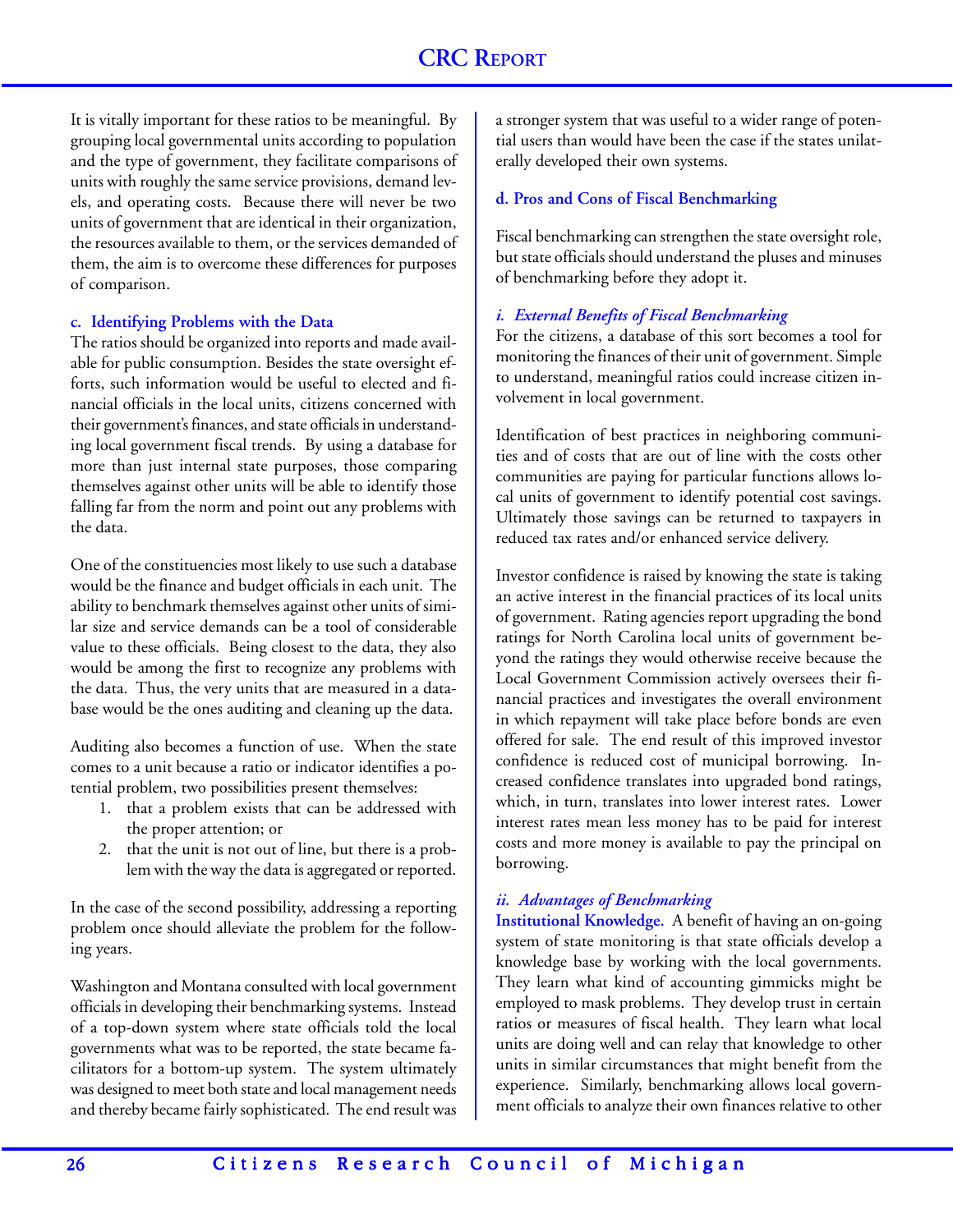units of similar characteristics. If another unit is substantially outperforming other units in one or more ratios, the local government officials can contact that unit directly to benefit from their innovation.

**Collegial v. Adversarial Relationship.** A strong state role in local government oversight provides an opportunity for state and local government officials to develop a working relationship during strong financial times. One of the weaknesses of the Act 72 process is the adversarial relationships that have tended to develop between the state and the local government officials. Rather than creating a system of collegiality, the atmosphere has resulted in local government officials attempting to do whatever it takes to get the state out of their business. Relative to the conditions prior to state intervention, when dissension among the local officials could sometimes prevent substantial and meaningful changes, state intervention has tended to cause the local officials to coalesce to end this intervention. While creating a common enemy might prove useful in settling disputes, in most cases of fiscal distress the real problems of the local

governmental unit are not dealt with in these efforts.

### *iii. Problems of Benchmarking*

**False Readings.** A danger in relying too strongly on a system of benchmarking is that false readings are not only frequent, but troublesome. For instance, interfund borrowing might mask a brewing crisis that could come to a head in even greater magnitude a few years down the road if resources are not sufficient to repay the borrowing while maintaining other obligations. Use of one-time, non-recurring funds might keep a unit's finances from appearing negative as they might otherwise appear. The appearance of a deficit would not necessarily relay information on whether the cause was a onetime occurrence or a structural problem.

That said, if ratios are developed to benchmark local government finances, for officials to judge their own performance and for the state to use as one of several tools, this system can be a powerful first step in identifying which units warrant greater scrutiny.

# **D. Experience of Other States**

Three major events stand out as key dates in shaping state oversight of local government finance and responses to local government fiscal distress. (1) A major transformation in the ways in which state governments and their local units of government interacted with one another occurred in the late 19th and early 20th centuries. Before this era, states typically exercised great control over their local units of government: writing their charters, dictating taxation and expenditure levels, and controlling the structure within which local governments interacted with each other. This period resulted in an opening of government to the people with home rule laws that allowed local units of government to create their own charters. At the same time the cities were gaining home rule powers, states were increasing the intensity of monitoring local government finances. Because of the technical restraints and the lack of budgeting sophistication of the time, these were ex post facto efforts at analyzing prior year finances of local governments, typically efforts were directed at ensuring accounts were balanced and supervising assessments.

The systems established by states to monitor the finances of local government during this era laid the groundwork for many of the subsequent supervision and monitoring laws that followed. It was during this period that state governments, with revenues still flowing from property taxes, created boards of equalization, with the powers to change the aggregate valuation of counties so as to equalize the apportionment of state taxes. States also emphasized accountability, a common tenet of Progressive Era reforms, through such measures as reporting requirements and standardization of accounts. Less attention was paid to the aggregate levels of spending or the accounting and budgeting systems employed. As bad as some of the municipal accounting and budgeting systems were, they were often better than those of the states within which the cities were located.

(2) The second major event, the Great Depression, affected the mix of state and local taxation and service responsibilities and left many local units of government in fiscal distress with only federal bankruptcy laws to handle the crises. States reacted to those developments in a number of ways, some of which are reflected in Michigan law. Some states changed their focus from controlling local budgets as a way of controlling property taxes to across-the-board tax and spending limitations. Michigan adopted the 15/50-mill tax limitation in 1932. Some states relieved the property tax burden by increasing state aid. Michigan began a system of sharing revenues raised by the new liquor tax and beer and wine taxes with local governments that grew into the cur-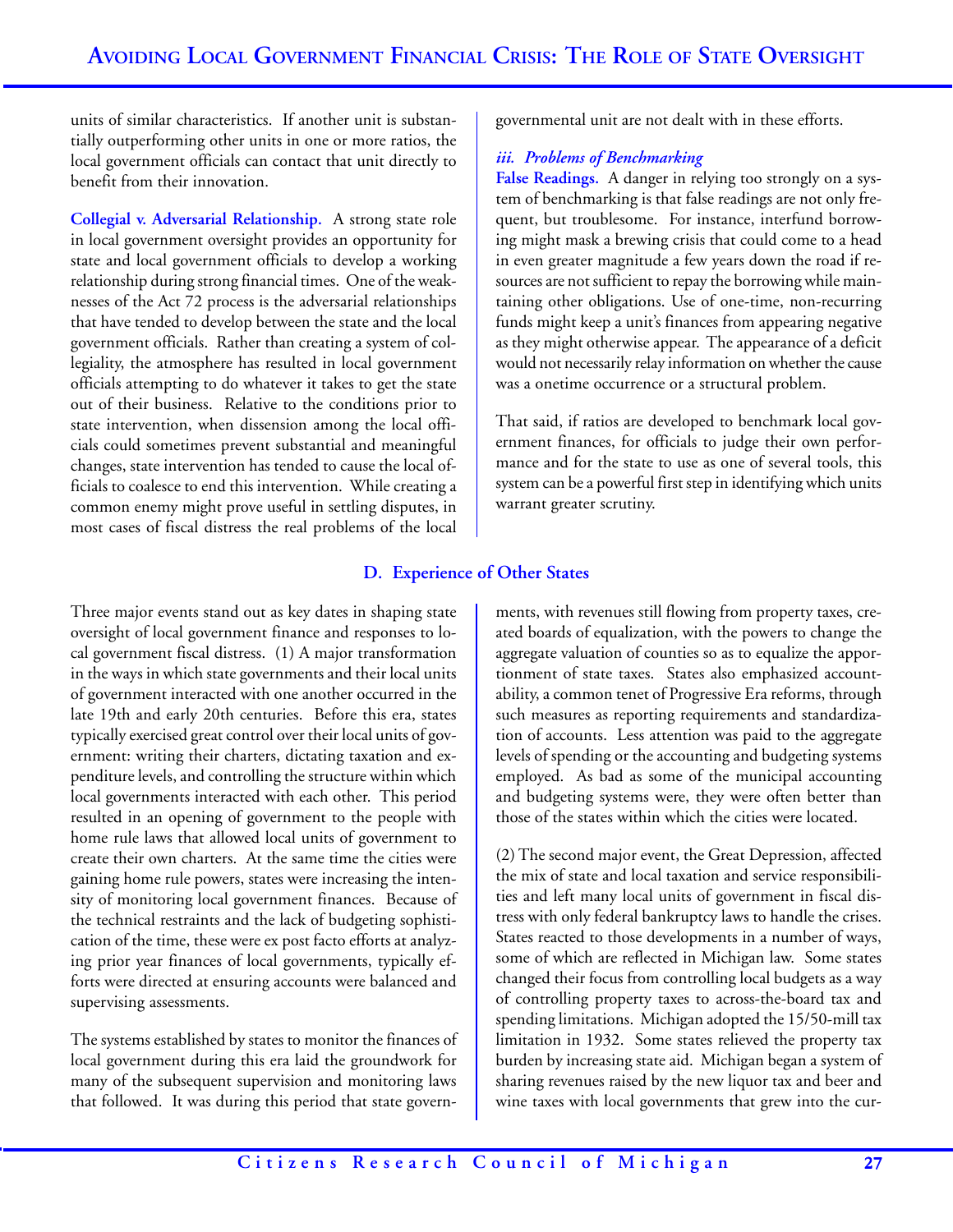rent state revenue sharing program. Also at this time, a number of states gave their local governments permission to raise revenues from non-property taxes. A centralization of state supervision and control over local finances also resulted from the Great Depression. This was true for Michigan, but many states went far beyond the levels of centralization implemented in Michigan.

(3) The third major event was the New York City fiscal crisis. While this crisis affected only New York City and the State of New York directly, it served as a wake-up call for every other state. If it could happen in a city, such as New York, that receives a great deal of attention and budget scrutiny, surely it could happen in smaller cities and towns with less budget scrutiny. States began to notice, as a result of this crisis in one of the nation's major cities, that improvements in accounting and integration of the accounting, budgeting, and reporting systems could provide an early warning system to the state governments to prevent fiscal emergencies.20

Although all states were influenced by these three events, state oversight of local government finances varies widely from state to state. As of 1977, the last time a study compiled practices of the states, 37 states had a statutory basis for monitoring or supervising local government budgets. Local government budgets are collected in 34 of the 37 states, and many of those states had power to change a budget if it was found to be out of compliance with state laws. Uniform budget standards or guidelines for preparation of local budget documents were devised in 24 states. Eight states (and the county governments in Ohio) approve all or part of the local budgets before the local government can expend any money. Indiana, Massachusetts, Nevada, New Hampshire, New Mexico, Ohio, and West Virginia all require approval of the budget or certification of tax rates before funds can be expended or revenues raised for that fiscal year. Colorado and Missouri require local governments to file their budgets before they can expend money. Louisiana, Michigan, North Carolina, and Tennessee all can assume detailed control of local government budgets under some circumstances.<sup>21</sup>

A major theme running through these periods, one that still rings true in analyzing state oversight systems, is the difference between legislative mandates and administrative supervision. Legislative mandates – as implemented through such tools as state mandates for local spending on specific functions, approval requirements for debt issuance, and tax limitations – are equated with state government's efforts to determine local policies and usurp local priorities. Administrative supervision – as implemented through such tools as balanced budget requirements, uniform budget and accounting standards, and standardization of accounts – is equated with state government's efforts to set up general rules for local units of government to follow and the determination of state governments to enforce those rules. While most states have administrative supervision, Indiana, Massachusetts, New Jersey, New Mexico, North Carolina, Ohio, and Washington are among the states that have fairly strong state oversight powers that include some level of legislative mandates, including some level of centralized control over local budgets.<sup>22</sup>

The following is a brief description of the state oversight process in select states. North Carolina's Local Government Commission (LGC) is the model for other states in the oversight of local government finances. As a result of the proactive monitoring performed by the LGC – strong fiscal and debt management and superior disclosure – local units of government receive above-average debt ratings for local general obligation and revenue bond issue. North Carolina taxpayers ultimately benefit from this oversight with savings that result from lower interest rates. At the end of the 1998 Fiscal Year, the Local Government Commission had played a part in the sale of over \$1.09 billion in competitive tax-exempt general obligation bond sales for local government, with rates averaging 47 basis points under the national Bond Buyer's Index. The result was savings in excess of \$48.9 million over the life of these bonds.

A number of states have extensive programs for overseeing local government finance and responding to local government fiscal distress. While they do not go as far as North Carolina, these states offer interesting comparisons to the current statutes in Michigan.

# **1. General Oversight in Michigan**

The Bureau of Local Government in the Michigan Department of Treasury is charged with local government financial monitoring for most of the laws effecting the finances of local government (described above in the **Technical and** Policy Intervention section). The responsibilities of the Bureau of Local Government are currently divided as follows:

Assessor Certification Division is responsible for examining and certifying the abilities of local government assessors and equalization officers.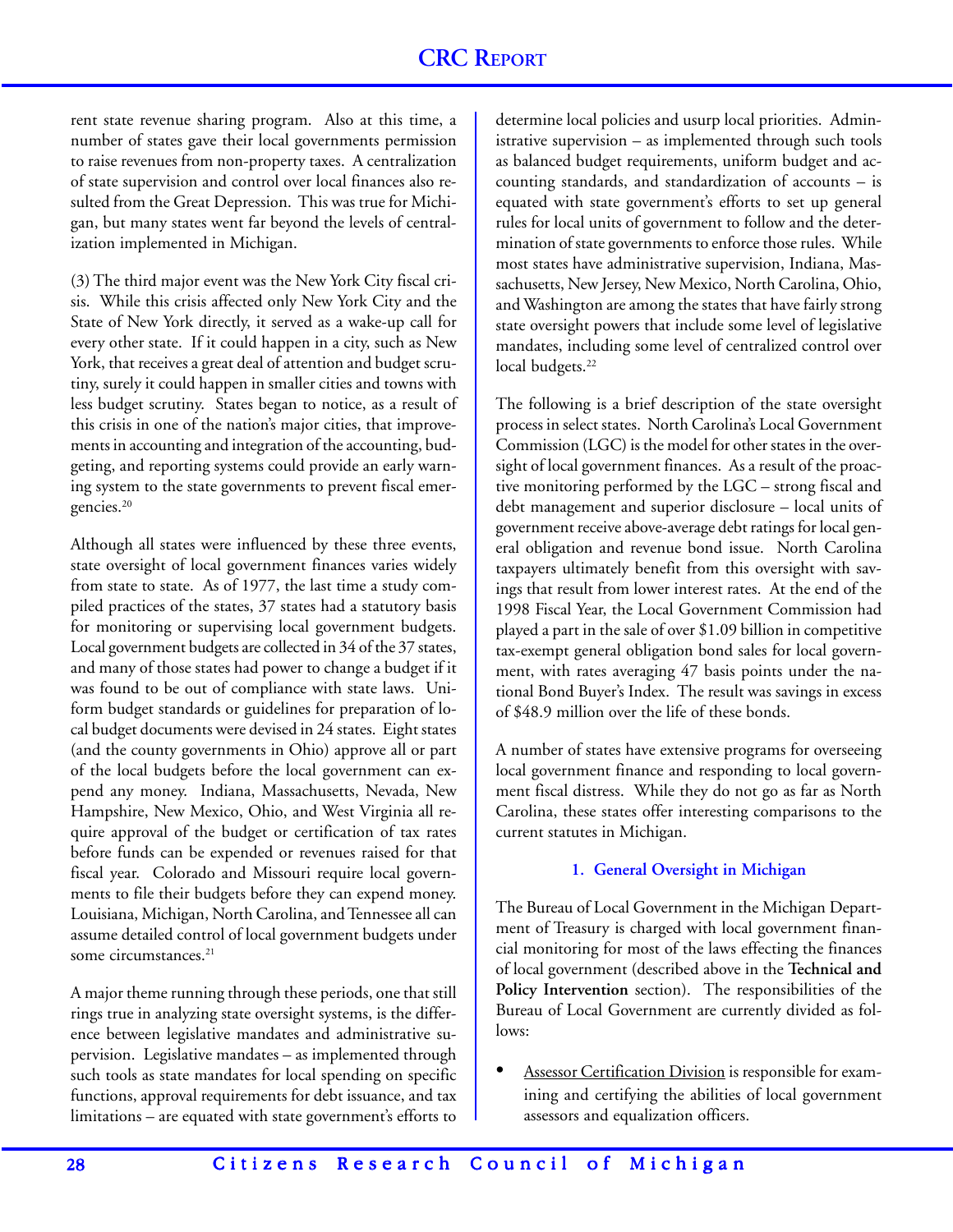Local Audit and Finance Division has three sections, local audits, municipal finance, and special audits.

> *Local Audit Section* is responsible for conducting audits for counties, is the repository for audits of other local governmental units, and performs audits on expenditure of Public Act 51 transportation funds for county road commissions, cities, and villages.

> *Municipal Finance Section* is responsible for approving all bonds and notes consistent with Public Act 202, the Municipal Finance Act.

> *Special Audit Section* is responsible for performing audits when there are allegations of fraud or misdeeds.

- City Income Tax Division is responsible for administering the city income tax for the City of Albion.
- Local Property Services Division is responsible for administering the Homestead tax exemption program and the tax reversion process.
- Property Tax Division acts as staff to the State Tax Commission, is responsible for assessing utility property, and oversees property tax exemption programs (such as the Public Act 198 industrial tax abatements).

The State Tax Commission is responsible for oversight of the property tax, including assessment and equalization, and hears appeals from aggrieved taxpayers or local units of government.

While the structure is in place to provide financial oversight, Michigan's Bureau of Local Government has not adopted an active policy of oversight. The most active financial oversight is provided for administration of the property tax system. Local units of government are required to file audits, but these receive minimal review – checking that they are prepared in accordance with generally accepted accounting principles and that the funds are not in deficit. Local units receive a greater amount of financial review if they wish to borrow. In order to receive the necessary approval from the Department of Treasury to issue any bonds or notes, local units must complete a form detailing the current financial and debt status of the unit. The Bureau does not actively oversee local government finances, and has on occasion learned of potential fiscal distress from citizen or media questions.

# **2. General Oversight in Selected States**

**Reporting Requirements.** Reporting requirements generally vary among states only in the frequency of required reports. While not all states require financial reports from their local units of government, those that do generally require only an annual year-end financial report. Some states require that a budget be submitted before the beginning of the fiscal year. **North Carolina** law requires that local governments submit semiannual statements of finance, as well as audited financial statements on an annual basis. Additionally, the Commission has the authority to require additional reports should circumstances warrant. While the powers of the Local Government Commission to exercise financial control over local government matters is substantial, it is the ongoing financial surveillance that prevents fiscal stress from becoming a crisis for local governments.<sup>23</sup>

Oversight generally includes accounting and auditing. States are interested that Generally Accepted Accounting Principals (GAAP) are being adhered to for the budgetary and auditing processes. The general oversight role allows the state overseers to comment on the financial accuracy and legal compliance of the reports.

**Debt Reporting Requirements.** Some states also require local governments to report to the state on debt issuance. Every planned debt issue – including general obligation bonds and notes, utility/enterprise revenue bonds, and public hospital bonds – must undergo a fiscal review by **North Carolina's** Local Government Commission staff. General obligation and revenue bond issuers are required to submit lengthy applications for bond issue approval, including summary financial and debt information, projected tax rates required, and forecast enterprise operations if the bonds are to be paid from enterprise earnings. Most bond documents must be close to being finalized before submission and approval by the Commission. The state Commission has the authority to disapprove or revise bond issue plans.

Although the local government debt issuers may hire their own financial advisers, **North Carolina's** LGC takes an active role in the negotiation process for hiring these advisers. The state also is actively involved in the actual sale and marketing of securities. The LGC has the authority to mandate tax levies for debt and budgetary requirements, should local officials not take such actions on their own.<sup>24</sup>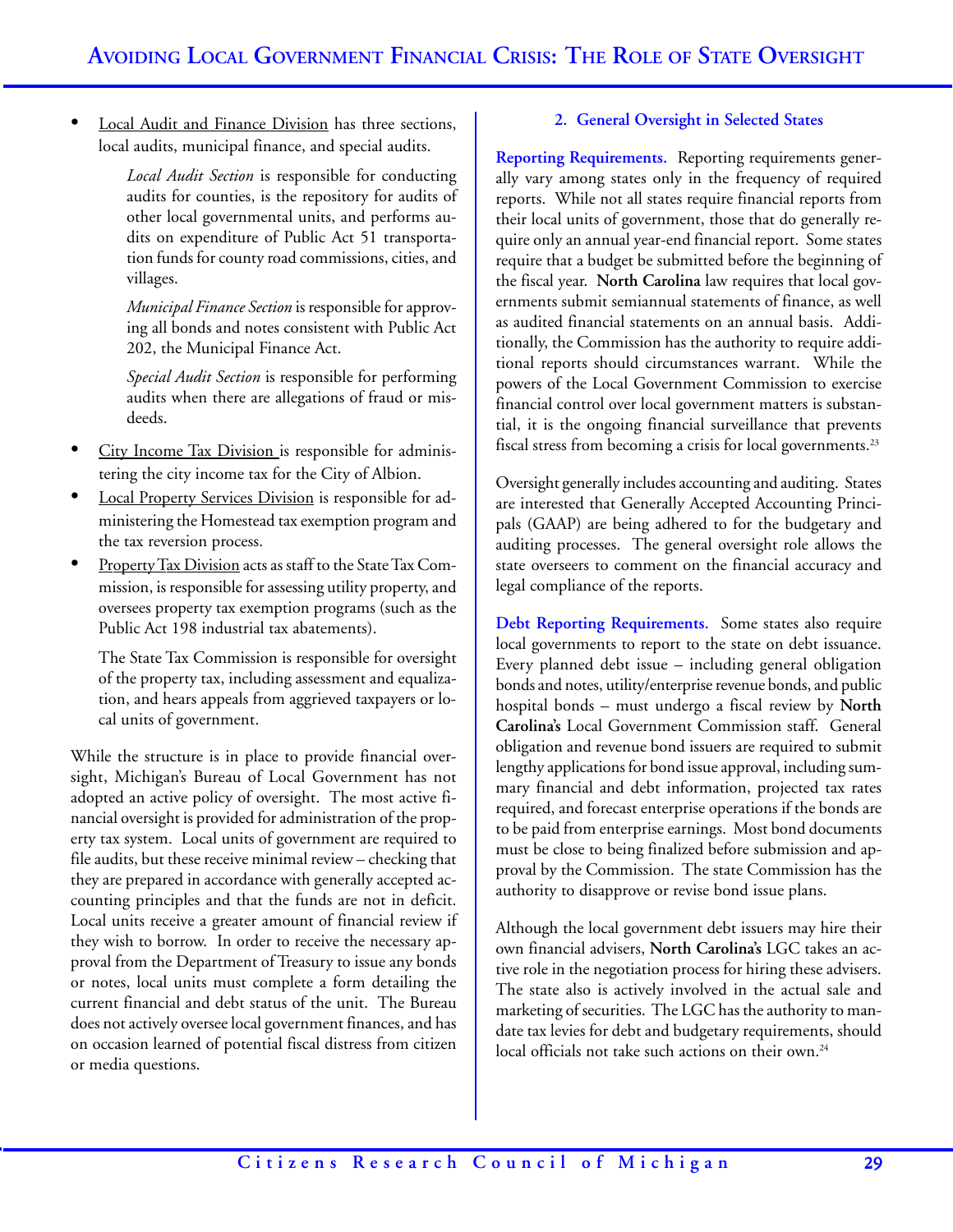**Staff.** Staff levels are cited as one of the strengths of **North Carolina's** Local Government Commission. With a staff of 35, 16 of whom are dedicated to the continuous fiscal surveillance of local units, **North Carolina** laws for fiscal oversight and responding to fiscal distress are generally written to empower this body rather than dictating when actions must occur. The staff is composed primarily of individuals with masters degrees in business administration and accountants, almost all of whom have Certified Public Accountant credentials. Continuity, specialization in fiscal oversight, and experience from dealing with multiple units has provided the Commission with the expertise needed to recognize potential fiscal distress and make informed decisions on dealing with those situations.<sup>25</sup>

**Technical Assistance.** Many states provide technical assistance to local government officials in budgeting, accounting practices, auditing, preparation of bond plans, and with most other financial matters for which some assistance can be offered. In **North Carolina** for instance, on-site assistance is offered for accounting systems and proper internal controls, cash and investment management, budget preparation, risk management, capital planning, and changes in law and regulations. Training is extended not only to local government employees, but to auditors, consultants, and anyone else who might benefit. The commission is a contractual party to all auditing contracts.

A positive side benefit resulting from these types of assistance programs is a collegial, congenial relationship that develops between staff of the state oversight bodies and the local government officials and employees. The state does not come into the local governments only when fiscal distress is imminent, but when times are good as well. Should finances become stressed, the staff of the state oversight body is not looked upon as strangers unfamiliar with local circumstances, but familiar faces that the local government officials and employees have worked with on other matters.

**Consulting Services.** A number of states have begun to extend technical assistance to include consulting services. In **New Jersey**, a state with no property tax limitations, the Local Government Budget Review program was instituted as an effort to bring about property tax relief. It combines the expertise of professionals from the Departments of Treasury, Community Affairs, and Education with team leaders who are experienced local government managers to provide local governments with a management review and consulting service.

To find those "cost drivers" in local government, the teams review all aspects of local government operations, looking for ways to improve efficiency and reduce costs. The teams also document those state regulations or legislative mandates that place an unnecessary burden on local governments, and suggest which ones should be modified or eliminated. Finally, the teams note where local governments are utilizing "best practices" – innovative ideas that deserve recognition and that other municipalities may want to emulate.

The Local Government Budget Review Program reviews the finances of a number of individual municipalities, school districts, and authorities each year. Every aspect of the local governmental unit's finances are reviewed, including not only the service functions, but the basic administrative operations of each unit as well. Based on the expertise of the staff and using benchmarks identified from reviewing other local governmental units, these reviews are able to identify program changes, operational inefficiencies, and other areas that could lead to potential cost savings. The final report for each local unit is an in depth audit that benefits from having other units for operations and costs comparisons. This intensive review and dialogue between local officials and the review team is designed to produce significant insight into what factors are driving the costs of local governments, and provide the necessary tools to bring meaningful property tax relief to the State.

The **Minnesota** Office of State Auditor serves as a resource for cities and counties to obtain, review, and compare financial data to find more efficient and economical ways to spend public funds. The office works with local government officials to provide answers to legal and financial compliance questions and to find ways to implement cost-effective internal controls. One result of these efforts has been the development of a unique software program. The Small City and Towns Accounting System was designed to improve the accounting and reporting of financial data from local governments.

**Benchmarking.** With the availability of desktop computers, states are developing computerized databases on financial performance of the local governments. States do not rely on the databases for official purposes. Rather, they are used for inter-unit and class comparisons of financial performance measurements. The reports are useful to lawmakers in understanding the fiscal trends of the local governments within the state, to local government officials for comparing their performance with their peers, and to citizens as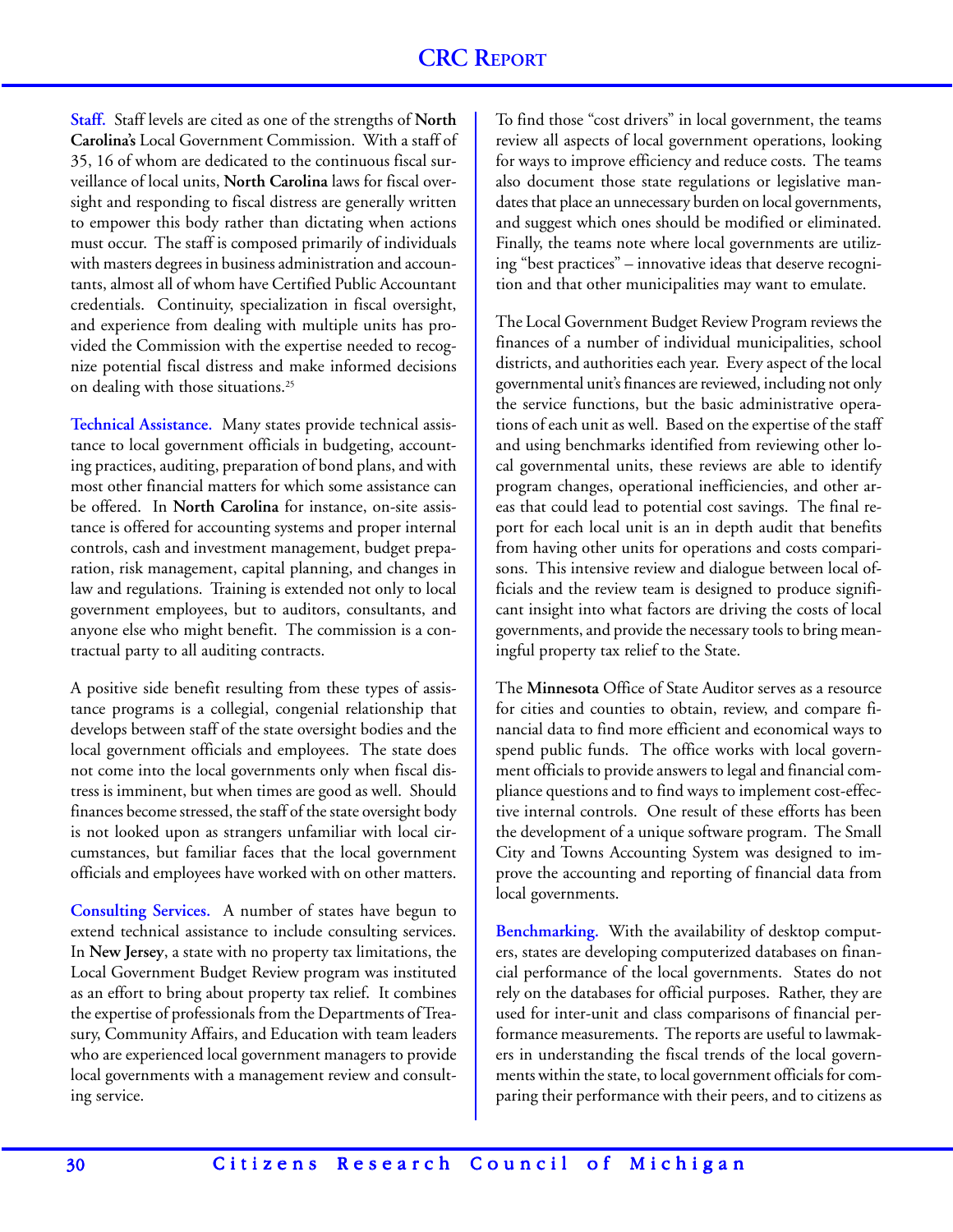a tool for understanding how the finances of their units compare with the finances of other units.

The **Ohio** Office of Auditor of State has received national acclaim for its benchmarking studies. The Government Finance Officers Association of the United States and Canada presented the **Ohio** Office of Auditor of State with a 1998 Award for Excellence in Government Finance for the ongoing series of summary reports detailing benchmark information on local government finances.

These benchmark studies, the State Ratio Analysis Series, employ key ratios to obtain a more comprehensive picture of fiscal situations among the **Ohio** local units of government. These basic indicators illustrate financial practices among governments, and consequently are valuable as financial planning aids. Moreover, they may provide an early warning to entities drifting toward financial crisis. **North Carolina** and **Minnesota** also use such databases.

In the late 1960s and early 1970s, **Washington** introduced the budgeting, accounting, and reporting system (BARS). This new program required a level of local government information that the state did not have. In the state auditor's efforts to institute the BARS program as an aid to state policymaking, local input was incorporated into the development of the system. Rather than unilaterally deciding to gather only information that could be anticipated to assist the state, the system ultimately was designed to meet both state and local management needs and thereby became fairly sophisticated.

Other states have followed this example of incorporating local concerns into any state reporting requirements. When **Montana** developed a budgeting, accounting, and reporting system similar to **Washington's**, it was more in response to local demands than from state initiative. The aim was to assist cities and counties in creating day-to-day financial reports to assist local government managers in financial decision making.26

# *i. State Action Triggers*

The decision for the state oversight body to begin actions beyond that of general oversight comes about in four basic ways, including (1) requests by municipal officials, (2) legislatively defined criteria that trigger state actions, (3) providing the latitude to staff to initiate action, and (4) responding to legislative decisions.

**Requests by Municipal Officials.** Requests by the elected

local government officials for assistance is a common mechanism triggering state intervention. As an intermediary step before bankruptcy, allowing the elected officials to come to the state allows them to take actions to control their financial circumstances. Upon being approached by a local government official and reviewing the finances of that unit, the state and city must negotiate an intergovernmental agreement before the state can intervene in the affairs of the city. Michigan's Local Government Fiscal Responsibility Act contains provisions for the state to intervene if requested by a municipal official.

**Legislatively Defined Triggers.** A number of state legislatures have enacted laws that define criteria that must be met before any state intervention can be initiated by the state. Triggers are generally dependent on whether:

|    | 1. Debts are            | bonded debt, rentals,          |
|----|-------------------------|--------------------------------|
|    | being repaid            | money owed other               |
|    |                         | governmental units             |
| 2. | Past and present --     | employee payroll, taxes on     |
|    | employees are           | employee income, pension       |
|    | being paid              | obligations                    |
|    | 3. There is a<br>$  \,$ | in the general fund,           |
|    | deficit                 | in all accounts                |
| 4. | There are               | deficits in consecutive years, |
|    | recurring               | short-term borrowing in        |
|    | financial               | consecutive years, borrowing   |
|    | problems                | against future revenues        |

**Figure 1** identifies indicators of fiscal distress that are commonly used by selected states. The states represented each have a statutory system defining fiscal distress and suggesting when it is proper for the state to intervene in the local government financial affairs. While many of these triggers may be applied by the Local Government Commission, North Carolina does not have a statute defining local government fiscal distress or suggesting when state intervention is necessary. These matters are left to the Local Government Commission to decide based on past experience with each unit and their analyses of how the units are dealing with their financial problems.

**Legislative Decision. Massachusetts** and **Connecticut** both have financial control boards currently in place as a result of special legislation that was a reaction to particular cities financial troubles. The **Massachusetts** law places the City of Chelsea in receivership. **Connecticut's** law involves the Jewett City Borough. In both cases, a receiver is appointed by the governor. The receiver of Jewett has comprehensive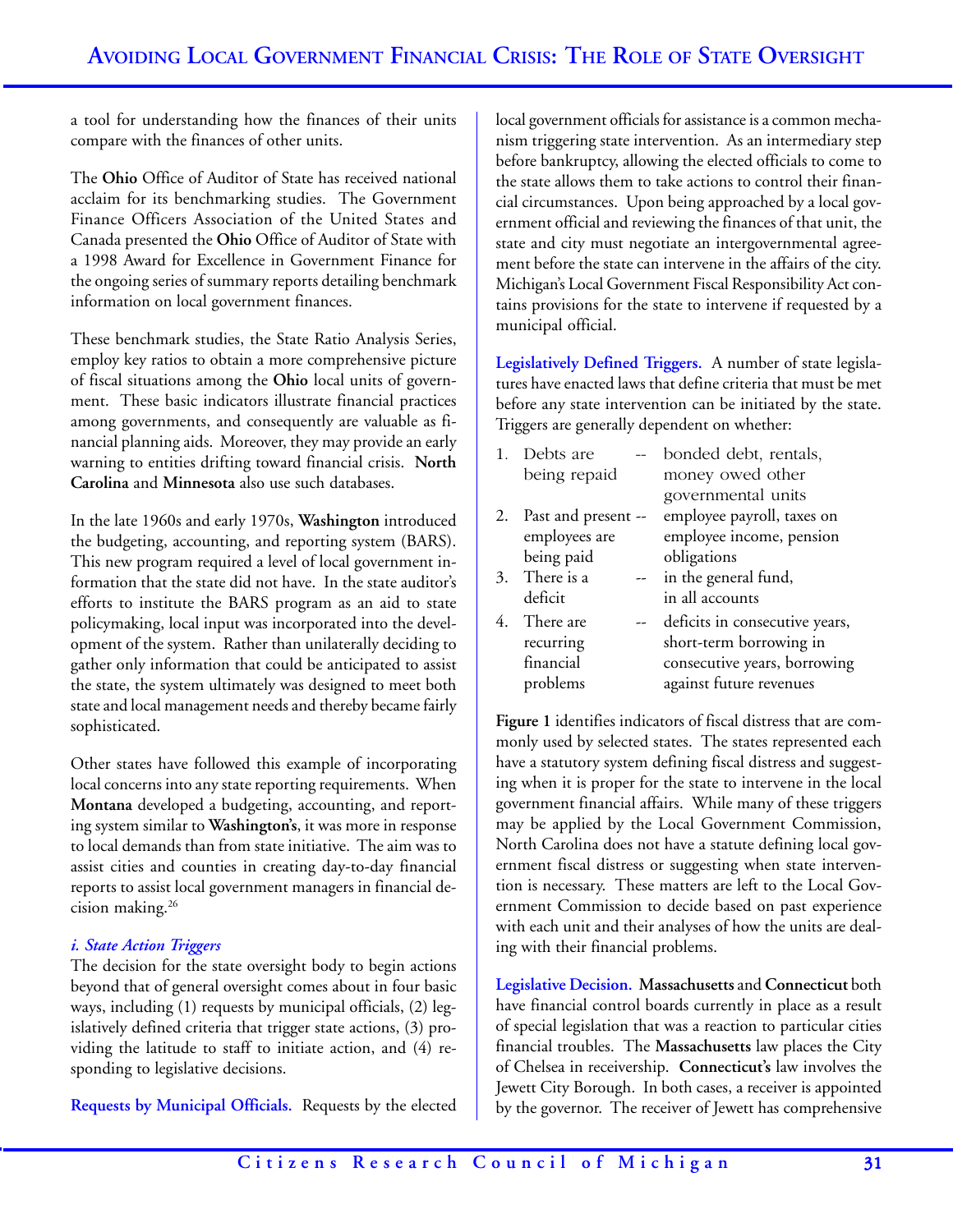fiscal powers and authority to supervise all personnel and operations. The receiver has power to establish rates for taxes, fees, and charges if the governing body does not act or the power to levy added taxes during the fiscal year if necessary to meet obligations. The receiver of Chelsea is vested with the powers of the city mayor.

#### **Figure 1**

#### **Indicators of Fiscal Distress Commonly Used by Selected States**

|                                                                                                                     | Michigan                                 | Florida                   | New Jersey                | Ohio                                                                     | Penna                                                  |
|---------------------------------------------------------------------------------------------------------------------|------------------------------------------|---------------------------|---------------------------|--------------------------------------------------------------------------|--------------------------------------------------------|
| Default or failure to make payment of principal or<br>interest upon bonded obligations, notes, or rentals due       | X                                        | $\boldsymbol{\mathrm{X}}$ | $\boldsymbol{\mathrm{X}}$ | X                                                                        | X                                                      |
| Failure to repay short-term loans within the same fiscal<br>year they are due                                       |                                          | $\mathbf X$               |                           |                                                                          |                                                        |
| Failure to transfer taxes withheld on income of<br>employees                                                        | X                                        | $\mathbf X$               |                           | X                                                                        | X                                                      |
| Failure to transfer taxes collected for another govern-<br>ment unit                                                | $\mathbf X$                              |                           |                           |                                                                          |                                                        |
| Failure to transfer contributions required by a pension,<br>retirement, or benefit plan                             | $\mathbf X$                              | $\mathbf X$               |                           |                                                                          | $\boldsymbol{\mathrm{X}}$                              |
| Failure to pay wages and salaries or other compensa-<br>tion owed to employees or retirees                          | $\mathbf X$                              | $\mathbf X$               |                           |                                                                          | $\boldsymbol{\mathrm{X}}$                              |
| Spending in excess of revenues                                                                                      |                                          |                           |                           |                                                                          | For 3 years<br>or more                                 |
| Total accounts payable is in excess of 10% of the total<br>expenditures of the local government in that fiscal year | $\mathbf X$                              |                           |                           | X                                                                        |                                                        |
| Failure to eliminate an existing deficit in any fund                                                                | $\boldsymbol{\mathrm{X}}$                |                           |                           |                                                                          |                                                        |
| Maintained a deficit                                                                                                |                                          | 2 successive<br>years     |                           | exceeding 4%<br>of the total tax<br>levy for two<br>consecutive<br>years | 1% or more in<br>each of 3<br>previous fiscal<br>years |
| Projection of a deficit in the general fund for the<br>current fiscal year                                          | In excess of<br>10% of total<br>spending |                           |                           |                                                                          |                                                        |
| Noncompliance of the local government retirement<br>system with actuarial conditions stipulated by law              |                                          | X                         |                           |                                                                          |                                                        |
| Decreased a quantified level of municipal services from<br>the preceeding fiscal year due to tax limitations        |                                          |                           |                           |                                                                          | X                                                      |
| Filed a debt readjustment plan under the federal<br>bankruptcy code                                                 |                                          |                           |                           |                                                                          | X                                                      |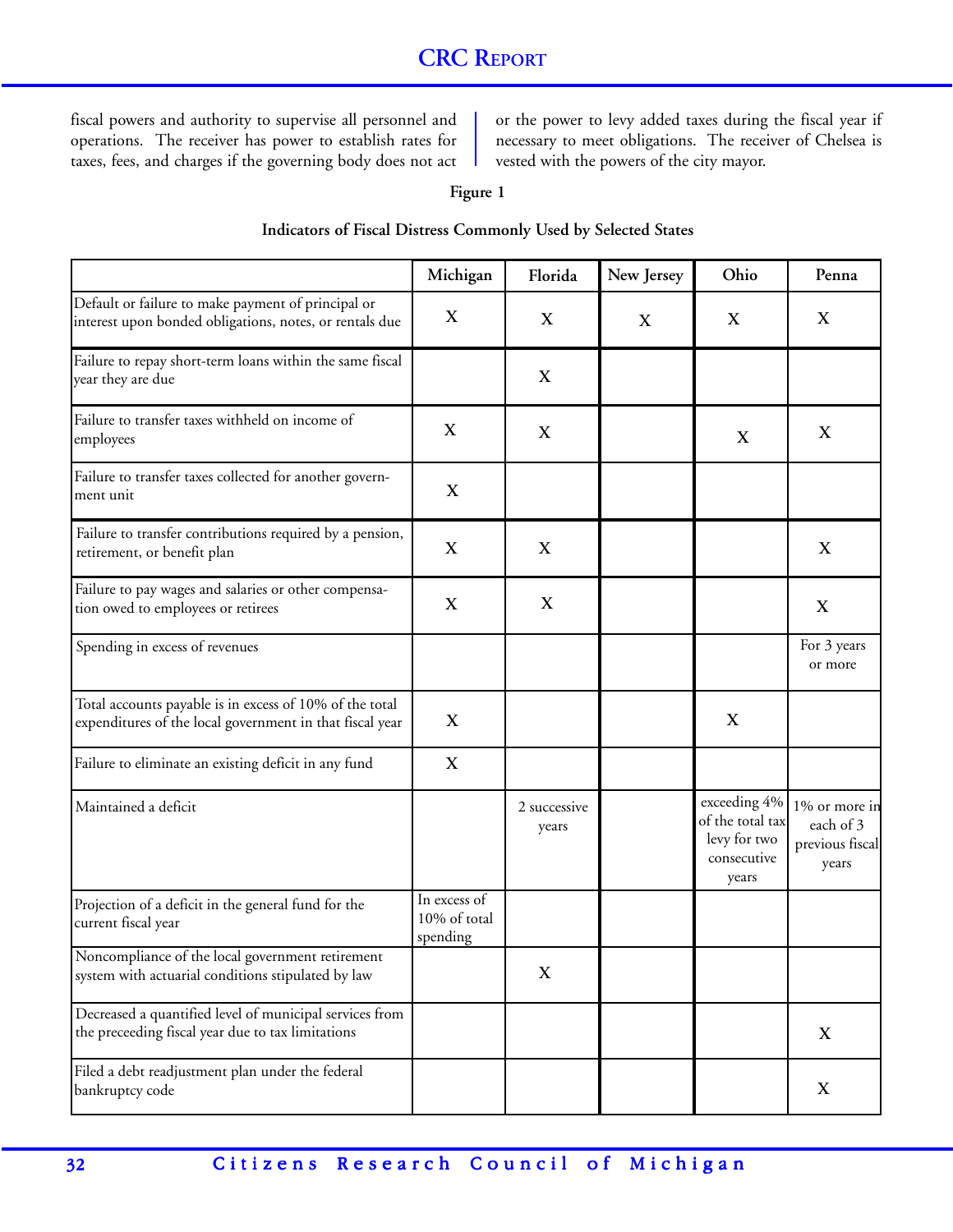# *ii. Powers of Control Boards*

Most states have powers similar to Michigan's review teams in the Act 72 process, which allow a control board to advise local government officials and set targets for the creation of a recovery strategy. The control boards in some states have limited authority to control finances, requiring state approval to make spending decisions or the ability to set tax rates. Other states, such as **North Carolina**, have the power to assume full financial control over a local government's finances. Finally, some states, including Michigan, bypass the control board approach and appoint a receiver to oversee local government finances.

**Advisory.** Michigan, like most other states, has provided for the review teams to provide a predominantly advisory role. The Local Government Fiscal Responsibility Act provides for an emergency financial manager with fairly extensive powers to control revenue and spending decisions. However, in three circumstances where a review team was appointed to work with local governments in creating a recovery strategy, the process never proceeded to the point of hiring an emergency financial manager. Advice of the review teams ultimately led to consent agreements in which local government officials agreed to make changes necessary to bring about financial reform.

The **Pennsylvania** Constitution prohibits the legislature from enacting any law regulating the affairs of a municipality, or delegating to any commission the power to intervene in municipal functions. The Financially Distressed Municipalities Act of 1987 provides a mechanism for the state to work with local units of government, but the actions of the state are not binding on those municipalities. The municipality may decide to adopt or reject any plans offered by a Department of Community Affairs' coordinator. If the plan is rejected, the municipality must prepare an alternative plan acceptable to the Department, or risk having the state withhold loans, grants, and entitlements. If the plan is adopted, the coordinator is responsible for implementation.

Recognizing the role of home rule, the **Florida** financial emergency statute does not attempt to remove responsibilities from the municipal government in a financial emergency. Instead, the statute attempts to put the state in a position to insure that local governments take the appropriate steps to eliminate the financial emergency. Upon being approached by a local unit of government and reviewing that unit's finances, it is necessary for the state and city to negotiate an intergovernmental agreement allowing the state

to intervene in the affairs of the city. Most recently, the role of the control board working with Miami officials was to provide oversight. However, their powers reached far enough that the City had to have board approval for any major purchases.27

**New Jersey** has had mixed experience with working with local units of government in financial distress. In the late 1980s, a system was instituted to attempt to keep local units from getting into financial trouble. State auditors began working with local governments to identify spending problems. Increased state aid was used as the incentive to work with the state. This program ran for four years, at which time the state ended the auditing practice, but continued state aid.

That system was replaced by the Local Government Budget Review program, which authorizes the state to work with local governmental units and monitor their financial health in an effort to bring about property tax relief. This program had the same intent as the state audits under the previous program, but the voluntary nature of the previous program limited its effectiveness. Under this new program, the state has more power to force changes as suggested by the auditors.

**Full Financial Control.** If the advisory role of the state in **New Jersey** fails, the state assumes full financial supervision. Local finance boards are appointed by the governor, with advice and consent from the legislature. All spending and revenue raising responsibilities fall under control of the local finance boards. This normally lasts for one year, although it could last longer as circumstances dictate.

The powers granted to the state under such circumstances allow it to bring revenues in line with expenditures. They do not allow the state to make substantive changes in how a city operates. The state can set tax rates and adjust spending levels. However, if structural problems can be identified, it is ultimately up to the municipal officials to address those problems. Thus, there have been instances where the state has had to assume financial control on multiple occasions during a number of years, because state assumption of financial control only addressed problems in the short term.

**North Carolina** has the most extensive powers to monitor and intervene in the financial affairs of a local unit of government of any state. The Local Government Commission is empowered to perform adequate and frequent financial reviews, it has a broad set of control powers that allow it to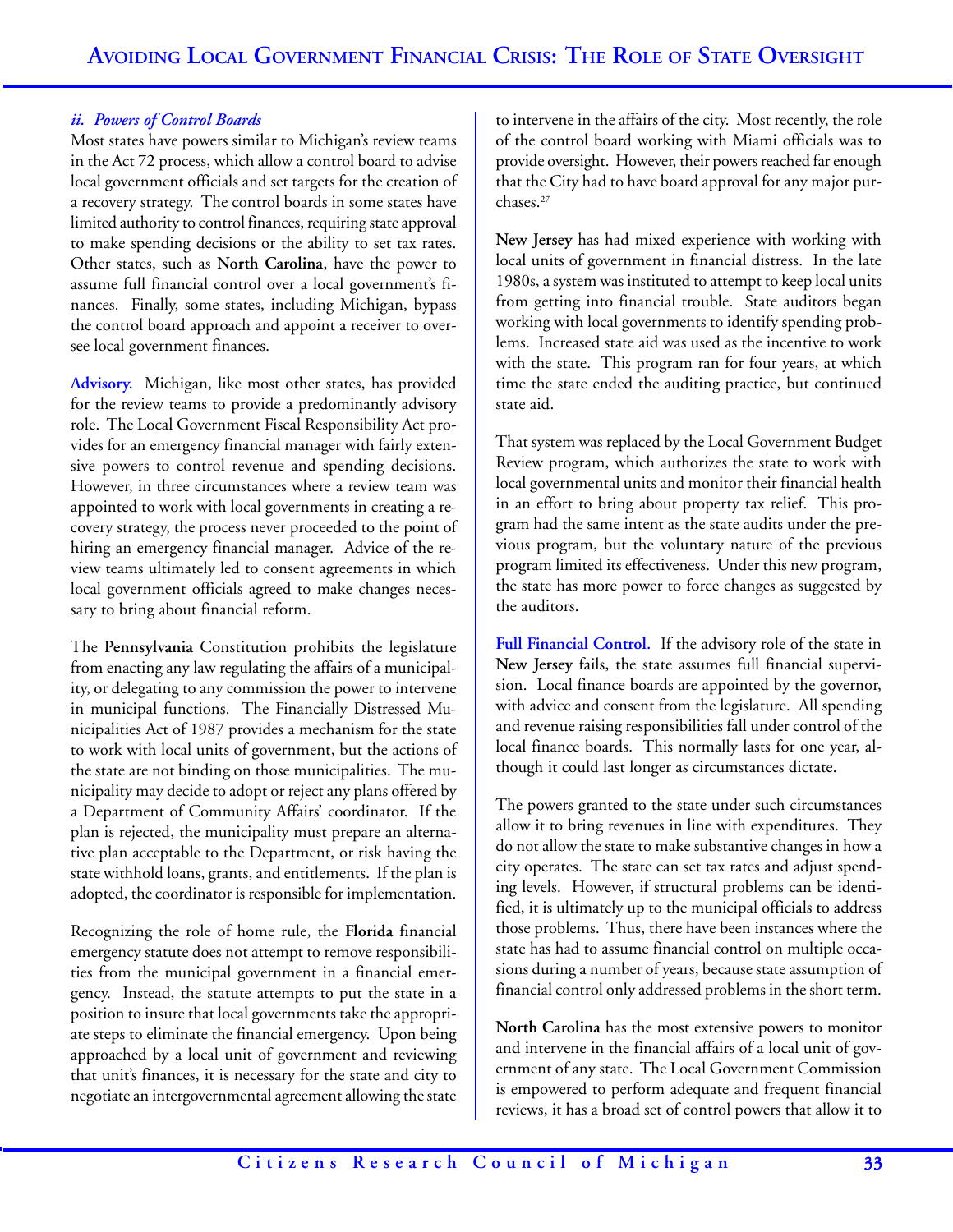intercede in the financial affairs of local government, and it has been allowed do what was needed to maintain the financial health of its local units of government. The LGC has the authority to remove any officer or employee, and to impound the books and records and assume full control of all its financial affairs if, in the opinion of the LGC, the unit is in jeopardy of default, financial policies and practices of the unit are not improved, or a unit fails to comply with directives of the LGC.

In addition, the law requires the LGC to notify issuers days in advance of all scheduled installments of interest and principal of that issuer's public debt. If a local government fails or refuses to levy taxes sufficient to meet debt installments, the commission's order to levy taxes have the same legal force and effect as if the taxes had been levied by the offending governing board.

While this law allows the state to intervene in the home rule powers of local governments, local governments are given every opportunity to levy the necessary taxes on its own. Wall Street has a great deal of confidence that any bonds, debts, or obligations will be paid. **North Carolina's** Local Government Commission effectively serves as a "credit firewall," performing frequent financial, debt, economic, and management reviews of all local governments that, in many ways mirror the reviews performed by the bond rating agencies. **North Carolina** taxpayers benefit from the strong oversight provided by the state as well. The confidence of being repaid translates to above-average ratings and lower interest rates, which result in lower taxes to finance bond sales.

In addition, the law requires the LGC to notify issuers days in advance of all scheduled installments of interest and principal of that issuer's public debt. If a local government fails or refuses to levy taxes sufficient to meet debt installments, the commission's order to levy taxes have the same legal force and effect as if the taxes had been levied by the offending governing board.

While this law allows the state to intervene in the home rule powers of local governments, local governments are given every opportunity to levy the necessary taxes on its own. Wall Street has a great deal of confidence that any bonds, debts, or obligations will be paid. The Local Government Commission effectively serves as a "credit firewall," performing frequent financial, debt, economic, and management reviews of all local governments that, in many ways mirror

the reviews performed by the bond rating agencies. **North Carolina** taxpayers benefit from the strong oversight provided by the state as well. The confidence of being repaid translates to above-average ratings and lower interest rates, which result in lower taxes to finance bond sales.

**State Receivership.** While Michigan has experience with a court appointed receiver for the City of Ecorse, it is not clear under what authority the judge was acting in appointing a receiver. The Local Government Fiscal Responsibility Act of 1989 was a reaction to the actions of the judge and created a process to prevent the appointment of receivers in the future.

**Connecticut**, **Maine**, **Massachusetts**, and **Nevada** have adopted fiscal distress legislation that places a local government in receivership. The powers of the receivers in **Connecticut** and **Massachusetts** are granted under special legislation responding to the inability of two units of government to address their fiscal problems.

In **Nevada**, the law does not provide for a board of control or any other similar distress agent. If the State Tax Commission determines that a municipality is in severe fiscal distress, it must order the State Tax Department to "…take over the management of the local government…."

**Increasing Powers Over Time.** The several Michigan laws relevant to financial oversight provide the Department of Treasury with authority to conduct oversight at varying levels, ranging from requiring audits and charts of accounts to withholding state revenue sharing if a unit is delinquent in repaying loans. Michigan's Local Government Fiscal Responsibility Act provides a wide level of discretion for a review team in its oversight of local government finances. A review team may choose to negotiate a consent agreement, allowing the unit to solve its own problems to the extent that it can, or it may recommend the appointment of a emergency financial manager, if it judges that the unit will not be able or willing to make the changes necessary to deal with the fiscal crisis.

**Ohio** has two different levels of state intervention: fiscal watch and fiscal emergency. If a unit is placed in fiscal watch, state advice is offered, but the unit is allowed to develop a recovery strategy without oversight from the Financial Planning and Supervision Commission. The Auditor of State may provide technical and support services, the cost for which is borne by the state.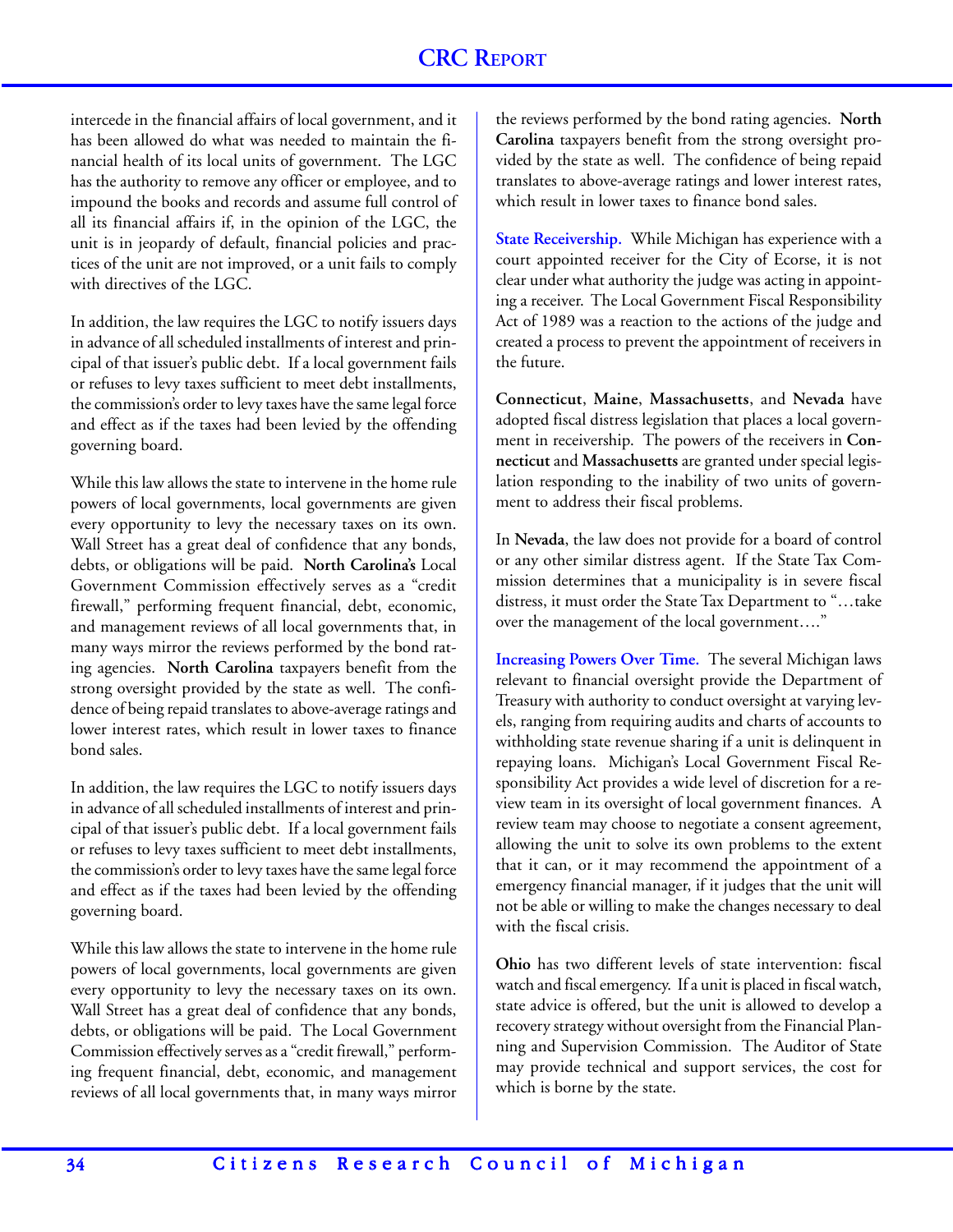The state assumes extensive powers over local units of government in **Ohio** that digress from fiscal watch into fiscal emergency. Such an occurrence causes a Financial Planning and Supervision Commission to be created. This commission must approve a financial recovery plan containing actions to eliminate the fiscal emergency conditions, balance the budget, avoid future deficits, and market long-term obligations. The plan must be submitted to the commission within 120 days of its first meeting, at which time, the commission can either accept or reject the plan, listing reasons if rejected. The commission is also responsible for retaining a financial supervisor, which can be either a CPA firm with fiscal emergency experience or the Auditor of State. The commission, or the supervisor when authorized by the commission, has the authority to

- Review all revenue and expenditure estimates to determine whether they result in a balanced budget;
- Require the government by ordinance or resolution to establish monthly levels of expenditures and encumbrances consistent with the financial plan; to approve and monitor these levels;
- Approve the amount and purpose of any debt issues;
- Make and enter into all contracts and agreements necessary to performance of its duties, and
- Make recommendations for cost reductions or revenue increases to carry out the financial plan.

# *iii. Closure*

A recurring issue for each of the review teams that have been assembled to work with local governments through the Local Government Fiscal Responsibility Act has been when to end the active level of oversight provided under the act. In each instance, a consent agreement was negotiated with the local government officials for changes to address the financial problems. The River Rouge consent agreement was violated and the review team recommended the appointment of an emergency financial manager for that city. This occurrence raised the issue of how long active state oversight should continue under the act. Accordingly, when a review team was convened to work with the City of Highland Park, the duration of the review team was left open ended. It was agreed that the review team would not

be eliminated until all of the following had occurred:

- a. The City's financial statements reported that, on the basis of generally accepted accounting principles, no fund was in a deficit condition.
- b. The City had received a qualified or unqualified opinion from independent certified public accountants for that fiscal year.
- c. The City had cured the internal control deficiencies as detailed in the independent certified public accountants management letter of June 30, 1995, and any subsequent management letters.
- d. No action had been taken or condition was in place that would initiate or allow the initiation of a preliminary review under Section 12(l) of Act 72, Public Acts of 1990.

The consent agreement with Highland Park remained in effect until the end of the 1999 fiscal year.

As an ongoing effort to oversee local government finances, **North Carolina's** Local Government Commission never stops. Oversight efforts can remain just as strong several years after a fiscal crisis as they were immediately after the crisis.

Likewise, **Ohio** illustrates how multiple levels of oversight can provide strong oversight long after the occurrence of a fiscal crisis. **Ohio** statutes provide a clear point at which local units of government change back to fiscal watch from a fiscal emergency. The Financial Planning and Supervision Commission is dissolved when

- An effective financial accounting and reporting system is being implemented, with expected completion within two years;
- All fiscal emergency conditions have been or are in the process of being eliminated, and no new emergency conditions have occurred;
- The financial recovery plan objectives are being met;

The entity has a five-year financial forecast that the Auditor of State determines "nonadverse."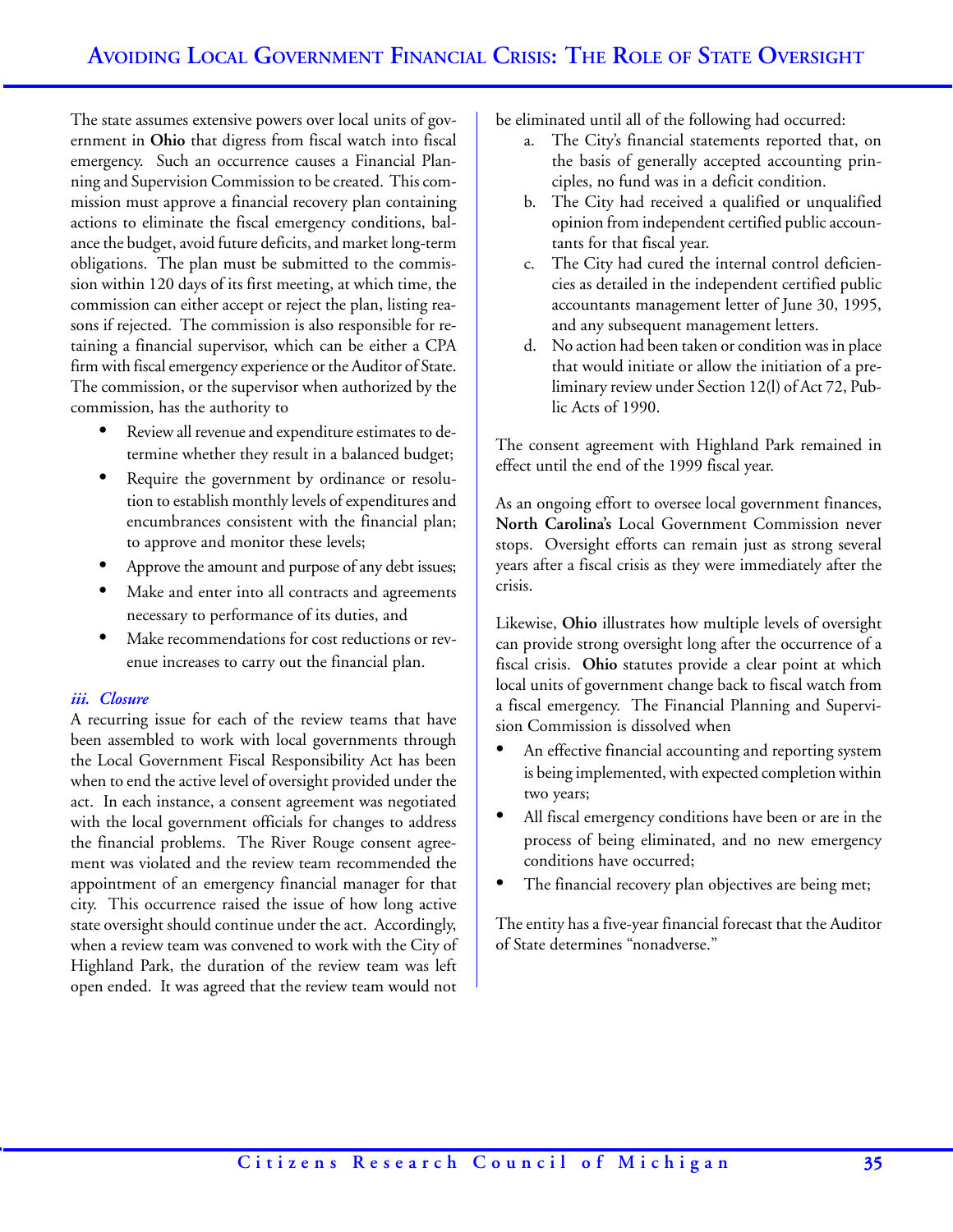# **VI. Recommendations**

 $\prod$ t seems clear from the range of options available that having a state response to fit the circumstances is the intent  $\mathsf T$  t seems clear from the range of options available that havof current Michigan policy, either intentionally or unintentionally. Erosion of the tax base has been a leading cause of fiscal distress among the Michigan local units. Accordingly, the state has used tools such as the Municipal Finance Act, the Emergency Municipal Loan Act, and the Local Government Fiscal Responsibility Act. Similarly, the state has seemed to recognize structural problems. The fiscal distress experienced by Wayne County in the early 1980s led state policymakers to amend the Home Rule Counties Act to make home rule a more viable option for Wayne County. Most of these policies are structured so that local government officials can work their way out of their own problems, with sanctions available to state officials should the local officials fail to carry out the actions to which they commit themselves. In a worse case scenario, constitutional provisions are available for removal of government officers in cases of misconduct. This should not change.

It also seems clear that implementation of the current array of state oversight tools is of questionable effectiveness for a number of reasons. Staffing of the Local Audit and Finance Division of the Michigan Department of Treasury Bureau of Local Government has been cut to such levels as to render the three staff members remaining incapable of performing meaningful financial reviews. With a bare bones operation, the Division is left in a response mode. The Division often is left to learn about local government financial problems in individual local units from the media or concerned citizens.

Also clear is the view that the implementation of current laws does nothing to alleviate the animosity between state and local government officials that is so prevalent in Michigan. A spirit of distrust of the other level of government has been allowed to ferment to the point that it permeates nearly every aspect of state/local government relations in Michigan. Local government officials fear state government officials are not fully providing the obliged level of funding, they are imposing unfunded mandates on local governments, and they are intervening into affairs that should properly be decided by local government decision makers. State government officials' distrust of local government officials tends to stem from accusations of wasteful spending of the resources provided by the state and a perceived lesser level of sophistication in dealing with governmental matters.

While this spirit of distrust has permeated nearly every aspect of state/local relations, it is never worse than when a unit of local government gets into fiscal distress and an Act 72 review team is assembled to address that unit's finances. Rather than working together to make the budget solvent, local government officials have tended to adopt an "us versus them" mentality that is more confrontational than collegial. This animosity during Act 72 processes has been made further confrontational by racial accusations, since many of the local units that have gotten into fiscal distress have had a large minority population. This confrontational relationship, which make it difficult to get anything constructive accomplished, needs to change.

The following recommendations attempt to address some of these issues by creating a system of oversight and by establishing an educational system for local government officials and employees. The main goal is to promote a collegial working relationship between the state and local government officials. The primary means of accomplishing that goal is to achieve a greater level of familiarity. More frequent contact by state officials will go far toward accomplishing this goal. It is accomplished by making the state a resource to which local officials can turn to for answers to questions, rather than only hearing from these officials when there are problems and state officials are pointing accusatory fingers.

Another goal of these recommendations is to position the state so that it can address fiscal problems before they reach crisis proportions. By increasing staff and giving them the tools to regularly assess local government finances, the state can share best practices of the fiscally healthy units, identify potential problems early enough to make meaningful changes, and attempt to prevent local government finances from deteriorating to the point of fiscal distress. Further, if a unit's finances do deteriorate into a distressed condition, having this working relationship and regular monitoring should allow shortening of the Act 72 process to more immediately address the problems resulting in fiscal distress. If Michigan has experiences similar to other states, the net effect of such efforts should be a saving to taxpayers.

# **A. Emulate the North Carolina Local Government Commission.**

Bond rating agencies and others agree that North Carolina is one of the leading states in state supervision of local gov-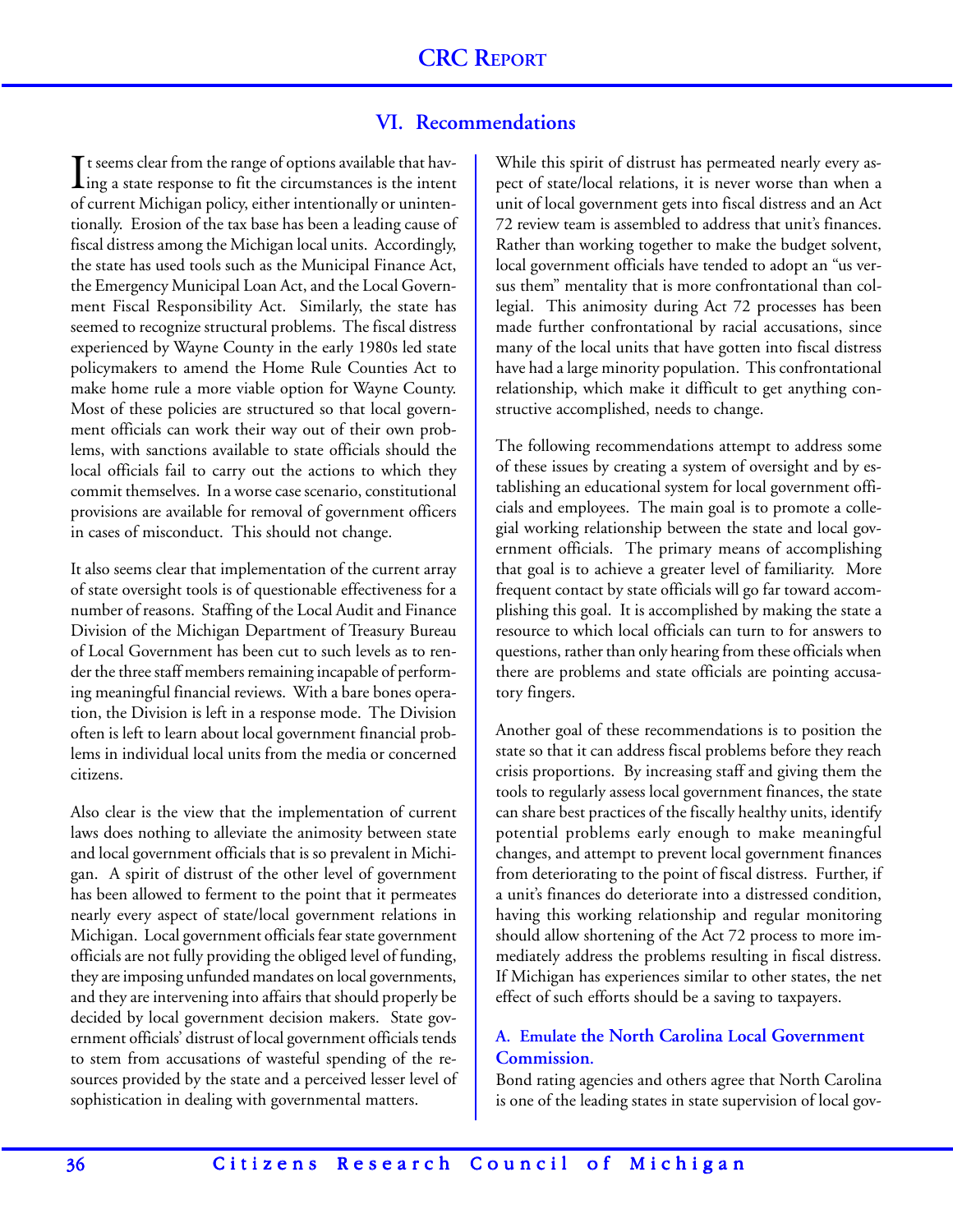### **Figure 2**

| <b>Issue</b>                                                    | North Carolina <sup>28</sup>                                                                                                                                                                                                                                                                           | Michigan                                                                                                                                                                                                                                                                                                                                                                                            |
|-----------------------------------------------------------------|--------------------------------------------------------------------------------------------------------------------------------------------------------------------------------------------------------------------------------------------------------------------------------------------------------|-----------------------------------------------------------------------------------------------------------------------------------------------------------------------------------------------------------------------------------------------------------------------------------------------------------------------------------------------------------------------------------------------------|
| Property Tax                                                    | Legislative actions reduced property tax revenues<br>by 43 percent from 1931 to 1934.                                                                                                                                                                                                                  | A 1932 constitutional amendment created<br>property tax limitation. Property tax revenues<br>reduced 41 percent from 1931 to 1934.                                                                                                                                                                                                                                                                  |
| Sales Tax                                                       | A 3% sales tax was enacted to pay for the state's<br>increased responsibilities.                                                                                                                                                                                                                       | A 3% sales tax was enacted as part of a package<br>to pay for the state's increased responsibilities.                                                                                                                                                                                                                                                                                               |
| <b>Public Schools</b>                                           | The state assumed responsibility for school oper-<br>ating expenses throughout the state, with local<br>governments retaining authority for building and<br>maintaining school buildings. In 1996-97, the<br>state was responsible for 67 percent of total school<br>operating revenues. <sup>28</sup> | State dedication of sales tax through a 1946 con-<br>stitutional amendment formalized what had been<br>voluntary state grants to schools. Proposal A of<br>1994 changed funding so that the state currently<br>collects 68 percent of school operating revenues. <sup>29</sup>                                                                                                                      |
| <b>Highway Funding</b>                                          | All local taxes for roads repealed as a result of<br>Depression, with State Highway Commission<br>assuming the responsibility for highways outside<br>municipal boundaries.                                                                                                                            | The McNitt Act of 1931 ended townships' role<br>in maintaining roads by merging township roads<br>into county road systems. State assistance went<br>from 12 percent of total highway expenditures in<br>1930 to 97 percent in 1939. The Horton Act of<br>1931 was a precursor to Public Act 51 of 1951<br>for distribution of state highway-user taxes to lo-<br>cal governments for highway care. |
| <b>State Supervision of Local</b><br><b>Government Finances</b> | Local Government Commission created to review<br>all proposed bond and note issues by local gov-<br>ernments and supervise local accounting and fis-<br>cal practices.                                                                                                                                 | Supervision has been limited to oversight of prop-<br>erty tax, Municipal Finance Act, and efforts to<br>provide a uniform budgeting and accounting<br>framework.                                                                                                                                                                                                                                   |

#### **Changes in State/Local Relations in North Carolina and Michigan by Issue**

ernment finances. By performing frequent and thorough reviews of each unit's finances, the financial oversight performed by the Local Government Commission has been successful at keeping units from getting into fiscal distress. Furthermore, the activities of the Local Government Commission help to keep local government tax rates low and save taxpayers money. Ratings on North Carolina local government bonds are upgraded primarily because of the confidence bond raters have in the Local Government Commission.

Programs that work well in one state sometimes cannot easily be transferred to another state. That does not appear to be the case with Michigan relative to North Carolina's Local Government Commission. Many similarities exist between North Carolina and Michigan in the allocation and financing of government functions. Most of these are a result of how these two states reacted to the circumstances of the Great Depression. In each state, local governments were especially hard hit by erosion of their economic bases – more local governments defaulted in North Carolina than in any other state during the early 1930s.30 **Figure 2** illustrates some of the similarities in the allocation of responsibility and financing between the two states.

The primary difference between these two states in the assignment of responsibility for delivery and funding of government services is that North Carolina transferred directly to state control several functions, whereas Michigan left them as a local responsibility but provided state revenues to fund their delivery. In Michigan, nearly 70 percent of all stateraised revenues are paid to other governmental units that ultimately deliver services. State tax dollars go to local gov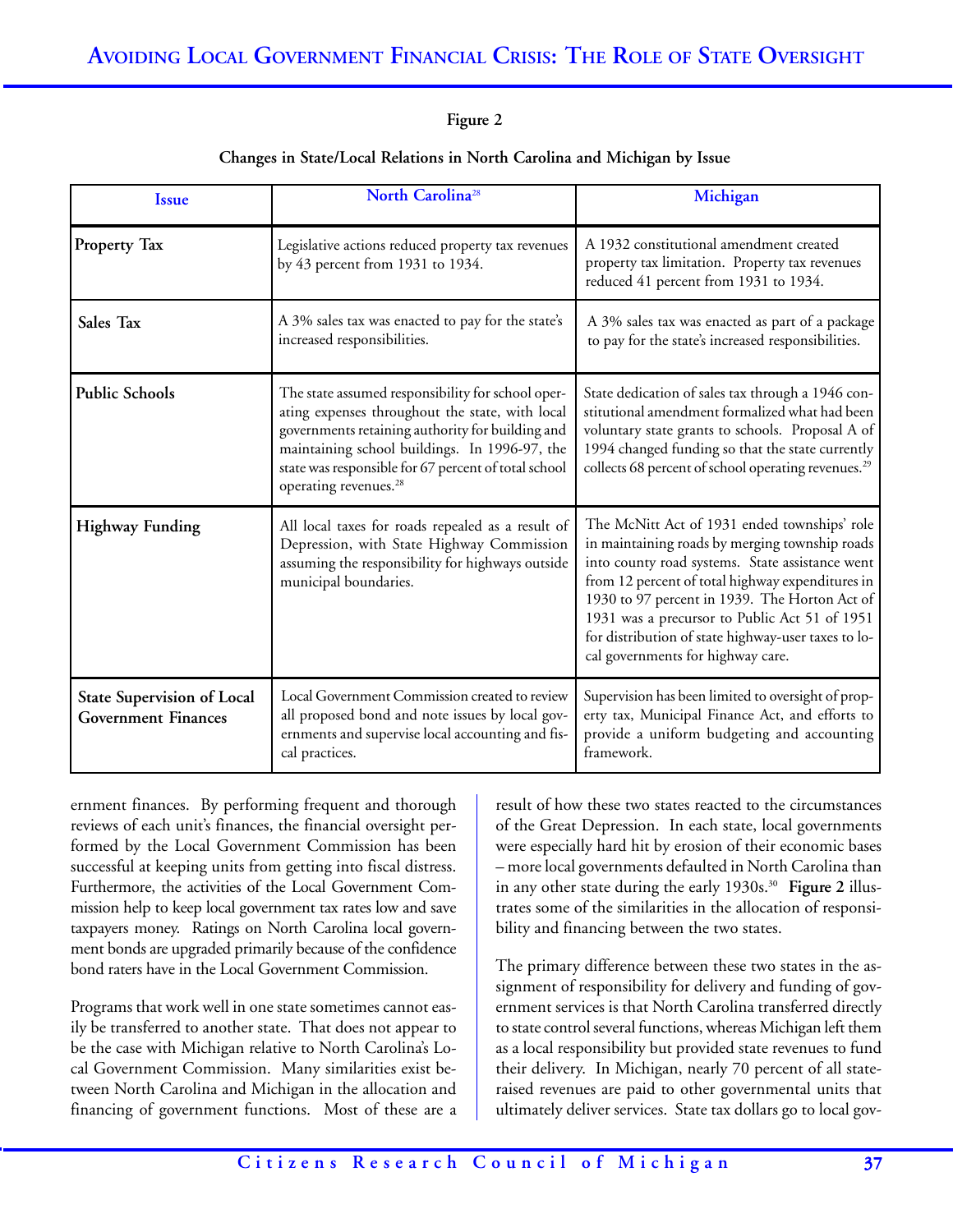ernments for school aid, unrestricted state revenue sharing, transportation, community colleges, and the courts. Several local units of government in Michigan receive more from state aid then they do from their own local tax sources. It can be argued that such an arrangement increases the justification for a strong state oversight above what it should be if the state were overseeing only local expenditure of local tax revenues. It is incumbent upon the state to ensure an economic and efficient use of state aid, not only in how the dollars are distributed to the local units through statutory formulas, but also in the actual expenditure of dollars by the local units.

Increased state supervision of local government finances might be viewed as an infringement on local home rule, but the alternative of state intervention in the affairs of a financially failing local unit almost certainly has greater negative long term consequences for the concept of home rule in Michigan. With several Michigan laws already on the books providing the state power to oversee local government finances, increased state supervision is likely to be incremental. Moreover, fewer than one-third of the 1,800 general purpose local units of government even have home rule powers in Michigan. Besides the Charter County of Wayne, cities and villages are the only units with home rule authority. The other 82 counties, all 1,241 townships, and all school districts, community college districts, and special authorities or districts operate under state laws that determine their governmental structure, function, and revenue raising authority.

North Carolina municipalities are afforded only slightly less home rule power than that enjoyed by Michigan municipalities, yet the state government in North Carolina provides one of the strongest levels of financial supervision. Almost 20 years ago, the U.S. Advisory Commission on Intergovernmental Relations (ACIR) studied the degree of local discretion state constitutions and state laws afford local governments.31 Michigan cities ranked as the third highest degree of local discretion; North Carolina cities ranked fifth. North Carolina counties ranked third among all of the states in their degree of local discretion. While Michigan ranked fairly low (28<sup>th</sup>), state law affords Michigan counties local discretion through the Charter County Act that remains largely unused. Local governments in North Carolina have relatively great discretion in governmental structure, function, and personnel, but have somewhat less freedom in financial matters.

Many of the state/local government relations issues are com-

mon to both North Carolina and Michigan. In a recent North Carolina legislative session, a bill was introduced to restrict cities' and counties' authority to regulate billboards, guns, and land use. That legislation stalled in the Senate. Legislation was passed that dictated requirements for local school systems. Many of these same issues have been the cause of some recent controversy in Michigan, as recent legislation perceived as intervening in the affairs of local government has led local government officials to propose a constitutional amendment that would attempt to protect against such infringements on home rule powers.

# **B. Assign Monitoring Responsibility to the Bureau of Local Government.**

Responsibility for monitoring the finances of local government should rest with the Local Audit and Finance Division within the Bureau of Local Government in the Michigan Department of Treasury. Strengthening the role of the Bureau will involve many of the same tasks that are currently performed, but at a level that more proactively investigates signs of fiscal distress. The Bureau should have immediate information on local government finances, tax rates, debt, and pension status. Other units that directly relate to local government finance, such as the Local Government Claims Review Board, the State Tax Commission, and the Office of Revenue and Tax Analysis staff responsible for administering state revenue sharing, all should maintain a strong working relationship with that division. The Bureau also should participate in additional tasks associated with investigating and monitoring local government finances. The ensuing recommendations identify those tasks.

# **C. Create an advisory body to monitor the actions of the Bureau of Local Government.**

Increasing the oversight role of the Bureau will mean the exercise of greater discretion in dealing with local governments. As an administrative body without policymaking authority, it is important the Bureau have sufficient discretion to carryout the tasks assigned to it. An advisory body to monitor the actions of the Bureau of Local Government would ensure that it keeps to its charge, and is evenhanded in its dealings with local government, helping to increase the confidence of local units in its actions. Not only would having an advisory body provide the authority to carry out its responsibilities, but it could provide some insight into the oversight activities of the Bureau and the operating actions of the local units. An advisory board for the Bureau of Local Government oversight body could be composed of:

The state treasurer;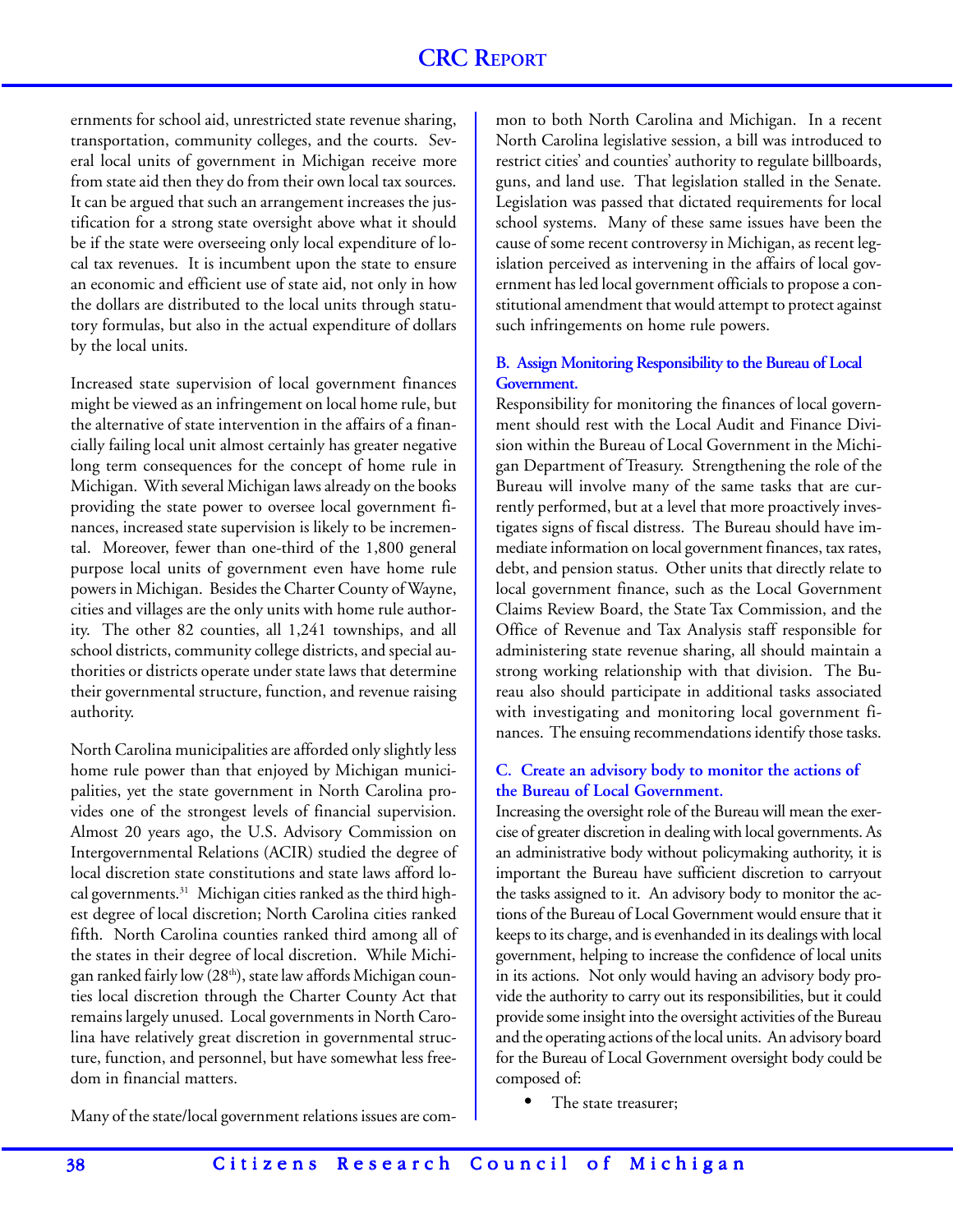- The director of the Department of Management and Budget;
- The legislative auditor general;
- One appointee of the majority leader of the senate;
- One appointee of the speaker of the house;
- Five appointees of the governor, to represent  $(1)$ cities and villages, (2) townships, (3) counties, (4) school districts, (5) special authorities and districts.

In North Carolina, oversight of the Local Government Commission is carried out by a board composed of the secretary of treasury, the secretary of state, the secretary of revenue, the state auditor, three appointees of the governor, an appointee of the president pro tem of the senate, and an appointee of the speaker of the house.

# **D. Develop an educational program for local government officials and employees at a major Michigan university.**

It is not enough to tell local government officials and employees what is expected of them, education must be made available so as to leave no ambiguity in how to perform financial tasks. This should be accomplished by developing a full-time educational program, with a wide range of expertise in all matters of local government.

The North Carolina Local Government Commission does not operate in a vacuum. The Institute of Government (http://ioginfo.iog.unc.edu/) was established at the University of North Carolina at Chapel Hill in 1931 to provide expert opinion on difficult issues and to help local and state officials to hone the skills needed to conduct public business. The Institute of Government is a university-based local government training, consulting, and research organization. Moody's has commended the Institute's "rigorous and highly respected certification programs," calling it "a university for public officials." Similar institutes in Georgia and New York have modeled themselves after the University of North Carolina program, which attracts continuing national and international interest.

Institute faculty teach primarily in two settings: (1) the Master of Public Administration program, and (2) continuing education programs for North Carolina's public officials. For public officials, the Institute's annual offering of more than 200 classes, seminars, schools, and specialized conferences cover topics such as:

• Legal requirements and obligations of public-of-

fice holders;

- State-of-the-art management techniques for departments and agencies;
- Ensuring fiscal soundness and preparing useful financial reports;
- Effective land-use planning tools and techniques;
- Review of current law in specialized fields ranging from conservation and environment to taxation, annexation, and gun control;
- Making informed policy decisions.

In a given year, the Institute will host city and county managers, county commissioners, city mayors, registers of deeds, public defenders, state judges, social services employees, city and county attorneys, planners, recreation directors and budget officers, among many other types of officials and community leaders.

Any of several Michigan public universities could create an academic program, or alter an existing program, to educate local government officials. Unlike North Carolina, where local government programs have been concentrated at the University of North Carolina - Chapel Hill campus, Michigan local government programs have taken root at a number of public universities. Michigan State University has the Department of Agricultural Economics, Wayne State University has the Center for Urban Studies, Eastern Michigan University has the Institute for Community and Regional Development, and the University of Michigan has the Gerald R. Ford School of Public Policy, which used to be The Institute for Public Policy Studies. While each of these programs has made a name for itself in different areas of specialty, none have developed the wide variety of offering as has the University of North Carolina's Institute of Government.

# **E. Provide oversight of local government finances.**

State oversight efforts should extend to the economic and management policies, fiscal management practices, and debt management practices of local units, making the state aware of such indicators of fiscal distress as: tax rates, debt levels, and pension obligations. The state should work with local units continuously to create familiarity with local government practices, and to create a comfort level for local officials in contacting the state for assistance.

**Monitor economic and management policies.** In part, doing more to monitor the economic and management prac-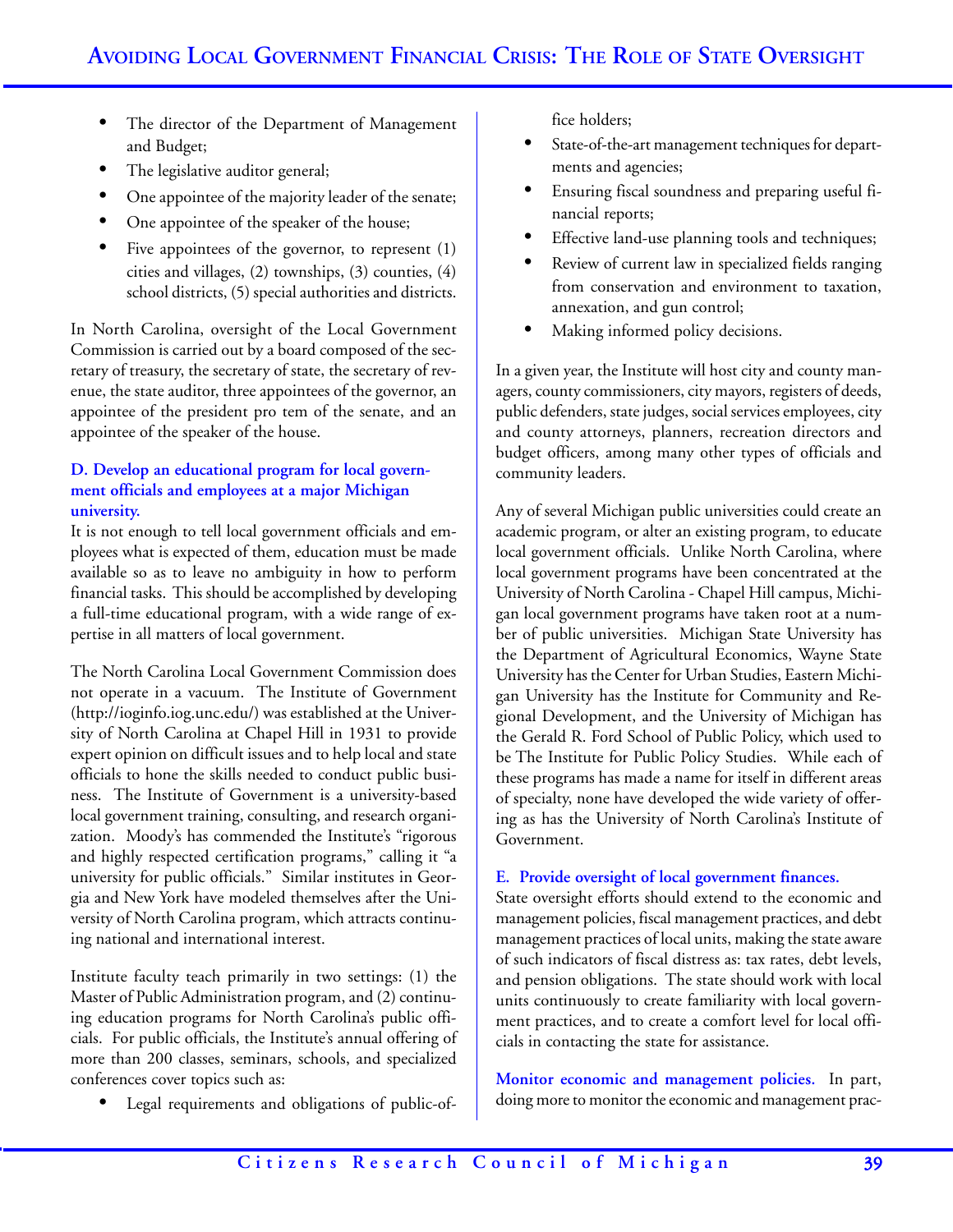tices of local governments simply means doing a better job of enforcing the laws that are already on the books: the Uniform Budgeting and Accounting Act and the Uniform System of Accounting Act. Beyond enforcing those laws, the Bureau should ensure that local units are

- Using accounting practices that conform with generally accepted accounting principles;
- Submitting balanced budgets annually;
- Levying taxes sufficient for debt and budgetary requirements; and
- Investing governmental operating and capital funds prudently.

Working more closely with local government finance officials will make Local Audit and Finance Division staff more aware of budget devices that might mask fiscal distress. State oversight efforts should investigate the use of unrealistic economic assumptions for the projection of future revenues; the use of one-time revenues for budget balancing purposes; the use of inter-fund transfers; and inadequately funded pension obligations. Other management practices that have led to fiscal problems, such as the use of short-term borrowing to fund current operations, should raise red flags leading to further investigation. Oversight efforts should allow the Bureau to work with the State Tax Commission to identify authorized tax rates for each type of unit of government, and be prepared to identify tax levies that do not have statutory or constitutional authority. As is the case in North Carolina, the Bureau should also be authorized to set auditing standards, perhaps going so far as accreditation of municipal auditors.

The Local Government Commission in North Carolina is a party to all auditing contracts. While local units are free to contract with a firm of their own choosing, by making the state a contractual party, it is clear that the auditor is answerable to the state as well as the local government officials responsible for the contract. The Local Government Commission reviews auditors' management letters dealing with internal controls and potential weaknesses in financial management systems. Upon their review, the Commission corresponds with the unit to advise of a "clean" review or outlining improvements to operations recommended by the Local Government Commission or the auditors in their management letters, or both.

**Monitor fiscal management practices.** The strength of North Carolina's oversight efforts stem from the significant

powers of the Local Government Commission. However, the absence of North Carolina local governmental units in fiscal distress relates directly to the frequent and thorough reviews of each local unit of government's finances performed by the Local Government Commission. Local governments are required to submit statements of finances semi-annually and audited financial statements annually. The Local Government Commission analyzes these statements for several key factors associated with fiscal distress:

- General Fund deficit/surplus position
- Revenue and expenditure trends
- Performance compared to budget projections
- Inter-fund transfers
- Fund balance as a percentage of spending
- Balance sheet liquidity
- Tax collection rates
- Enterprise fund operations and ratios
- Enterprise fund cash flow and operating activities.

The factors of analysis used in North Carolina could be adopted for use in Michigan, or different measures could be developed (See **Appendix 1 – Potential Ratios for Fiscal Benchmarking**).

The process to trigger the Local Government Fiscal Responsibility Act could be shortened to acknowledge that the state is providing active fiscal oversight. That act currently requires that one of the triggers initiate the process, that the governor's office find evidence of fiscal distress, and then that a review team report back to the governor the existence of fiscal distress. If the state were providing active oversight, that process could be shortened so that a single finding of fiscal distress would trigger creation of a review team or the appointment of an emergency financial manager. In North Carolina, the state can assume control of a local government if a unit is in jeopardy of default, if financial policies and practices are not improved, or if a unit fails to comply with directives of the Local Government Commission.

**Monitor debt management practices.** Public Act 202 of 1943, the Municipal Finance Act, requires the state to review the applications for the issuance of bonds and notes by all local units of government. The Municipal Finance Section in the Local Audit and Finance Division currently requires a cursory review of applications for the issuance of bonds and notes for most units. This review generally checks to see that the forms are filled out properly, makes sure no accounts are in a defi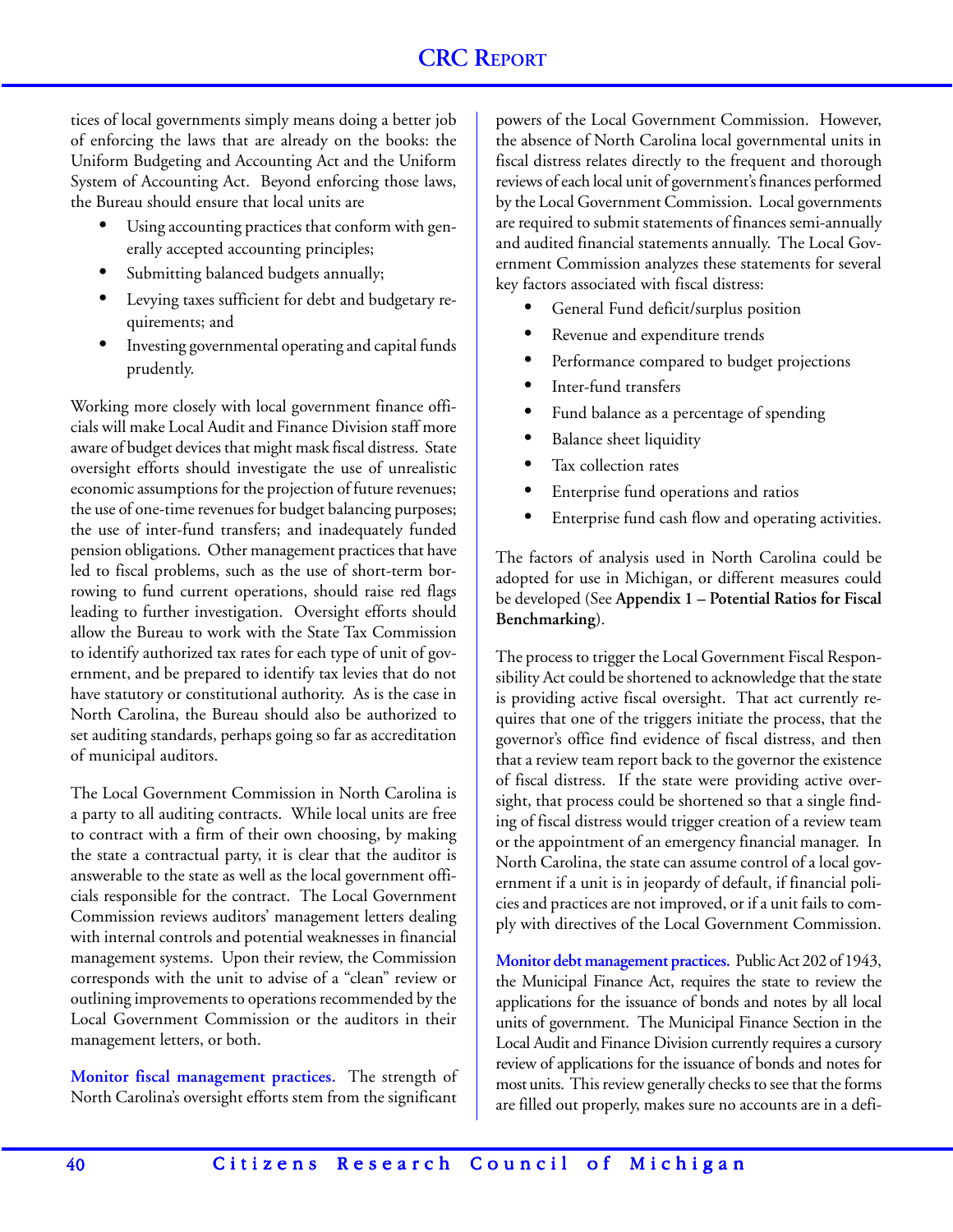cit position, and checks that the issuance of debt would not exceed the unit's debt limitation. Units with questionable credit are required to file longer applications that are given more scrutiny. With limited resources available, this dichotomous approach should be continued, with some modification.

The applications should be modified to request summary financial and debt information, projected tax rates required to fund the debt, and forecast enterprise operations if the debts are to be paid from enterprise earnings. Just as the Local Government Commission reviews debt applications of all units of government in North Carolina, the Municipal Finance Section should consider

- Is the bond issue necessary?
- Is the proposed amount adequate?
- Are the applicants' debt management policies and procedures acceptable?
- Will any tax rate increases needed to repay any debt be excessive?
- Can the proposed bonds be marketed at reasonable interest rates?

The review should also consider how a proposed indebtedness would interact with the indebtedness of overlapping units of government, by asking if the tax base relied upon to fund repayment of debt incurred by overlapping units can bear the combined burden.

# **F. The state should create a system of fiscal benchmarking.**

By creating ratios of government finance and organizing governmental units into groups with other governmental units of comparable size and purpose, the state can monitor each unit's fiscal health unobtrusively. Ratios allow the state to oversee nearly two thousand governmental units in an efficient manner. Because the measures can be plotted in a grid, the finances of units that are unusually high or low are easily identified. By making the database available to local government officials, those officials can use the results to identify their own problems, strengths, or weaknesses and make changes accordingly.

Development of a database should follow the example of Washington and Montana. By consulting with local government officials in developing the database, measures that are of use to local government officials were included that would not have been included if the state were developing

the database unilaterally. By reaching out in this manner, the state was able to turn development into a bottom-up process, resulting in the development of databases that are of use to both the state and to local government officials.

Because there are inherent problems with any system of using ratios to identify fiscal problems, actions of the state or another unit of government should not be triggered by the benchmarks. Rather, fiscal benchmarking should be a tool to assist the state in oversight of such a large number of units.

# **G. Adopt a "triage" strategy for keeping the number of units manageable.**

Creation of three groups would allow staff to concentrate their efforts on the oversight on the governmental units that have become dangerously close to fiscal distress. The first group of property rich well run units needs little oversight. The second group are those units that have no history of financial problems. They will receive minimal oversight. The third group consists of units that have experienced trouble from time to time. They will receive the lion's share of the attention.

# **H. The state should look for "big picture" opportunities to create tax savings.**

Beyond oversight of the financial affairs of each individual local unit of government, the Bureau of Local Government should be able to identify opportunities for efficiencies among governmental units. In some cases, savings might result from the identification of two or more units that are providing identical services. The Bureau might be well suited to bringing those units together to pursue intergovernmental cooperation in the provision of those services. It also might be able to identify instances where consolidation of local units of government would make sense. A more intensive role in state oversight might allow the Bureau to identify units that will have difficulty surviving with the resources available to them. Consolidation with a neighboring unit would broaden the resources available and create economies that result in savings. The Bureau and a university center will be in a position to study what laws work and to make suggestions to the legislature on ways in which those laws might be improved. As a collector and user of financial data on all local units of government, the Bureau of Local Government will be put in a strong position to study the overall environment local governments operate within and suggest changes to improve that environment.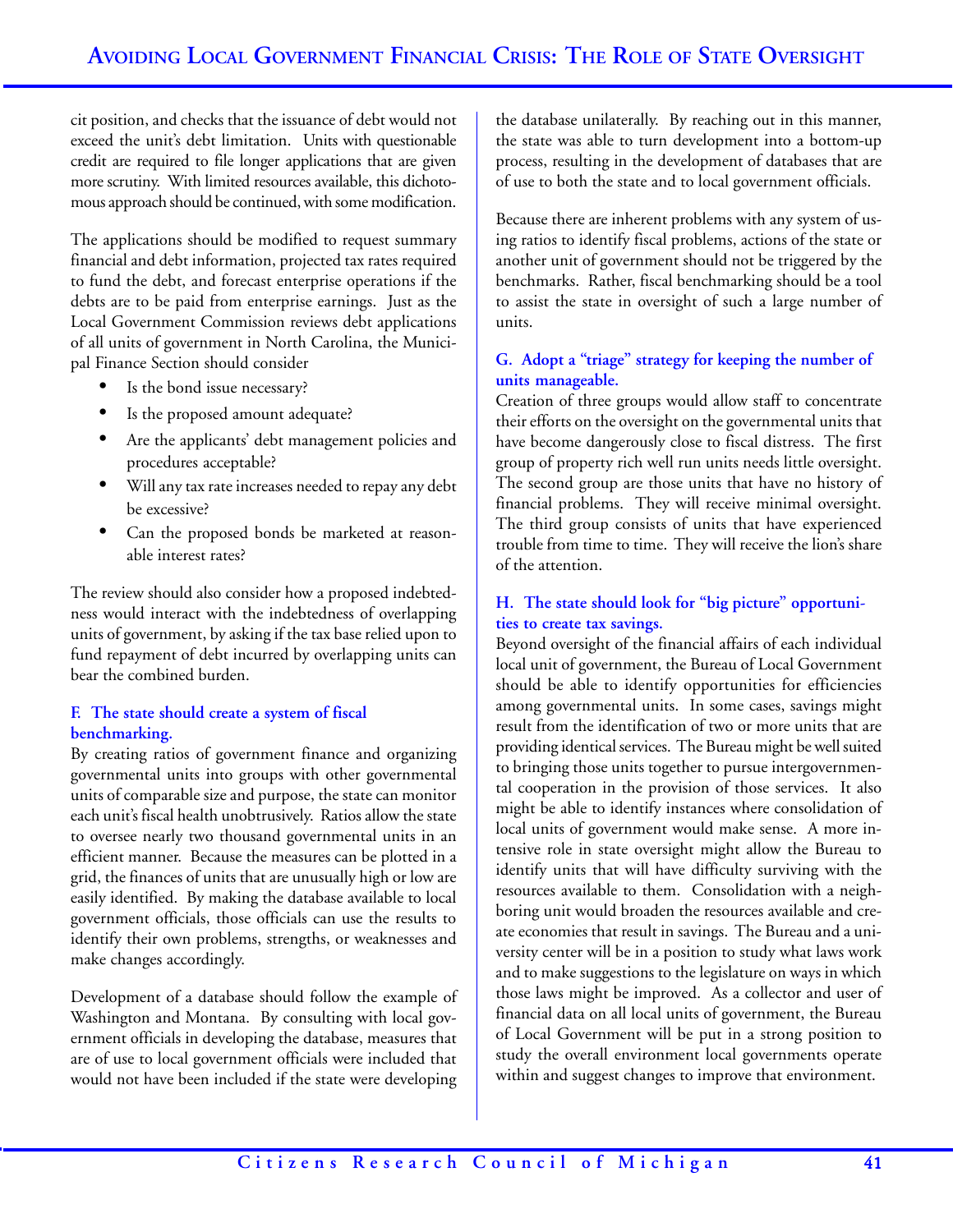# **VII. Conclusion**

ocal government fiscal distress can result from several origins, including:

- Erosion of the economic base leaving the local unit with insufficient resources to fund the needed or desired level of government services;
- The territory remaining after incorporation having insufficient economic base ;
- Management restrictions that hamper sound budgeting policies or require a level of services that cannot be met from current revenue sources;
- Unforeseen events such as a natural disaster or a lawsuit that adversely affect the tax base or create a necessary unbudgeted expenditure; or,
- Mismanagement in the form of corruption, embezzlement, or any other form of malfeasance.

Opportunities present themselves for cities to transfer individual functions to other levels of government, but because governments are defined geographically, no alternative governments are available to which businesses or residents can turn when a unit fiscally distressed. A fiscally distressed unit must be returned to fiscal health or become part of another fiscally healthy unit that can assume delivery of those government services.

For that and other reasons, the state has a strong interest in maintaining the fiscal health of its local governments. The state must assure a minimal level of local government services to protect the health and safety of its residents. Because enforcing contractual obligations is on the short list of functions that government must perform, it would be ironic if the state would allow one of its local units to default on an obligation. Beyond those reasons that affect private entities in their interaction with government, the state must also maintain local government fiscal health to keep its own house in order. The state must act to prevent collateral damage to its credit rating. It must protect the financial health of the local units that overlap the geographic area of the distressed unit. As some 70 percent of Michigan state tax collections are passed on to another unit of government to fund service delivery, the state must act to assure efficient use of its resources. Finally, in the case of cities and villages, the state must assure the success of local home rule.

The state must then decide how its interest in maintaining the fiscal health of its local governments should be expressed in public policy. While a range of options are considered, it is recommended that the most efficient, effective, and equitable approach to state oversight of local government finances is to take a more proactive involvement in the regular financial operations of the local units.

The state should study and emulate the example the state of North Carolina has set in its oversight of local government finances. While developing a level of local home rule on a par with Michigan, North Carolina has developed one of the strongest, most effective local government financial oversight systems in the nation. Like North Carolina, Michigan's local government financial oversight should include the management and budgetary policies, the financial management practices, and the debt management practices of the local units. Also like North Carolina, Michigan should establish a school for local government officials to learn and draw from at one of its three major universities. A proactive involvement in local government financial oversight could allow the state to identify problems before they reach crisis proportions and create tax savings by avoiding expenditures to repair a unit to financial health, by allowing units to benchmark their finances against comparable units, and by sharing innovative ideas with other local units.

The state has developed a number of laws over the years that allow the state Department of Treasury to respond to fiscal distress with a policy appropriate for the cause of the distress. By more proactively monitoring local government finances, the state could be better able to determine the causes of distress. By working with the local units over time, the state should be able to develop indicators of future distress that allow it to take actions to avert a financial crisis.

Most of the laws are already in place to allow the state to be more proactively involved in oversight of local government finances. It will merely require that the state make a stronger commitment to use the powers it has. By adopting a cooperative approach to monitoring local financial conditions, fiscal crises could be avoided with minimal loss of home rule.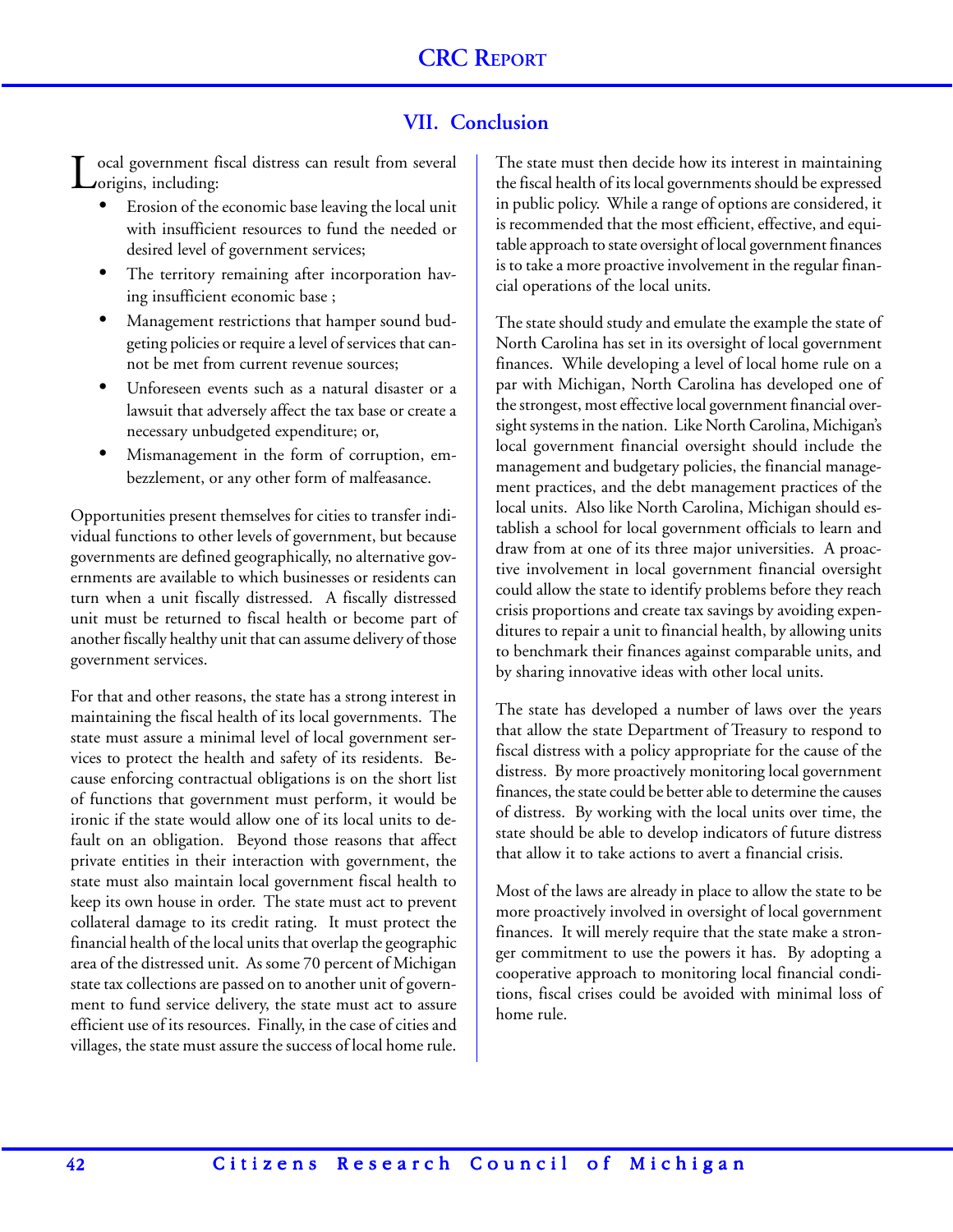# **End Notes**

- <sup>1</sup> "Analysis of Chapter IX of the Federal Bankruptcy Code and Related State Laws," Office of Community Development, April, 1982.
- <sup>2</sup> David L. Dubrow, "Chapter 9 of the Bankruptcy Code: A Viable Option for Municipalities in Fiscal Crisis?" *The Urban Lawyer*, Summer 1992, Vol. 24, No. 3, pp. 539-588.
- Dubrow, p. 546.
- Dubrow, p. 546.
- <sup>5</sup> "Analysis of Chapter IX of the Federal Bankruptcy Code and Related State Laws," Office of Community Development, April, 1982.
- <sup>6</sup> S.A. MacManus, "State Government: The Overseer of Municipal Finance," in *The Municipal Money Chase: The Politics of Local Government Finance*, ed. A.M. Sbragia, (Boulder, Colorado, Westview Press, 1983).
- <sup>7</sup> Dr. Lynn Harvey, *New City of West Iron Derailed November 3, 1998*, Department of Agricultural Economics, Michigan State University. Presentation to Michigan Municipal League's "Focus Group on Charter Government", November 19, 1998, Ann Arbor, Michigan.
- 8 Committee for Economic Development, *Improving Productivity in State and Local Government: A Statement on National Policy*, (New York, Committee for Economic Development, 1976).
- Public Act 116 of 1954, as amended.
- <sup>10</sup> Public Act 2 of 1968, as amended.
- <sup>11</sup> Public Act 71 of 1919, as amended.
- <sup>12</sup> Public Act 140 of 1971, as amended.
- <sup>13</sup> Public Act 202 of 1943, as amended.
- <sup>14</sup> Public Act 243 of 1980, as amended
- <sup>15</sup> Public Act 80 of 1981.
- <sup>16</sup> Public Act 428 of 1984, as amended.
- <sup>17</sup> Public Act 345 of 1937, as amended.
- <sup>18</sup> Public Act 72 of 1990 incorporated the provisions of Public Act 101 of 1988 and extended them, with some modifications, to school districts.
- <sup>19</sup> International City/County Management Association, *Evaluating Financial Condition: A Handbook for Local Government*, 1994.
- <sup>20</sup> Irene S. Rubin, *Class, Tax, and Power: Municipal Budgeting in the United States*, (Chatham, N.J., Chatham House Publishers, Inc., 1998).
- <sup>21</sup> J.E. Petersen, L.A. Cole, and M.L. Petrillo, *Watching and Counting: A Survey of State Assistance to and Supervision of Local Debt and Financial Administration*, National Council of State Legislatures and Municipal Finance Officers Association, 1977.
- <sup>22</sup> J.A. Fairlie, "State Supervision of Local Finance," in Proceedings of the American Political Science Association, Chicago, 1904, as cited in Rubin, *Class, Tax, and Power: Municipal Budgeting in the United States*, pp. 184 and 207.
- <sup>23</sup> North Carolina Department of Treasury, Local Government Commission website and *State of North Carolina Local Government Commission: Credit Enhancement Program Review*, Fitch ICBA, March 29, 1999 (available on the Fitch ICBA website).
- <sup>24</sup> North Carolina Department of Treasury, Local Government Commission website and *State of North Carolina Local Government Commission: Credit Enhancement Program Review*, Fitch ICBA, March 29, 1999 (available on the Fitch ICBA website).
- <sup>25</sup> Interview with Robert High, North Carolina Department of Treasury, Local Government Commission.
- <sup>26</sup> Rubin, pp. 221-223.
- <sup>27</sup> Khi V. Thai, "Local Government Financial Emergency: The Case of Miami, Florida," <u>Government Finance Review</u>, June 1997, pp. 23-25.
- <sup>28</sup> Art Eisenstadt, "Who's in Charge? How the Federal, State, and Local Governments Allocate Responsibilities," North Carolina Insight, published by the North Carolina Center for Public Policy Research, Vol. 16, No. 3, May 1996, p. 28.
- <sup>29</sup> National Education Association, Estimates of School Spending, 1997, (http://www.nea.org/publiced/edstats/estim97.pdf).
- <sup>30</sup> Eisenstadt, pp. 28-30.
- <sup>31</sup> U.S. Advisory Commission on Intergovernmental Relations, Measuring Local Discretionary Authority, M-131, (Washington D.C.; November 1981).
- <sup>32</sup> See International City/County Management Association, *Evaluating Financial Condition: A Handbook for Local Government* (ICMA, Washington, D.C., 1994) for greater detail on most of these suggested ratios. The structure is useful for organizing the different ratios and indicators into grouping of similar characteristics. Other ratios and indicators have been added beyond that recommended by ICMA.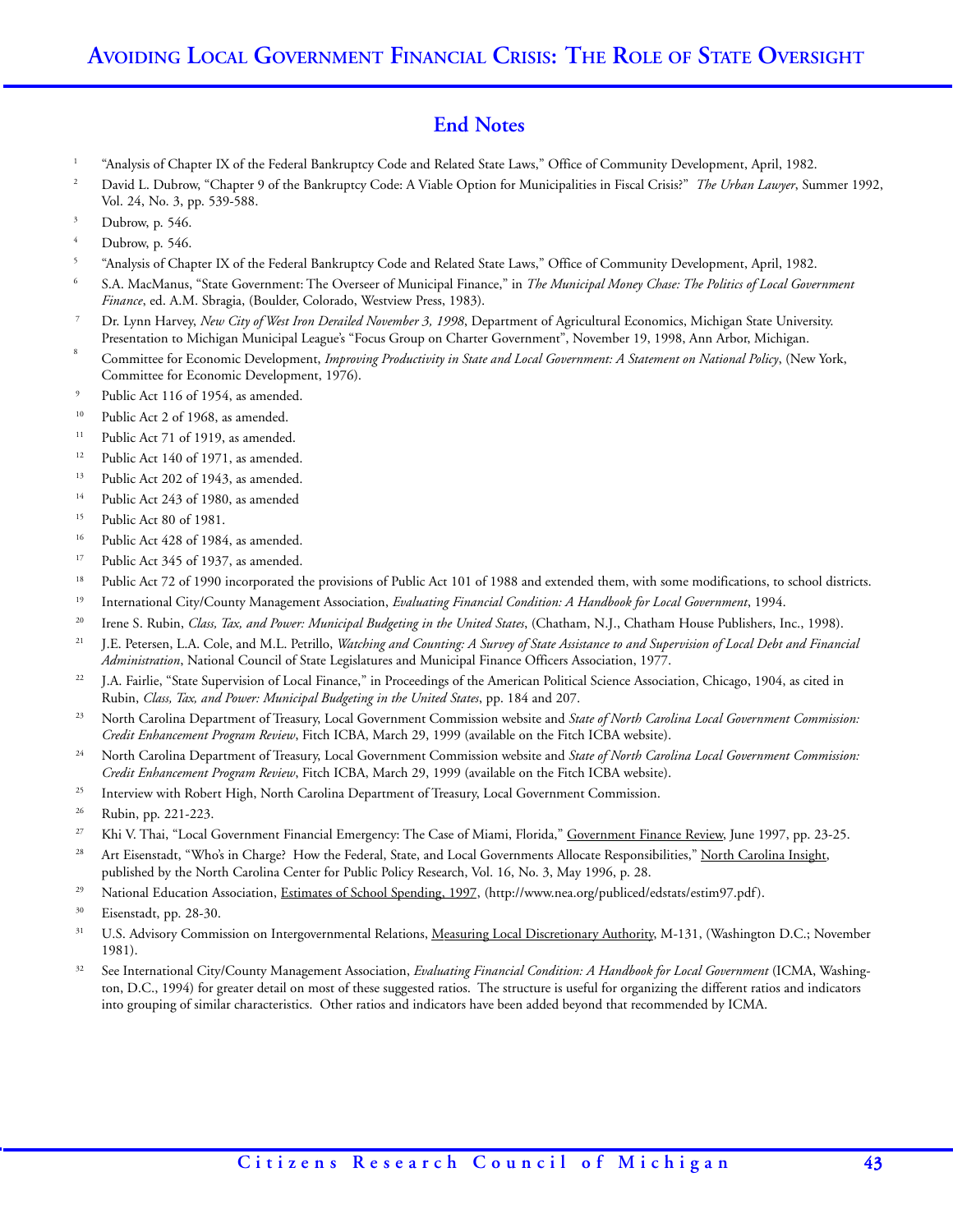# **Appendix 1 - Potential Ratios for Fiscal Benchmarking**<sup>32</sup>

The ratios and indicators that can be used to analyze the financial condition of local units of government can be grouped into three broad categories

**A. Environmental Factors** – external influences that can (1) create demands (i.e., population increases); (2) provide resources (i.e., the ability of local units of government to adapt to changing working conditions);

**B. Organizational Factors** – reflects the accurate, timely release of financial information that is required of local units;

**C. Financial Factors** – measures of revenues, expenditures, debt, liabilities, and capital stock. These are the result of environmental and organizational influences, and it is here that untreated problems ultimately make themselves felt.

While it is not desirable to use all of the measures discussed, a wide range of measures is offered to illustrate the options.

#### **A. Environmental Factors**

These factors reflect the ability of governmental units to collect revenues, the demands placed on those units for governmental services, and the freedom of their locally elected officials to respond to changing circumstances.

#### **Community Needs and Resources**

Local government finances are affected as much by what happens outside their control as by the policy decisions that fall within their control. The people that live within their jurisdiction, changes to the tax base, and the economic conditions all stand to affect local government finances, but local governments have little if any control over these items. (Government programs and policies attempting to address many of these issues tend to have limited success.)

- *• Population change* rapid decreases in population can indicate a problem that is causing people to leave. Rapid increases can indicate a potential unmet service demand. Most likely to affect intergovernmental revenue distributed on a per capita basis.
- *• Age distribution* An aging population and an increase in the number of senior citizens can hurt both the revenue and expenditure profiles of a local government. Conversely, a growth in the number of young families and school age children could create demands for other types of government services.
- *• Personal income per capita* one measure of a community's ability to pay taxes: the higher the per capita income, the more tax a community can generate. Higher income also indicates a lower dependency on government services such as transportation, health, recreation, and welfare.
- *Change in personal income relative to the state average* de-

clining personal income can reflect disinvestment.

- *• Number of poverty households*  an increase in the proportion of poverty households or public assistance recipients can signal a future increase in the level and unit cost of some services, because low-income households have relatively higher needs and a relative lack of personal wealth.
- *• Percent of housing built before a given date*  an aging housing stock can reflect a lack of investment in a community and point to larger problems.
- *• Property value per capita* property values are significant in absolute terms and relative to past values. Like income per capita, property value per capita reflects a community's ability to generate tax revenues.
- *• Property value change*  the effect of declining property value on governmental revenues depends on the government's reliance on property taxes. A decline in property value will most probably not be a cause but a symptom of other, underlying problems.
- *Tax collection by overlapping local governments* while the tax rate of a single unit might be relatively low, the overall tax burden imposed on residents will affect the ability of a unit to respond to increasing needs with increased tax rates.
- *Residential development as a percent of total development* the net cost of serving residential development is generally higher than the net cost of serving commercial or industrial development, because residential development usually creates more expenditure demands than revenue receipts.
- *• Unemployment rate/Number of jobs in the community*  directly related to changes in personal income and act as an influence on the community's ability to support its business sector.

#### **Intergovernmental Constraints**

States play a major role in how local governments operate financially. Tax limitations, operating restrictions, expenditure mandates, and debt limitations all affect the flexibility local officials have to respond to changing financial circumstances.

- *• Percent of expenditures due to mandates*  expenditures required by a higher level of government limit the freedom local officials have to adjust spending in response to economic changes.
- *• Tax restrictions* how close is the governmental unit to its charter or statutory tax rate limitation?
- *• Incorporation laws* does state law or municipal charter limit revenue options, require certain expenditures, or otherwise confine the freedom of local officials have to adjust spending in response to economic changes?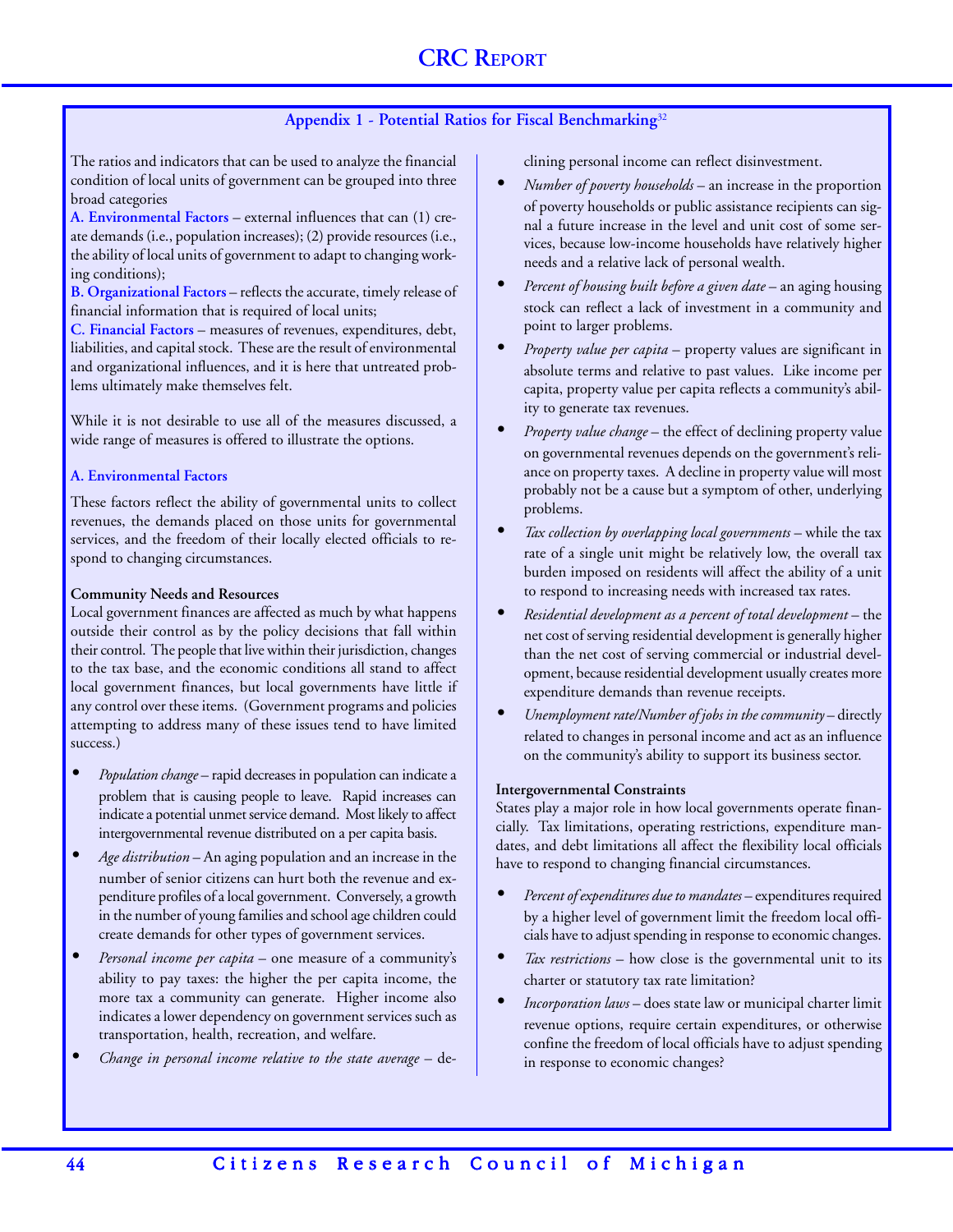#### **B. Organizational Factors**

These factors reflect the accurate, timely release of financial information that is required of local units.

#### **Management Practices/Legislative Policies**

While states cannot manage local government finances for the local units, they can require certain procedures be followed and certain systems be incorporated in reporting financial data. The quality of financial reporting reflects the professionalism of the staff preparing the statements and the confidence that the conditions reported are accurate.

- *• Use of GAAP for financial statements* use of generally accepted accounting principles ensures comparability of data from year to year and comparability with other local governments.
- *• Use of GAAP for budgeting* as for financial statements, use of generally accepted accounting principles ensures a structure that is uniform across years and across local units of government.
- *• Use of CAFR format* the comprehensive annual financial report format reports all revenues and expenditures for each fund.
- *• Unqualified audit opinion* failure to include all appropriate entities or omissions of data will result in a qualified opinion.
- *• Failure to file audit with Department of Treasury* the primary means for overseeing local government finances for state oversight bodies is for those local governments to file their audit in a timely manner.
- *• CAFR released within six months of end of fiscal year* as is the case for audits, filing the comprehensive annual financial reports in a timely manner will avail the state of the information necessary to assess financial condition in a timely manner and take appropriate actions if necessary.

#### **C. Financial Factors**

These ratios measure the revenues and expenditures of local governments in a manner that allows comparisons among units and for multiple years.

#### **Revenues**

Revenues determine the capacity of a local government to provide services. These ratios measure growth, flexibility, elasticity, dependability, diversity, and administration.

*• Revenues per capita* – shows changes in revenues relative to changes in population size. If per capita revenues are decreasing, the government may be unable to maintain existing service levels unless it finds new revenue sources or ways to save money.

- *• Revenues as a percent of personal income*  like revenues per capita, this measure reflects the ability of a community to pay for a level of services.
- *• Revenues as a percent of property valuation* also used for measuring the ability of a community to fund services.
- *• Restricted revenues as a percent of net operating revenues* restricted revenues are legally earmarked for specific uses, as may be required by state law, bond covenant, or grant requirements. As the percentage of restricted revenues increases, a local government loses its ability to respond to changing conditions and to its citizens' needs and demands. Increases in restricted revenues may also indicate over dependence on external revenues and signal future inability to maintain service levels.
- *• Intergovernmental revenue as a percent of own source revenue*  reflects a level of dependence on budget and policy decisions made at another level of government. The reduction of intergovernmental funds leaves the municipal government with the dilemma of cutting programs or funding them from general fund revenues.
- *• Elastic revenues as a percent of net operating revenues* the yields of elastic revenues are highly responsive to changes in the economic basis and inflation. A balance between elastic and inelastic revenues mitigates the effects of economic growth or decline.
- *• One-time revenues as a percent of net operating revenues* onetime revenues are those that cannot reasonably be expected to continue, such as a grant or money from the sale of an asset. Continual use of one-time revenues to balance the budget can indicate that the revenue base is not strong enough to support current service levels. It can also mean that the government is incurring operating deficits and would have little room to maneuver if there were a downturn in revenues.
- *• Uncollected property taxes as a percent of net property tax levy*  increases over time may indicate overall decline in the local government's economic health.
- *• User charge coverage as a percent of expenditures for related services* – can fees and charges cover the entire cost of providing a service? As coverage declines, the burden on other revenues to support the services increases.
- *• Revenue shortfalls as a percent of net operating revenues* examines the differences between revenues estimates and revenues actually received during the fiscal year. Major discrepancies that continue year after year can indicate a declining economy, inefficient collection procedures, deliberate overstating in order to fit everything into the budget, or inaccurate estimating techniques. Discrepancies may also indicate that high revenue estimates are being made to accommodate political pressures.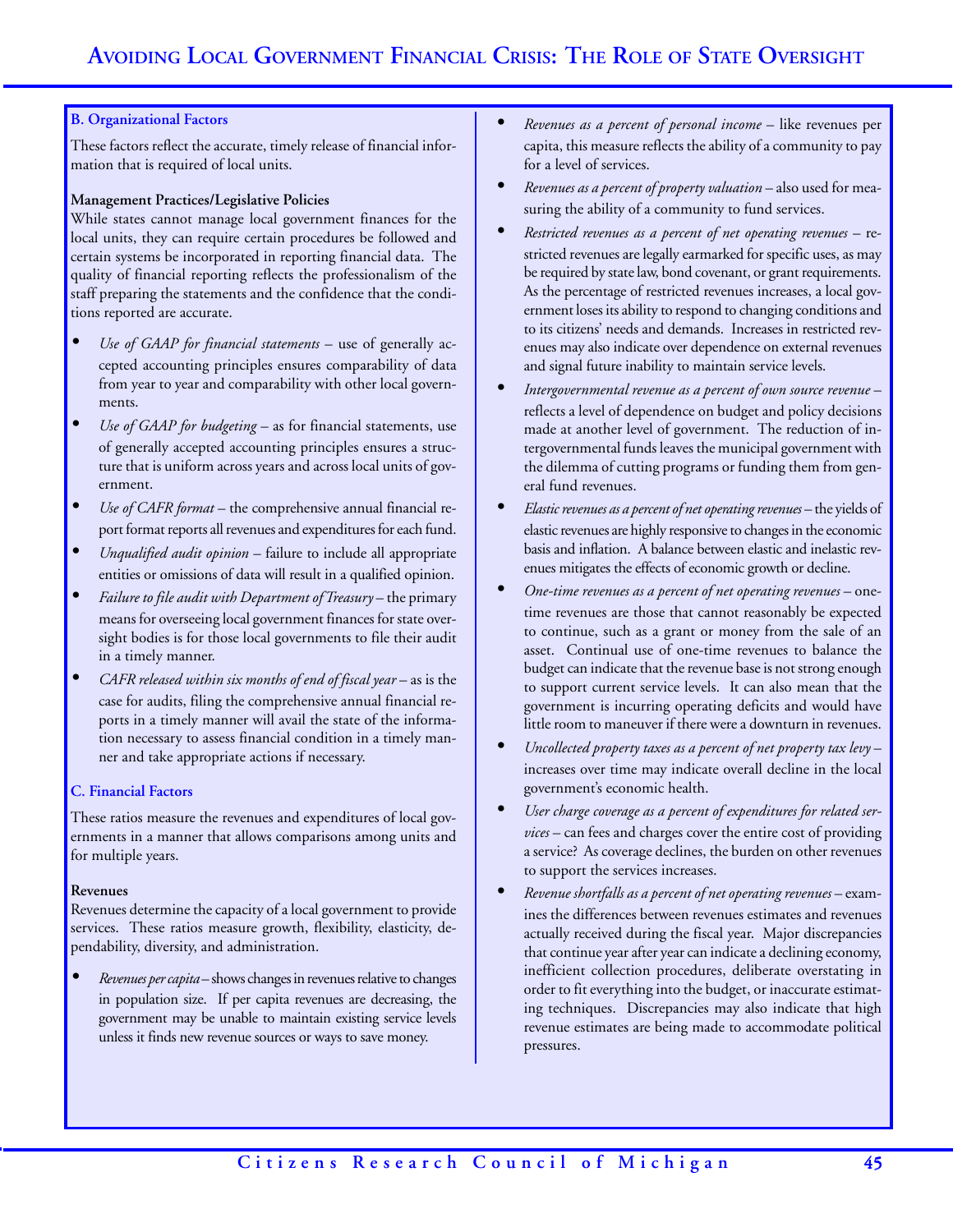#### **Expenditures**

Expenditures are a rough measure of a local government's service output. The aim of these ratios is to measure whether the local governments (1) are living within their revenues, and (2) have the necessary flexibility to adjust service levels to changing conditions.

- *• Expenditures per capita*  increasing per capita expenditures can indicate that the cost of providing services is outstripping the community's ability to pay, especially if spending is increasing faster than the residents' collective personal income.
- *• Employees per capita*  because personnel costs are a major portion of a local government's operating budget, an increase in employees per capita might indicate that expenditures are rising faster than revenues, that the government is becoming more labor intensive, or that personnel productivity is declining.
- *Expenditures as a percent of property tax revenue* measure of a unit's ability to fund services from own source revenues, since the property tax is the primary tax source for most Michigan local governments.
- *Fixed costs as a percent of net operating expenditures* the higher the level of fixed expenditures, the less freedom local officials have to adjust spending in response to economic change. Fixed costs become especially important during periods of financial retrenchment, since mandatory expenditures are usually unaffected by a reduction in service levels.
- *Fringe benefits as a percent of salaries and wages* because the funding and recording of fringe benefits is a complex process, these costs can escalate unnoticed, straining the government's finances.
- *• Current cash balances as a percent of operating expenditures*  measures a unit's cash and revenue solvency relative to its level of operating expenditures. Current fund balance ratios less than 10 percent means the government has low cash solvency; 10 to 25 percent – adequate cash solvency; 25 to 50 percent – substantial cash solvency; and greater than 50 percent, it is said to have high cash solvency.
- *• Percent of expenditures for police and social services* could be caused by budget decisions or increases in the proportion of elderly and youth in the population of the unit, thus placing greater demand on the provision of these services; middle income residents being replaced by less affluent groups which require public assistance; or the closure of major employers, thus creating additional unemployment.

#### **Operating Policies**

This refers to a local government's ability to (1) balance its budget on a current basis, (2) maintain reserves for emergencies, and (3) have sufficient liquidity to pay its bills on time.

*• Operating deficits as a percent of net operating revenues* – may not mean that the budget will be out of balance, because

reserves from prior years can be used to cover the difference. It does mean, however, that during the current year, the government is spending more than it is receiving. A one-time occurrence might not be cause for concern, but frequent and increasing deficits can indicate that current revenues are not supporting current expenditures and that serious problems may lie ahead.

- *• Enterprise losses*  because enterprise fund programs are expected to function as if they were commercially operated private entities, rather than governmental "not for profit" entities, such losses may point to a bigger problem. As is the case for operating deficits, a one-time occurrence might not be cause for concern, but frequent and increasing losses might indicate a need to consider the rate structure and operating expenditures.
- *Fund balances as a percent of net operating revenues* the size of a local government's fund balances can affect its ability to withstand financial emergencies and its ability to accumulate funds for capital purchases without having to borrow. Therefore, changes in fund balances are not necessarily a sign of operating deficits, but they may mean that the government will be unable to meet a future need.
- *• Liquidity as a percent of net operating revenues*  cash position, which includes cash on hand and in the bank, as will as other assets that can be easily converted to cash, determines a government's ability to pay its short-term obligations. Low or declining liquidity can indicate that a government has overextended itself in the long run. A cash shortage may be the first sign.

#### **Debt Structure**

A number of states have focused attention on debt issuance as an early indicator of much broader problems. Requiring state approval for debt issuance in other states provides the states a means of ensuring that the local units are maintaining a balanced budget during the period when they were repaying the debt.

- *Current liabilities as a percent of net operating revenues* the sum of all liabilities due at the end of the fiscal year, including shortterm debt, current portion of long-term debt, all accounts payable, accrued liabilities, and other current liabilities.
- *• Increased cost for short-term loans*  whether borrowing from outside lenders or in anticipation of future tax revenues, increased costs for short-term borrowing reflects an inability to fund current expenditures with current revenues. Borrowing in anticipation of current year tax collections provides local units with a useful tool in managing cash flow. Borrowing in anticipation of the tax levy of the following year, however, if used improperly can encourage deficit spending, allow rolling over and accumulating deficits from one year to the next, and can permit the evasion temporarily at least of constitutional, statutory, and charter provisions limiting the rate of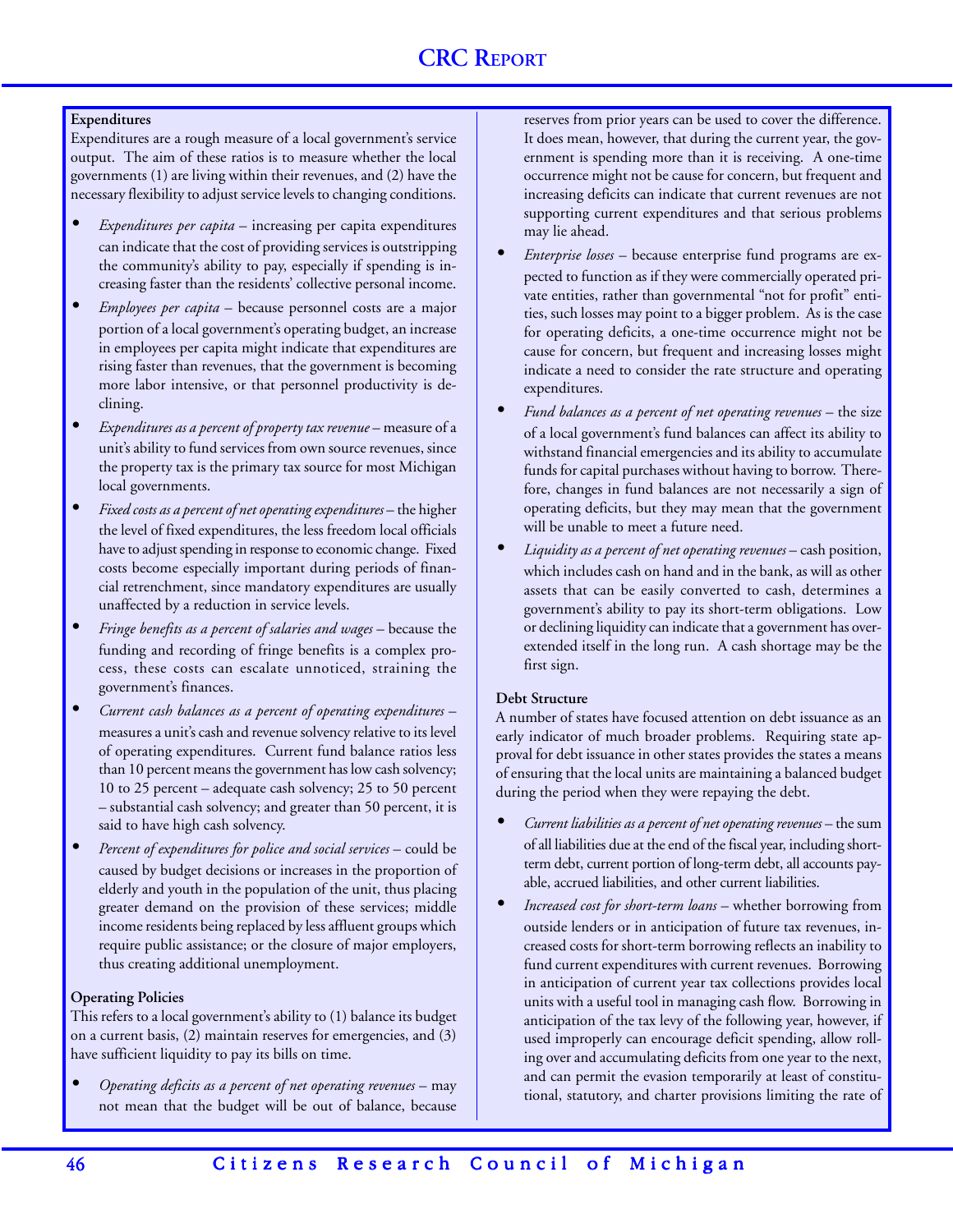#### taxation.

- *Long-term debt as a percent of assessed valuation* net direct debt is direct debt (bonded debt for which the local government has pledged it full faith and credit) minus self-supporting debt (bonded debt that the local government has pledged to repay from a source separate from its general tax revenues). An increase in net direct bonded long-term debt as a percentage of assessed valuation can mean that the government's ability to repay is diminishing, assuming that the government depends on the property tax to pay its debts.
- *• Net direct debt service as a percent of net operating revenues*  increasing debt service reduces expenditure flexibility by adding to the government's obligations. Debt service can be a major part of a government's fixed costs, and its increase may indicate excessive debt and fiscal strain.
- *• Long-term debt per capita*  reflects the amount of long-term debt in terms relative to the size of the unit.
- *Long-term debt as a percent of personal income* reflects the amount of long-term debt in terms relative to the ability of taxpayers in the unit to repay the debt.
- *• Long-term overlapping bonded debt as a percent of assessed valuation* – the net direct bonded debt of another jurisdiction that is issued against a tax base within part or all of the boundaries of the community. This measure is an indicator of the ability of the community's tax base to repay the debt obligations issued by all of its governmental and quasi-governmental jurisdictions.
- *• Credit rating*  reflects the opinions of outside raters of financial health.

#### **Unfunded Liabilities**

An unfunded liability is one that has been incurred during the current or prior year, that does not have to be paid until a future year, and for which reserves have not been set aside. If such obligations are permitted to grow over a long period of time, they can have a substantial effect on a local government's financial condition.

*• Unfunded pension liabilities as a percent of assessed valuation* – pension plans can be funded in two ways: either when benefits need to be paid ("pay as you go"), or as benefits are accrued, in which case the money is invested in a reserve until the time when benefits will have to be paid. Under pressure

of balancing the annual budget, some governments choose the pay-as-you-go approach. Either approach can work on a short-term basis. Deferral, however, can create a problem in future years that is more serious than the problem being avoided in the current year—if the dollars are not available in the future years to meet the pension obligation.

- *• Pension fund assets as a percent of annual pension benefits paid* – a decline in the ratio of plan assets to benefits can indicate serious problems in the management of the pension plan. The annual amount of pension receipts as a percentage of annual benefits paid focuses more specifically on a pension plan's ability to meet its current cash requirements.
- *• Accumulated employee leave*  although leave benefits initially represent only the opportunity cost of not having work performed, these benefits become a real cost when employees are actually paid for their accumulated leave, either during their employment or at termination or retirement.

#### **Condition of Capital Plant**

If assets are not properly maintained or are allowed to become obsolete, the results are often (1) decreasing usefulness of the assets, (2) increasing cost of maintaining and replacing them, and (3) decreasing attractiveness of the community as a place to live or do business.

- *• Maintenance effort*  deferring maintenance of capital assets can create significant unfunded liability. A declining ratio between maintenance expenditures and size of asset stock may be a sign that the government's assets are deteriorating, which in the long run will push up maintenance costs.
- *• Capital outlay*  the ratio of capital outlay to net operating expenditures is a rough indicator of whether the stock of equipment is being adequately replaced. If this ratio declines in the short run, it may mean that the government's needs are temporarily satisfied, since most equipment lasts more than one year. A decline persisting over three or more years can indicate that capital outlay needs are being deferred, which can result in the use of inefficient or obsolete equipment.
- *• Depreciation expense as a percent of depreciable fixed assets*  if depreciation costs are declining as a proportion of fixed asset costs, the assets on hand are probably being used beyond their estimated useful life. This can result in inefficiencies and higher costs.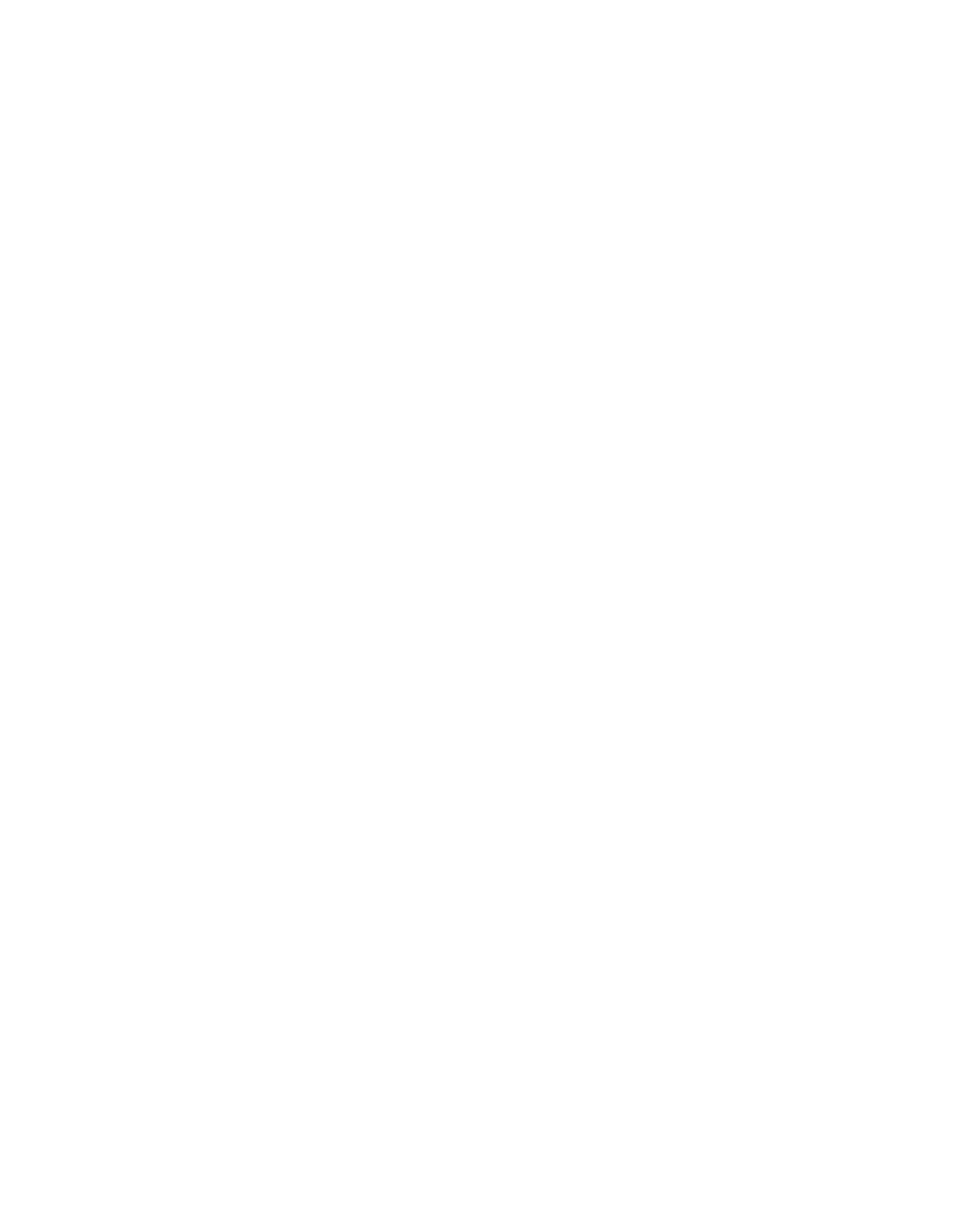

# **ABOUT THE CITIZENS RESEARCH COUNCIL OF MICHIGAN**

The Citizens Research Council of Michigan is a private, not-for-profit public affairs research organizaiton founded in 1916 to provde unbiased, nonpartisan analysis of issues concerning state and local government organization and finance in Michigan. CRC is supported by the voluntary contributions of business, industry, foundations, and individual citizens.

The goal of the Citizens Research Council is to secure good government for the citizens of Michigan -- government that is representative of and responsible and accountable to the public; effective in carrying ouut its responsibilities and providing services; and efficient in the use of its resources.

# **Recent Publications** CRC publications are available online or by contacting CRC at (734) 542-8001 or (517) 485-9444. **CRC Memoranda** *1048 The* Durant *Decision*, January 1998 *1049 SMART Millage Renewal*, June 1998 *1050 A Supermajority Requirement for Wayne County Tax Increases*, July 1998 *1051 Statewide Ballot Issues*, September 1998 *1052 Changes to the Property Tax Delinquency and Reversion Process in Michigan,* January 2000 **CRC Notes** 99-01 *Proposed Changes in Michigan's Personal Property Tax Tables*, July 1999 *99-02 Michigan Tax Revenues Relative to the U.S. Average*, November 1999 **CRC Reports** *324 Michigan Renaissance Zones in the Economic Development Context,* November 1998 *325 Delinquent Property Taxes as an Impediment to Development in Michigan,* April 1999 326 A Bird's Eye View of Michigan Local Government at the End of the Twentieth Century, August 1999 *327 Outline of the Michigan Tax System (Twentieth Edition),* October 1999 *328 The 2000 Census and State and Local Finance in Michigan*, March 2000 **CRC World Wide Web Documents** *98-01 Michigan Highway Finance and Governance: A One-Year Report Card*, May 1998 *98-02 Separate Tax Limitations for Wayne County*, May 1998 *98-03 Revenue Sharing: A Description and Analysis of Alternative Proposals*, September 1998 00-01 *E-commerce and the Michigan Use Tax,* June 2000 **Miscellaneous** *Robert E. Pickup: A Remembrance*, March 1998 *Provisions of the Kids First! Yes! Ballot Proposal*, June 2000